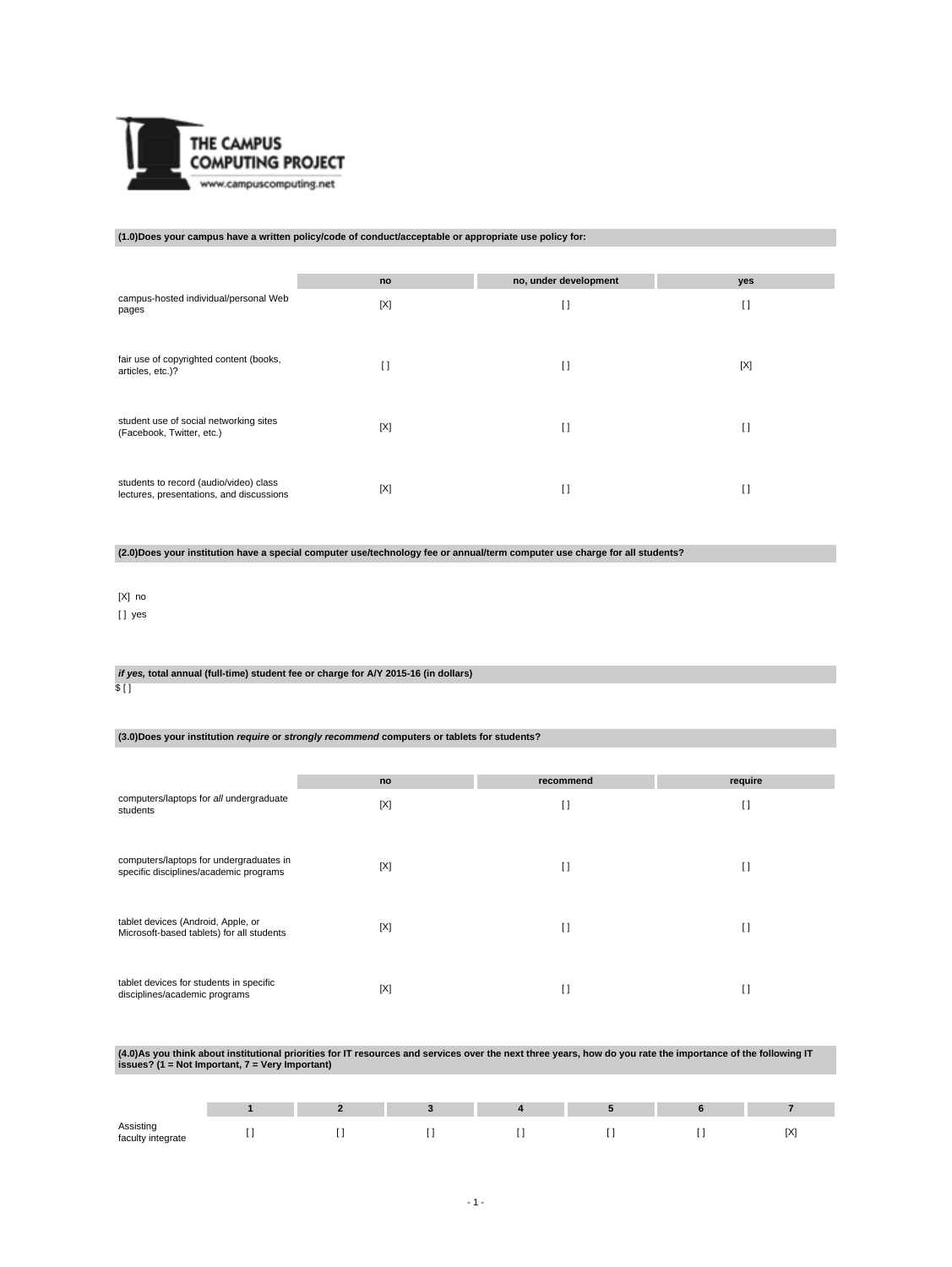# technology into instruction

| Migrating to Cloud<br>computing                                                 | $[ \ ]$  | $[ \; ]$    | $[ \; ]$ | $[ \; ]$                               | $[ \ ]$                   | $[ \ ]$                   | $[{\sf X}]$               |
|---------------------------------------------------------------------------------|----------|-------------|----------|----------------------------------------|---------------------------|---------------------------|---------------------------|
| Financing the<br>replacement of<br>aging hardware/<br>software                  | $[ \; ]$ | $[ \; ]$    | $[ \; ]$ | $\lceil$                               | $[ \ ]$                   | $[ \ ]$                   | $[{\sf X}]$               |
| Hiring/retaining<br>qualified IT staff                                          | $[ \, ]$ | $[ \; ]$    | $[ \ ]$  | $[ \; ]$                               | $[ \ ]$                   | $[ \ ]$                   | $[{\sf X}]$               |
| Implementing/<br>supporting mobile<br>computing                                 | $[ \; ]$ | $[ \; ]$    | $[ \ ]$  | $[ \, ]$                               | $[ \ ]$                   | $\left[ \text{X} \right]$ | $[ \ ]$                   |
| Providing adequate<br>user support                                              | $[ \, ]$ | $[ \; ]$    | $[ \ ]$  | $[ \; ]$                               | $[ \ ]$                   | $[ \ ]$                   | $[{\sf X}]$               |
| Supporting online/<br>distance education<br>courses and<br>programs             | $[ \; ]$ | $[{\sf X}]$ | $[ \ ]$  | $\lceil$                               | $[ \ ]$                   | $[ \ ]$                   | $[ \ ]$                   |
| Upgrading/<br>replacing the<br>campus network                                   | $[ \ ]$  | $[ \; ]$    | $[ \ ]$  | $\lceil$                               | $[ \ ]$                   | $[ \ ]$                   | $[{\sf X}]$               |
| Upgrading/<br>replacing<br>administrative IT/<br>ERP systems                    | $[ \, ]$ | $[ \; ]$    | $[ \; ]$ | $[ \; ]$                               | $[ \ ]$                   | $[ \ ]$                   | $[{\sf X}]$               |
| Upgrading/<br>replacing the<br>current campus<br>Learning Mgmt.<br>System (LMS) | $[ \, ]$ | $[ \; ]$    | $[ \; ]$ | $[ \; ]$                               | $[ \; ]$                  | $[ \ ]$                   | $[{\sf X}]$               |
| Upgrading/<br>enhancing network<br>and data security                            | $[ \; ]$ | $[ \; ]$    | $[ \ ]$  | $[ \; ]$                               | $[ \ ]$                   | $[ \ ]$                   | $[{\sf X}]$               |
| Data analysis/<br>learning and<br>managerial<br>analytics                       | $[ \: ]$ | $[ \ ]$     | $[ \ ]$  | $\begin{array}{c} \square \end{array}$ | $\rm I$ l                 | $[ \; ]$                  | $\left[ \text{X} \right]$ |
| Digital content<br>$m$ anagement                                                | $[ \ ]$  | $[ \; ]$    | $[ \; ]$ | $[ \, ]$                               | $\left[ \text{X} \right]$ | $\left[ \ \right]$        | $\left[ \ \right]$        |
| Supporting/<br>managing BYOD<br>(Bring Your Own<br>Device)                      | $[ \; ]$ | $[ \; ]$    | $[ \; ]$ | $[ \; ]$                               | $[ \; ]$                  | $[{\sf X}]$               | $[ \ ]$                   |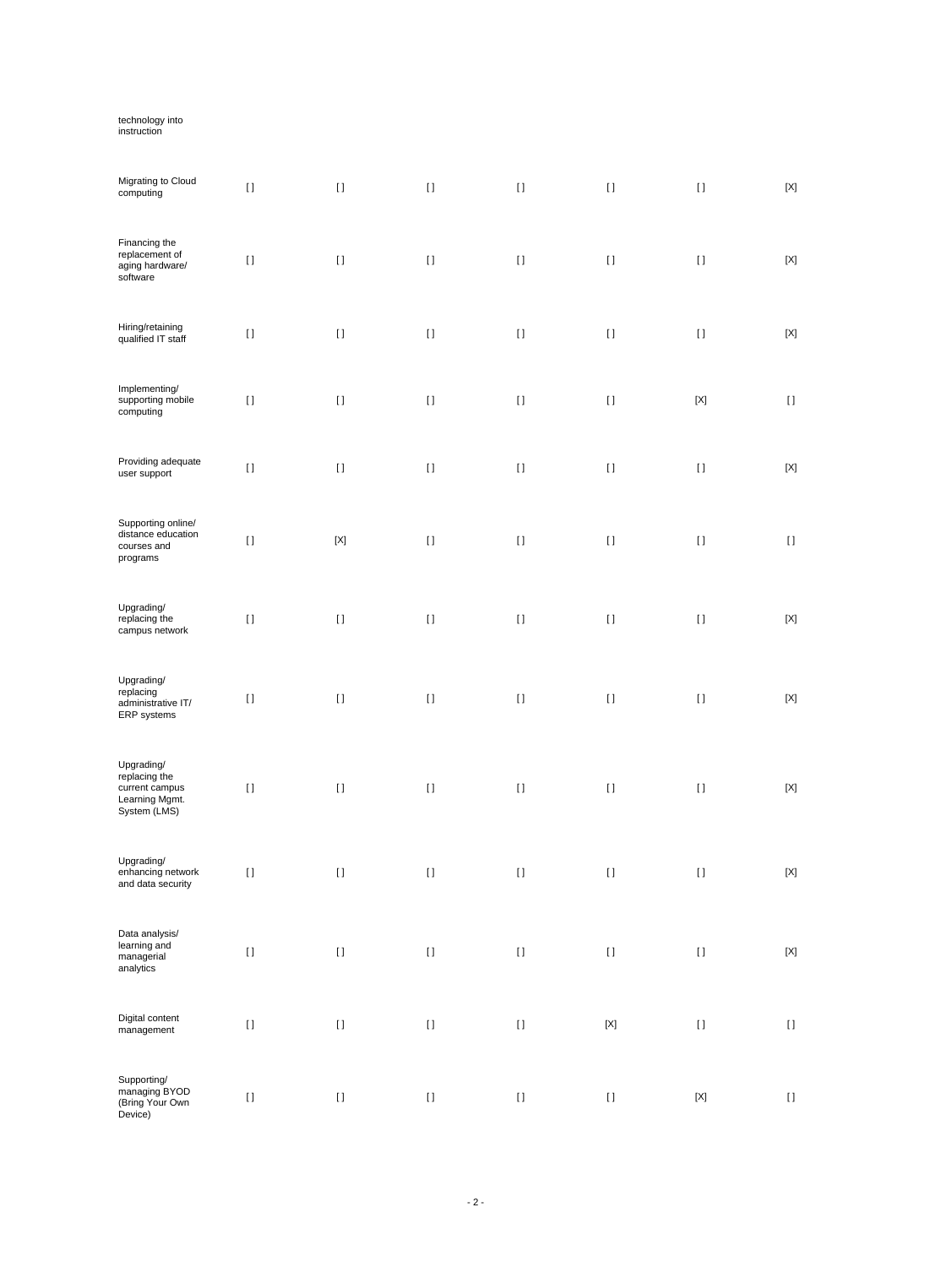| Professional<br>development for<br>IT personnel (IT<br>staff and senior IT<br>officers)                                                   | $[ \ ]$     | $\lceil$ | $\lceil$ | $\mathbf{I}$ | $[ \ ]$ | $[ \ ]$     | [X]    |
|-------------------------------------------------------------------------------------------------------------------------------------------|-------------|----------|----------|--------------|---------|-------------|--------|
| Leveraging<br>IT resources<br>and services<br>to advance the<br>student success/<br>student completion<br>priorities of my<br>institution | $[ \ ]$     | $\lceil$ | $\lceil$ | $[ \ ]$      | $[ \ ]$ | $\lceil$    | [X]    |
| Shared services/IT<br>collaboration with<br>other institutions                                                                            | $[ \ ]$     | $\lceil$ | $\lceil$ | $[ \ ]$      | $[ \ ]$ | $[{\sf X}]$ | $\Box$ |
| Using/leveraging<br>social media as<br>a resource for<br>instruction                                                                      | $[{\sf X}]$ | $\lceil$ | $\lceil$ | $\lceil$     | $[ \ ]$ | $[ \ ]$     | $\Box$ |
| IT business<br>continuity / IT<br>disaster planning<br>and recovery                                                                       | $\lceil$    | $\lceil$ | $[ \ ]$  | $\lceil$     | $[ \ ]$ | $[ \ ]$     | [X]    |

**(5.0)Has your institution established a specific single product standard for any of the following (i.e., your campus supports only one product):**

**course / learning management system**

[ ] no

- [ ] Blackboard (including Angel & WebCT)
- [ ] CampusCruiser
- [] Desire2Learn
- [ ] eCollege
- [ ] Google Classroom
- [ ] Instructure (Canvas)
- [] Jenzabar
- [X] Moodle
- [ ] Sakai
- [] other

# **lecture capture system**

[X] no

- [ ] Brightcove
- [ ] Desire2Learn
- [ ] Echo360
- [ ] Kaltura
- [ ] Matterhorn
- [ ] Mediacore
- [ ] Panopto
- [ ] Polycom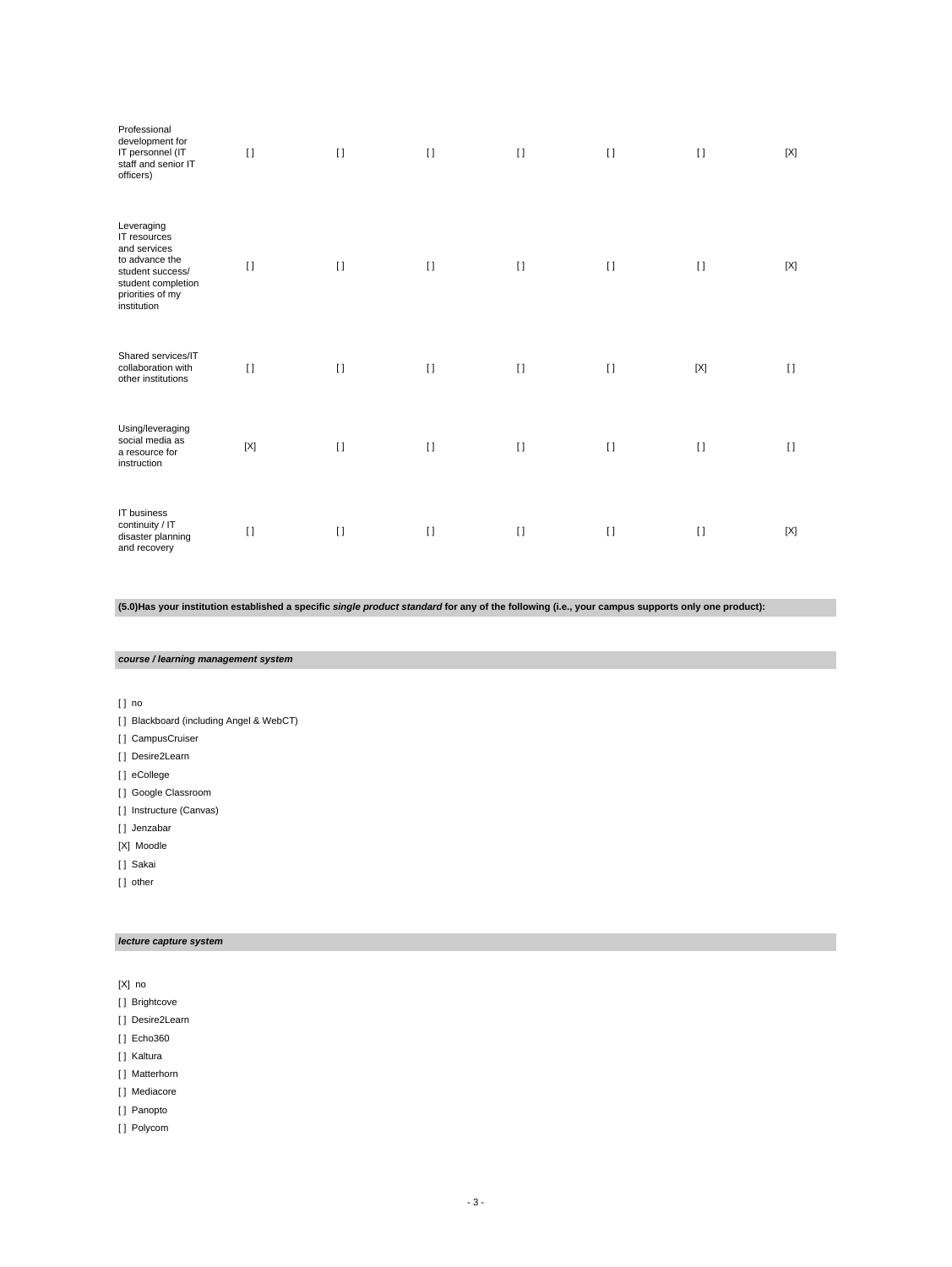- [ ] Sharestream
- [ ] Sonic Foundry (Mediasite)
- [ ] TechSmith (Camtasia)
- [ ] Tegrity
- [ ] Vbrick
- [] other

# **(6.0)As of fall 2015, has your institution activated mobile apps (or mobile interfaces) for campus resources and services?**

- [ ] no
- [X] yes
- [] planned for later this academic year (2015-16)

[] currently under review

### **current/anticipated Mobile App Provider:**

- [ ] Blackboard
- [ ] CampusCruiser
- [ ] Campus Management
- [ ] Desire2Learn
- [ ] eCollege
- [ ] Ellucian Mobile
- [] Instructure
- [] Jenzabar
- [ ] Kauli
- [ ] Moodlerooms
- [ ] Oracle
- [] uMobile
- [X] other

# **(7.0)How would you rate the technology infrastructure at your institution? (1 = poor, 7 = excellent)**

|                                                |    | $\overline{2}$ | 3              | 4  | 5                                      | 6  | 7           |
|------------------------------------------------|----|----------------|----------------|----|----------------------------------------|----|-------------|
| computer<br>networks and data<br>communication |    | $\Box$         | $\lceil$       | H  | $\Box$                                 | IJ | [X]         |
| telecommunications<br>and phone system         | I) | $[ \ ]$        | $[ \ ]$        | H  | $\begin{array}{c} \square \end{array}$ | IJ | $[{\sf X}]$ |
| wireless networks                              |    | H              | $\mathfrak{g}$ | [] |                                        |    | $[{\sf X}]$ |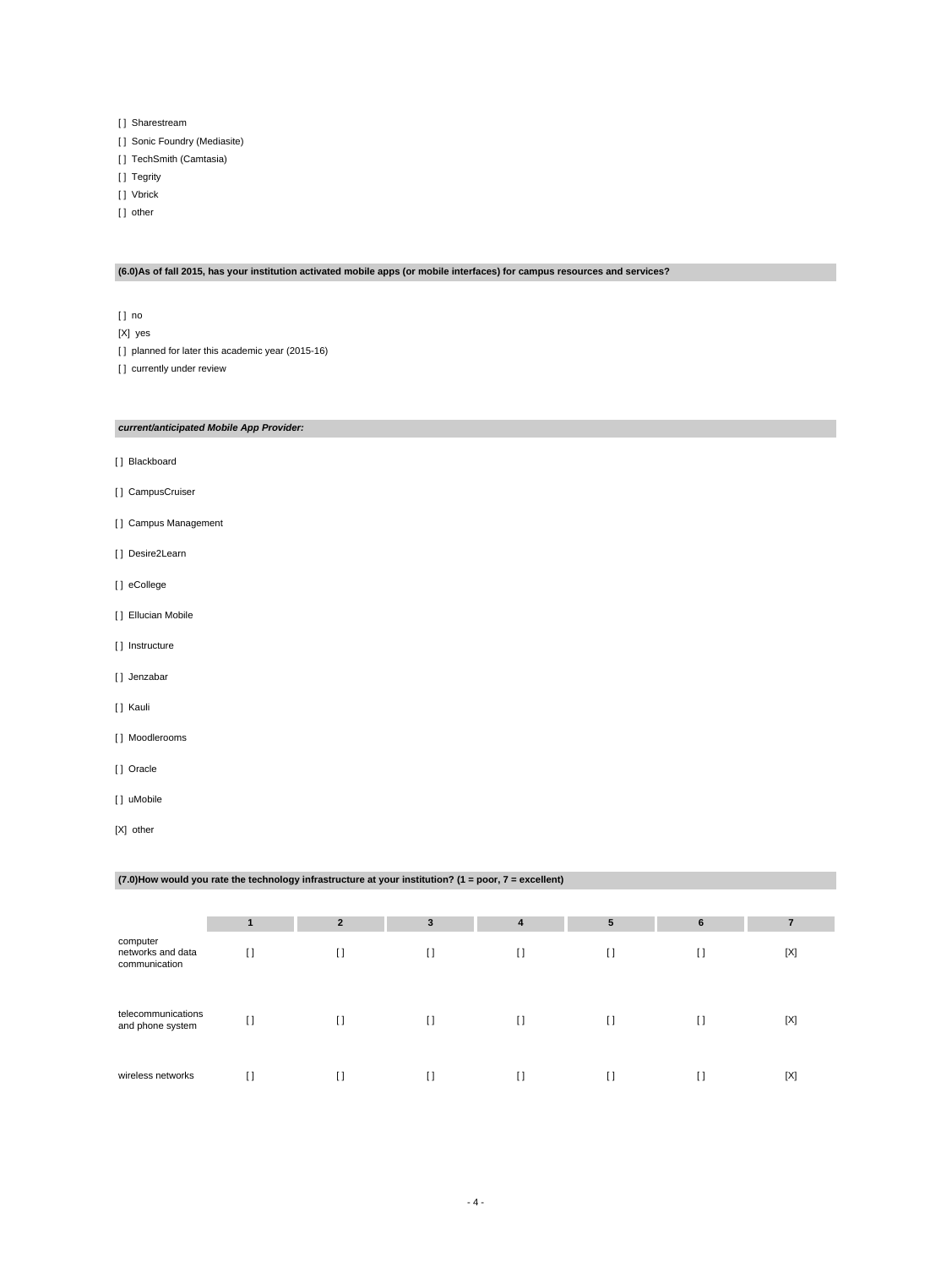| user support<br>services                                                           | $[ \ ]$  | $[ \; ]$ | $[ \; ]$ | $[ \ ]$                                                                                                                                                                                                                                            | $[ \ ]$                                                                                                                                                                                                                                            | $[ \ ]$                   | $\left[ \text{X} \right]$ |
|------------------------------------------------------------------------------------|----------|----------|----------|----------------------------------------------------------------------------------------------------------------------------------------------------------------------------------------------------------------------------------------------------|----------------------------------------------------------------------------------------------------------------------------------------------------------------------------------------------------------------------------------------------------|---------------------------|---------------------------|
| online reference<br>resources in the<br>campus library/<br>library system          | $[ \ ]$  | $[ \ ]$  | $\lceil$ | $[ \ ]$                                                                                                                                                                                                                                            | $[ \ ]$                                                                                                                                                                                                                                            | $[ \ ]$                   | [X]                       |
| research<br>computing                                                              | $[ \; ]$ | $[ \; ]$ | $\lceil$ | $[{\sf X}]$                                                                                                                                                                                                                                        | $[ \ ]$                                                                                                                                                                                                                                            | $[ \ ]$                   | $[ \ ]$                   |
| instructional<br>computing                                                         | $[ \ ]$  | $[ \; ]$ | $[ \ ]$  | $[ \ ]$                                                                                                                                                                                                                                            | $[ \ ]$                                                                                                                                                                                                                                            | $[{\sf X}]$               | $[ \ ]$                   |
| enterprise systems                                                                 | $[ \ ]$  | $[ \; ]$ | $[ \ ]$  | $[ \ ]$                                                                                                                                                                                                                                            | $[ \ ]$                                                                                                                                                                                                                                            | $[ \ ]$                   | $[{\sf X}]$               |
| web resources to<br>support instruction                                            | $[ \ ]$  | $[ \; ]$ | $\lceil$ | $[ \ ]$                                                                                                                                                                                                                                            | $[{\sf X}]$                                                                                                                                                                                                                                        | $[ \ ]$                   | $[ \ ]$                   |
| multimedia/<br>AV enabled<br>classrooms                                            | $[ \; ]$ | $[ \; ]$ | $[ \; ]$ | $[ \, ]$                                                                                                                                                                                                                                           | $[ \, ]$                                                                                                                                                                                                                                           | $[ \; ]$                  | $[{\sf X}]$               |
| video capture and<br>services/delivery<br>infrastructure                           | $[ \; ]$ | $[ \; ]$ | $[ \; ]$ | $[ \ ]$                                                                                                                                                                                                                                            | $[{\sf X}]$                                                                                                                                                                                                                                        | $[ \ ]$                   | $[ \ ]$                   |
| campus web site<br>services/student<br>portal                                      | $[ \, ]$ | $[ \; ]$ | $\lceil$ | $[{\sf X}]$                                                                                                                                                                                                                                        | $[ \ ]$                                                                                                                                                                                                                                            | $[ \ ]$                   | $[ \ ]$                   |
| IT security<br>(network attacks,<br>secure data bases,<br>identity mgmt.,<br>etc.) | $[ \; ]$ | $[ \; ]$ | $[ \ ]$  | $[ \, ]$                                                                                                                                                                                                                                           | $[ \, ]$                                                                                                                                                                                                                                           | $[{\sf X}]$               | $[ \; ]$                  |
| disaster planning                                                                  | $[ \; ]$ | $[ \ ]$  | $[ \; ]$ | $[ \; ]$                                                                                                                                                                                                                                           | $[ \; ]$                                                                                                                                                                                                                                           | $[{\sf X}]$               | $[ \ ]$                   |
| IT training for<br>faculty                                                         | $[ \, ]$ | $[ \: ]$ | $[ \ ]$  | $\mathop{\rm I}\nolimits$                                                                                                                                                                                                                          | $[ \: ]$                                                                                                                                                                                                                                           | $\left[ \text{X} \right]$ | $[ \: ]$                  |
| IT training for<br>students                                                        | $[ \: ]$ | $[ \ ]$  | $[ \ ]$  | $[ \, ]$                                                                                                                                                                                                                                           | $[ \: ]$                                                                                                                                                                                                                                           | $\left[ \text{X} \right]$ | $[ \ ]$                   |
| data warehousing                                                                   | $[ \: ]$ | $[ \ ]$  | $[ \ ]$  | $[] \centering \includegraphics[width=0.47\textwidth]{images/TrDiS-Architecture.png} \caption{The 3D (top) and 4D (bottom) are used for the 3D (bottom) and 3D (bottom).} \label{TrDiS-Architecture}$                                              | $[] \centering \includegraphics[width=0.47\textwidth]{images/TrDiS-Architecture.png} \caption{The 3D (top) and 4D (bottom) are used for the 3D (bottom) and 3D (bottom) are used for the 3D (bottom) and 3D (bottom).} \label{TrDiS-Architecture}$ | $\left[ \text{X} \right]$ | $[ \: ]$                  |
| digital dashboards/<br>ERP analytics                                               | $[ \, ]$ | $[ \ ]$  | $[ \ ]$  | $[ \, ]$                                                                                                                                                                                                                                           | $[{\sf X}]$                                                                                                                                                                                                                                        | $[ \ ]$                   | $[ \ ]$                   |
| emergency<br>communications /                                                      | $[ \ ]$  | $[ \ ]$  | $[ \ ]$  | $[] \centering \includegraphics[width=0.47\textwidth]{images/TrDiS-Architecture.png} \caption{The 3D (top) and 4D (bottom) are used for the 3D (bottom) and 3D (bottom) are used for the 3D (bottom) and 3D (bottom).} \label{TrDiS-Architecture}$ | $[ \: ]$                                                                                                                                                                                                                                           | $[ \: ]$                  | $[{\sf X}]$               |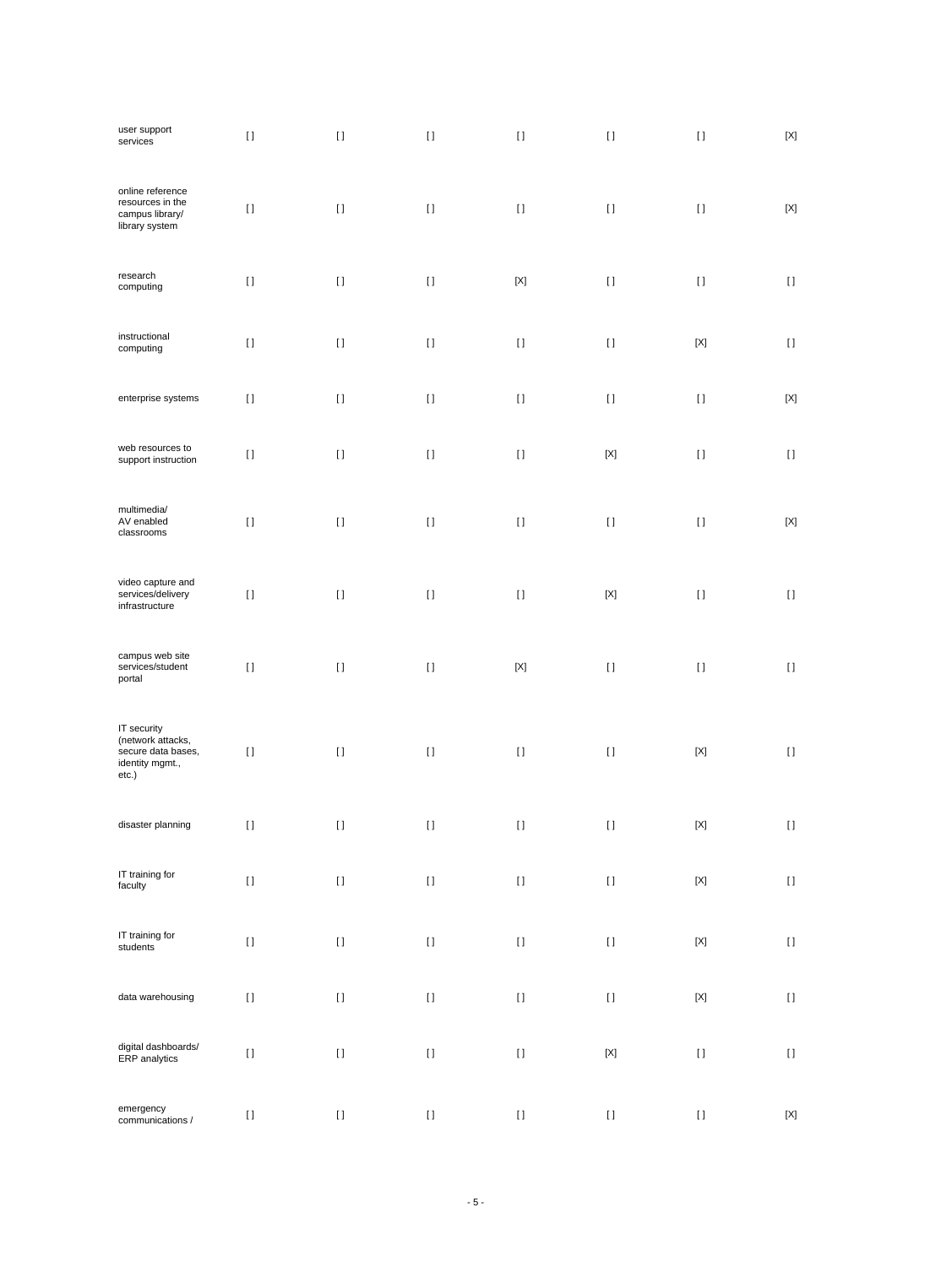#### notification

system(s)

| cellular coverage<br>across the campus                                           | $[ \ ]$ | $\mathbf{I}$ | $\mathbf{I}$ | $\mathbf{I}$ | [X]     | $\Box$ | H |
|----------------------------------------------------------------------------------|---------|--------------|--------------|--------------|---------|--------|---|
| mobile apps/<br>services for<br>students, faculty &<br>staff                     | Π       | $[{\sf X}]$  | I)           | I)           | I)      | H      |   |
| IT accessibility:<br>IT resources and<br>services for users<br>with disabilities | H       | I)           | I)           | $[{\sf X}]$  | $[ \ ]$ | $\Box$ | U |

(8.0)Over the past two decades, colleges and universities have made significant investments in information technology to enhance instruction and<br>scholarship and to improve services and administrative operations. How would

|                                                                                | $\mathbf{1}$ | $\mathbf 2$ | $\mathbf{3}$       | $\pmb{4}$    | ${\bf 5}$ | $\bf 6$     | $\boldsymbol{7}$ | n/a         |
|--------------------------------------------------------------------------------|--------------|-------------|--------------------|--------------|-----------|-------------|------------------|-------------|
| Academic<br>support services<br>(including<br>advising &<br>retention efforts) | $[ \; ]$     | $[ \ ]$     | $[ \ ]$            | $\mathbf{I}$ | $[ \ ]$   | $[ \ ]$     | $[{\sf X}]$      | $[ \ ]$     |
| Alumni activities/<br>engagement                                               | $[ \ ]$      | $[ \; ]$    | $[ \ ]$            | $[ \; ]$     | $[ \; ]$  | $[ \; ]$    | $[{\sf X}]$      | $[ \ ]$     |
| Administrative<br>information<br>systems and<br>operations                     | $[ \ ]$      | $[ \; ]$    | $[ \ ]$            | $[ \ ]$      | $[ \ ]$   | $[ \ ]$     | $[{\sf X}]$      | $[ \ ]$     |
| Data analysis<br>and managerial<br>analytics                                   | $[ \; ]$     | $\lceil$    | $[ \; ]$           | $\mathbf{I}$ | $[ \ ]$   | $[{\sf X}]$ | $[ \; ]$         | $[ \ ]$     |
| Development<br>efforts                                                         | $[ \; ]$     | $[ \; ]$    | $[ \ ]$            | $[ \ ]$      | $[ \ ]$   | $[ \ ]$     | $[{\sf X}]$      | $[ \ ]$     |
| Instructional<br>support services<br>for faculty                               | $[ \; ]$     | $[ \; ]$    | $\left[ \ \right]$ | $[ \; ]$     | $[ \; ]$  | $[{\sf X}]$ | $[ \; ]$         | $[ \; ]$    |
| Library<br>resources and<br>services                                           | $\lceil$     | $\lceil$    | $[ \ ]$            | $\mathbf{I}$ | $[ \ ]$   | $[ \; ]$    | $[{\sf X}]$      | $[ \ ]$     |
| On-campus<br>teaching and<br>instruction                                       | $[ \; ]$     | $[ \; ]$    | $[ \; ]$           | $[ \; ]$     | $[ \ ]$   | $[{\sf X}]$ | $[ \; ]$         | $[ \ ]$     |
| Online courses<br>and programs                                                 | $[ \; ]$     | $[ \; ]$    | $[ \ ]$            | $\lceil$     | $[ \ ]$   | $[ \ ]$     | $[ \ ]$          | $[{\sf X}]$ |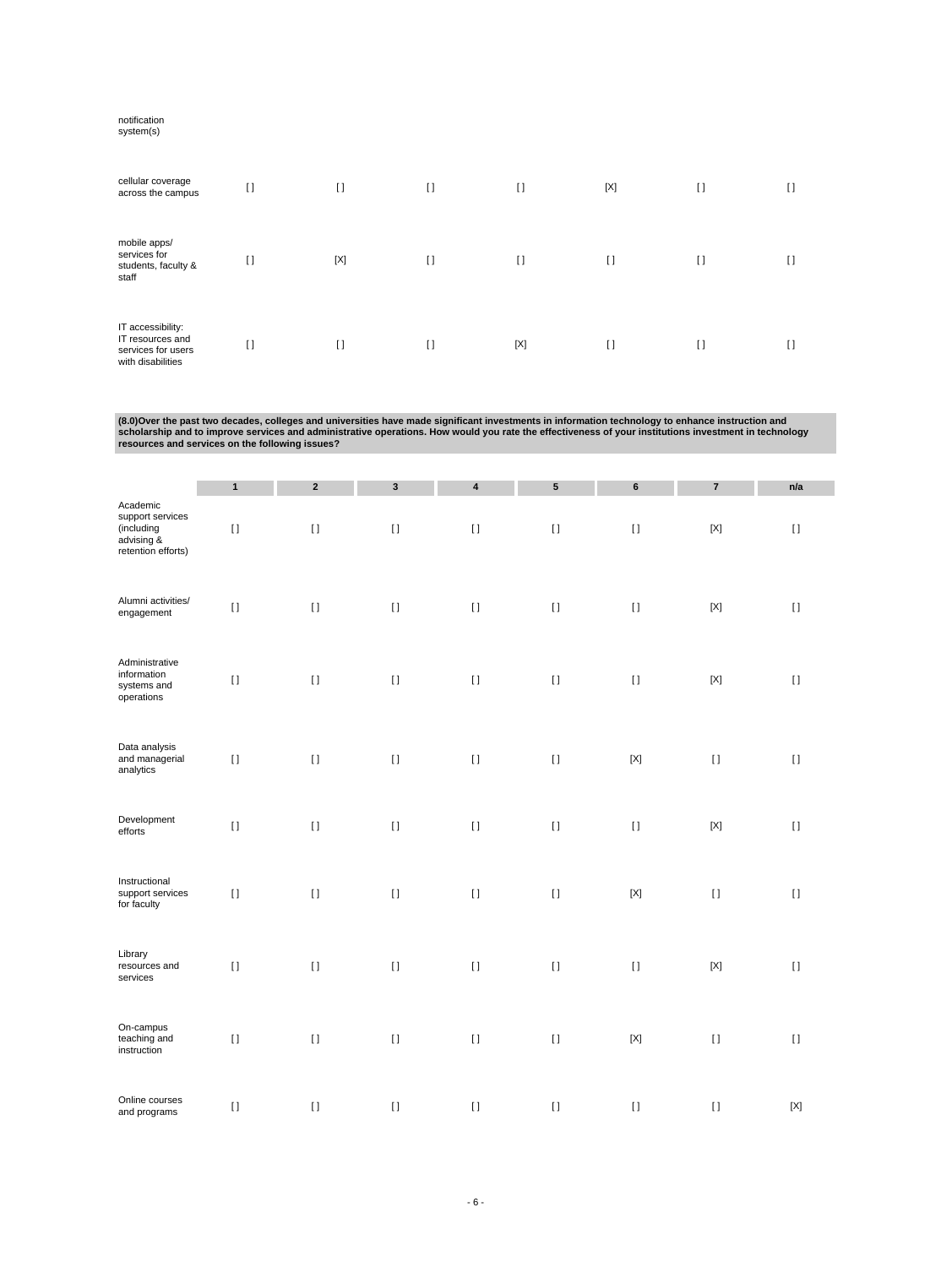| Research and<br>scholarship                                  | $[ \ ]$  | $\lceil$ | $[ \ ]$  | $[ \ ]$  | $[ \ ]$  | $\lceil$    | $[{\sf X}]$  | I)           |
|--------------------------------------------------------------|----------|----------|----------|----------|----------|-------------|--------------|--------------|
| Student<br>recruitment                                       | $[ \ ]$  | $\lceil$ | $[ \ ]$  | $\lceil$ | $\lceil$ | $\lceil$    | $[{\sf X}]$  | I)           |
| Student services                                             | $[ \ ]$  | $[ \ ]$  | $[ \ ]$  | $[ \ ]$  | $[ \ ]$  | $[{\sf X}]$ | $\mathbf{I}$ | I)           |
| Student<br>success /<br>student<br>completion<br>initiatives | $\lceil$ | $\lceil$ | $\lceil$ | $\lceil$ | $[ \ ]$  | $[{\sf X}]$ | $\mathbf{I}$ | $\mathbf{I}$ |

# **(9.0)Does your campus/institution**

|                                                                                                                                                                                   | no       | yes      |
|-----------------------------------------------------------------------------------------------------------------------------------------------------------------------------------|----------|----------|
| have a policy or program for rewarding courseware<br>development or providing incentives for faculty<br>to develop instructional software/courseware or<br>instructional content? | [X]      | $\lceil$ |
| have a formal program to recognize and reward the<br>use of information technology as part of the routine<br>faculty review and promotion process?                                | [X]      | $\lceil$ |
| have a formal program to assess the impact of IT on<br>instruction and learning outcomes?                                                                                         | [X]      | $\Box$   |
| have a formal policy regarding ownership of Web-<br>based curriculum resources and intellectual property<br>developed by faculty?                                                 | [X]      | $[ \ ]$  |
| charge students for access to digital content (online<br>reserve readings, course packets, recorded content,<br>$etc.$ )?                                                         | [X]      | $\lceil$ |
| inform/counsel students about privacy issues related to<br>social networking sites (Facebook, LinkedIn, etc)?                                                                     | [X]      | $\Box$   |
| encourage the use of the Creative Commons license<br>on digital works?                                                                                                            | $\Box$   | [X]      |
| encourage faculty to use Open Source/OER<br>instructional content for their courses?                                                                                              | $\lceil$ | [X]      |
| support faculty efforts to develop Open Source/OER<br>instructional content for their courses?                                                                                    | $\Box$   | [X]      |
| maintain a campus page on Facebook?                                                                                                                                               | $\lceil$ | [X]      |
| have an institutional presence on YouTube?                                                                                                                                        | $\lceil$ | [X]      |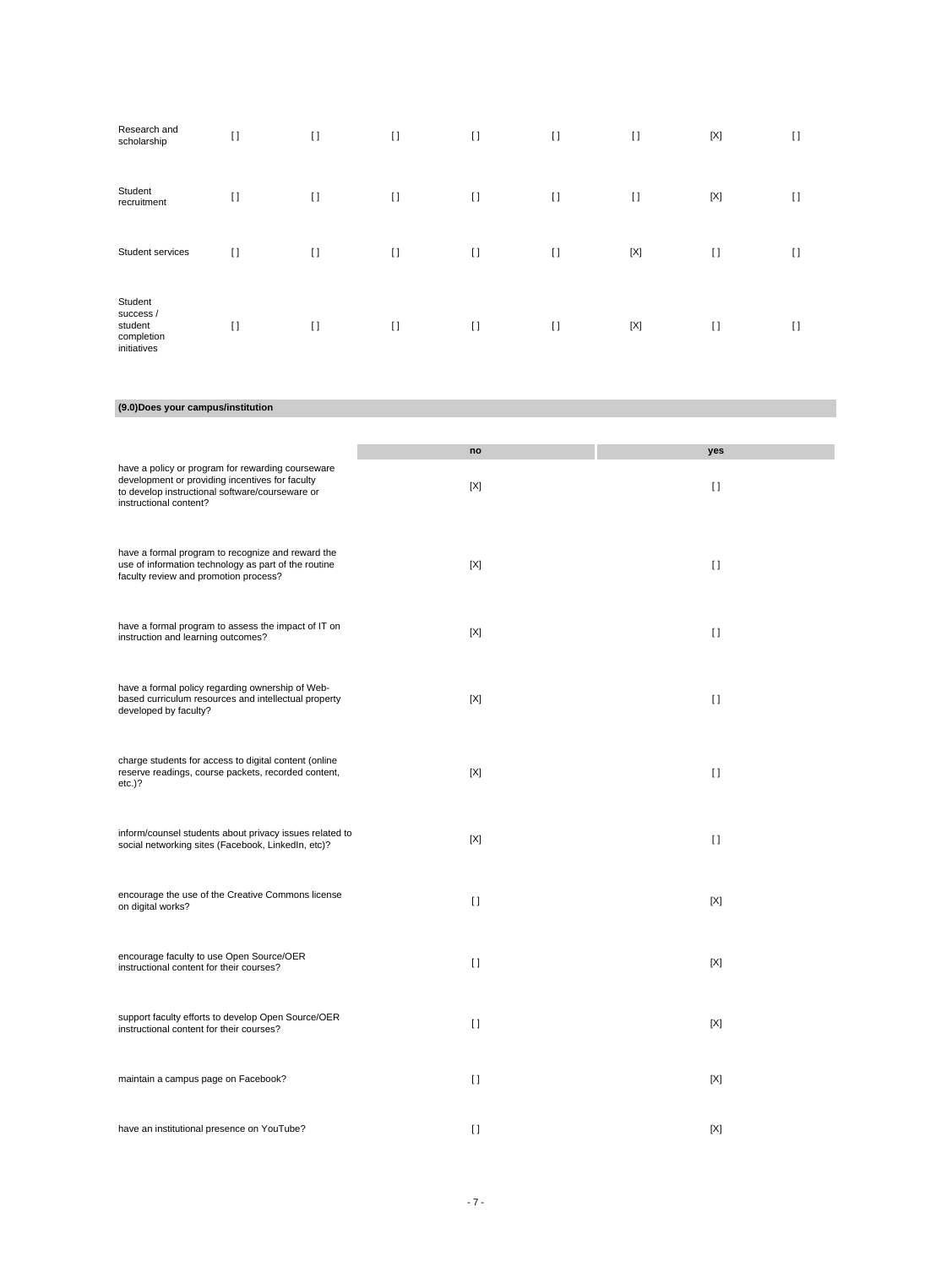| have an institutional presence on iTunesU?                                                                            | I)             | [X] |
|-----------------------------------------------------------------------------------------------------------------------|----------------|-----|
| maintain an institutional account on Twitter?                                                                         | $\mathfrak{g}$ | [X] |
| have a campus/department license for antiplagiarism<br>software? (e.g., PlagScan, Turnitin, SafeAssign)               | n              | [X] |
| outsource various aspects of your online program<br>activities (recruitment, course development, student<br>services) | [X]            | П   |
| support Single Sign On (SSO) access to campus<br>services?                                                            | n              | [X] |

**(10.0)Please indicate the degree to which you agree or disagree with the following statements.**

|                                                                                                                                                                                            | <b>Strongly Disagree</b> | <b>Disagree</b> | Agree        | <b>Strongly Agree</b> |
|--------------------------------------------------------------------------------------------------------------------------------------------------------------------------------------------|--------------------------|-----------------|--------------|-----------------------|
| Faculty have unreasonable<br>expectations about user support<br>services.                                                                                                                  | $\Box$                   | $[{\sf X}]$     | $[ \ ]$      | $[ \ ]$               |
| We are experiencing major cost<br>over-runs/unexpected costs in<br>our ERP deployment activities.                                                                                          | $\Box$                   | [X]             | $[ \ ]$      | $[ \ ]$               |
| Cloud computing offers a viable<br>strategy for key campus ERP<br>applications.                                                                                                            | $\lceil$                 | $\mathbf{I}$    | $[ \ ]$      | [X]                   |
| Cloud computing will play an<br>increasingly important role in<br>our campus ERP strategy.                                                                                                 | $\lceil$                 | $\mathbf{I}$    | $\mathbf{I}$ | $[{\sf X}]$           |
| Cloud computing is an important<br>part of our campus technology<br>plan to reduce IT costs.                                                                                               | $\lceil$                 | $\mathbf{I}$    | $\mathbf{I}$ | $[{\sf X}]$           |
| Cloud computing services<br>offer a level of data reliability<br>and security that equals or<br>exceeds the level of security<br>and reliability we can provide<br>with on-campus hosting. | $[ \ ]$                  | $[ \ ]$         | $[ \ ]$      | [X]                   |
| Third-party cloud service<br>providers (Amazon, Google,<br>IBM, Microsoft) are an important<br>part of our campus plan to offer<br>high performance computing<br>services.                 | $\lceil$                 | $\lceil$        | $[ \ ]$      | $[{\sf X}]$           |
| Given the exploding demand for<br>network services, my campus<br>should charge access fees for<br>students who consume excess                                                              | [X]                      | $\Box$          | $[ \ ]$      | $\Box$                |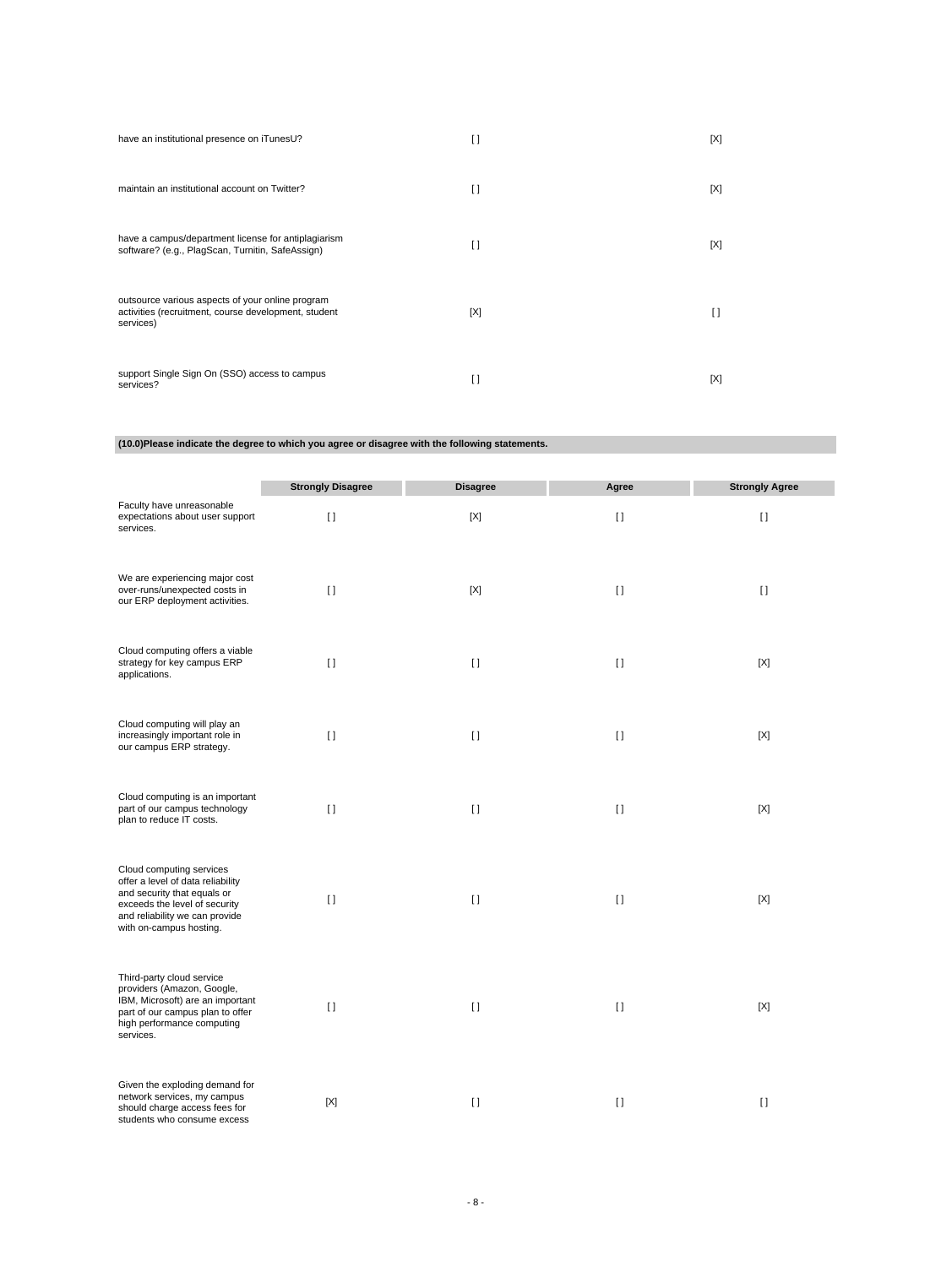# bandwidth -- more than 20Gb of bandwidth weekly

# **(10.5)Please indicate the degree to which you agree or disagree with the following statements.**

|                                                                                                                                                                                                       | <b>Strongly Disagree</b> | <b>Disagree</b> | Agree       | <b>Strongly Agree</b> |
|-------------------------------------------------------------------------------------------------------------------------------------------------------------------------------------------------------|--------------------------|-----------------|-------------|-----------------------|
| Wearable technology will<br>become an important part of<br>our plan to offer IT resources to<br>students.                                                                                             | $\lceil$                 | $\mathbf{I}$    | $[ \ ]$     | $[{\sf X}]$           |
| Digital curricular resources<br>make learning more efficient<br>and effective for students.                                                                                                           | $[ \ ]$                  | $[ \ ]$         | [X]         | $[ \ ]$               |
| Digital curricular resources<br>provide a richer and more<br>personalized learning<br>experience than traditional print<br>materials.                                                                 | $[ \ ]$                  | $[ \ ]$         | $[{\sf X}]$ | $[ \ ]$               |
| Adaptive learning technology<br>has great potential to improve<br>learning outcomes for students.                                                                                                     | $[ \ ]$                  | $[ \ ]$         | $[ \ ]$     | [X]                   |
| Open Source textbooks/OER<br>content will be an important<br>source for instructional<br>resources in five years.                                                                                     | $[ \ ]$                  | $[ \ ]$         | $[{\sf X}]$ | $[ \ ]$               |
| MOOCs offer a viable academic<br>model for the effective delivery<br>of online instruction.                                                                                                           | $[{\sf X}]$              | $[ \ ]$         | $[ \ ]$     | $[ \ ]$               |
| MOOCs offer a viable business<br>model for campuses to accrue<br>new revenues from online<br>courses.                                                                                                 | [X]                      | $\mathbf{I}$    | $[ \ ]$     | $\lceil$              |
| Outsourcing instructional<br>services (course development,<br>user support, etc.) offers a<br>viable and effective strategy<br>for many campuses to launch/<br>expand online courses and<br>programs. | $[ \ ]$                  | [X]             | H           | $[ \ ]$               |
| Outsourcing instructional<br>services (course development,<br>user support, etc.) offers a<br>profitable strategy for many<br>campuses to launch/expand<br>online courses and programs.               | $\lceil$                 | [X]             | $[ \ ]$     | $[ \ ]$               |
| We have a difficult time<br>retaining IT talent because our<br>salaries and benefits are not<br>competitive with off-campus job<br>opportunities.                                                     | $\lceil$                 | $[{\sf X}]$     | $[ \ ]$     | $[ \; ]$              |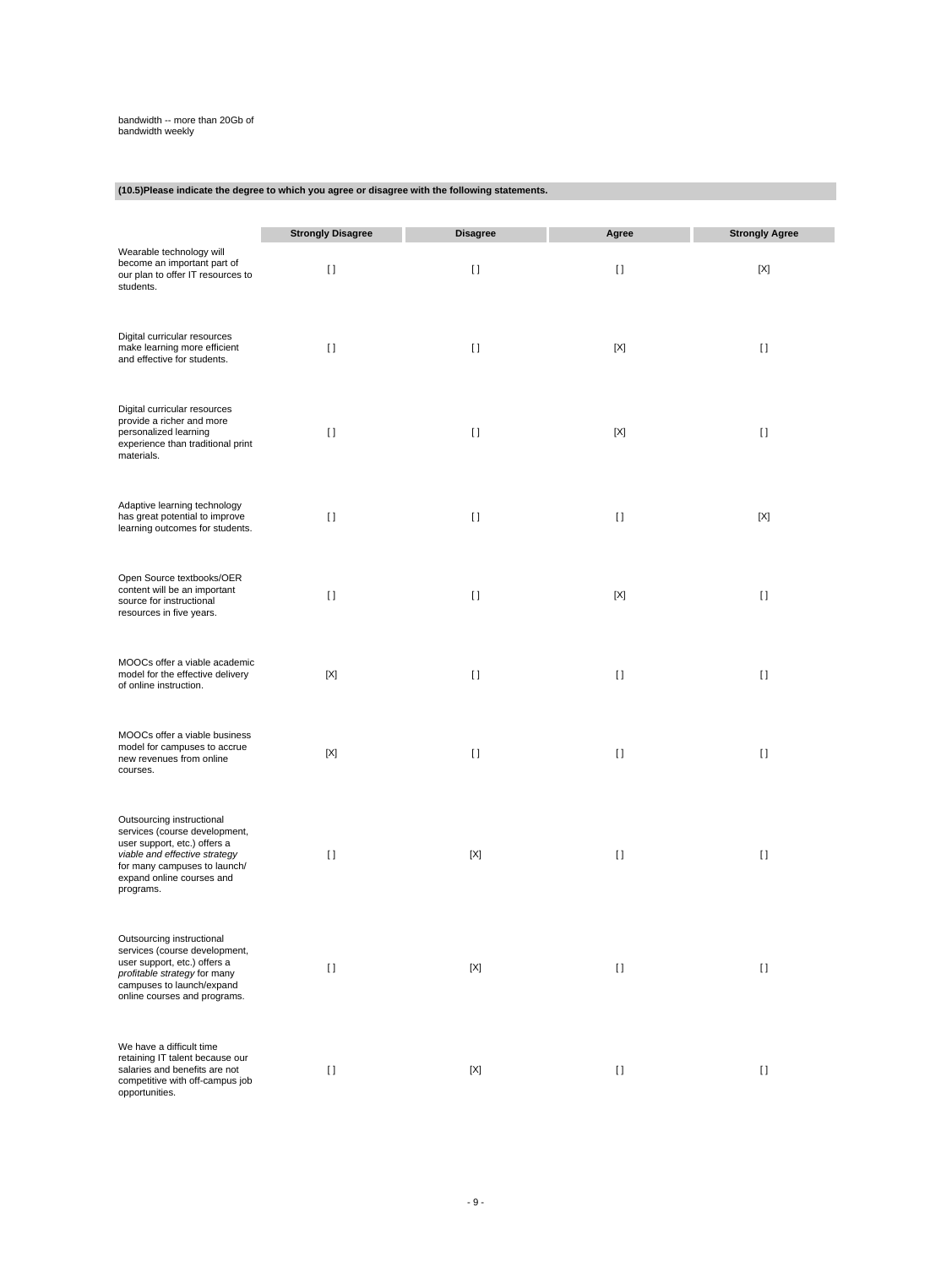# **(11.0)Does your institution have a strategic plan for:**

|                                                 | no          | currently preparing a plan                                                                                                                                                                                                                         | yes, we have a plan       |
|-------------------------------------------------|-------------|----------------------------------------------------------------------------------------------------------------------------------------------------------------------------------------------------------------------------------------------------|---------------------------|
| Information technology                          | H           | H                                                                                                                                                                                                                                                  | [X]                       |
|                                                 |             |                                                                                                                                                                                                                                                    |                           |
|                                                 |             |                                                                                                                                                                                                                                                    |                           |
| Instructional technology / instruction          | $[ \ ]$     | $[ \ ]$                                                                                                                                                                                                                                            | $[{\sf X}]$               |
| integration                                     |             |                                                                                                                                                                                                                                                    |                           |
|                                                 |             |                                                                                                                                                                                                                                                    |                           |
|                                                 |             |                                                                                                                                                                                                                                                    |                           |
| Deploying course / learning<br>management tools | $[ \; ]$    | $[ \ ]$                                                                                                                                                                                                                                            | $[{\sf X}]$               |
|                                                 |             |                                                                                                                                                                                                                                                    |                           |
|                                                 |             |                                                                                                                                                                                                                                                    |                           |
| Online / distance education                     | $[{\sf X}]$ | $[ \ ]$                                                                                                                                                                                                                                            | $[ \ ]$                   |
|                                                 |             |                                                                                                                                                                                                                                                    |                           |
|                                                 |             |                                                                                                                                                                                                                                                    |                           |
| Wireless networks                               | $[ \ ]$     | $[ \ ]$                                                                                                                                                                                                                                            | $[{\sf X}]$               |
|                                                 |             |                                                                                                                                                                                                                                                    |                           |
|                                                 |             |                                                                                                                                                                                                                                                    |                           |
| Network and data security                       | $[ \ ]$     | $[ \ ]$                                                                                                                                                                                                                                            | $[{\sf X}]$               |
|                                                 |             |                                                                                                                                                                                                                                                    |                           |
|                                                 |             |                                                                                                                                                                                                                                                    |                           |
| IT disaster recovery                            | $[ \ ]$     | $[ \ ]$                                                                                                                                                                                                                                            | $[{\sf X}]$               |
|                                                 |             |                                                                                                                                                                                                                                                    |                           |
|                                                 |             |                                                                                                                                                                                                                                                    |                           |
| Administrative systems / ERP upgrade /          | $[ \ ]$     | $\lceil$                                                                                                                                                                                                                                           | $[{\sf X}]$               |
| replacement                                     |             |                                                                                                                                                                                                                                                    |                           |
|                                                 |             |                                                                                                                                                                                                                                                    |                           |
|                                                 |             |                                                                                                                                                                                                                                                    |                           |
| Digital content management                      | $[ \ ]$     | $[ \; ]$                                                                                                                                                                                                                                           | $[{\sf X}]$               |
|                                                 |             |                                                                                                                                                                                                                                                    |                           |
| Data warehousing                                | $[ \ ]$     | $[ \ ]$                                                                                                                                                                                                                                            | $[{\sf X}]$               |
|                                                 |             |                                                                                                                                                                                                                                                    |                           |
|                                                 |             |                                                                                                                                                                                                                                                    |                           |
| Business intelligence/analytics                 | $[ \ ]$     | $[ \ ]$                                                                                                                                                                                                                                            | $[{\sf X}]$               |
|                                                 |             |                                                                                                                                                                                                                                                    |                           |
|                                                 |             |                                                                                                                                                                                                                                                    |                           |
| Open Source deployment and                      |             |                                                                                                                                                                                                                                                    |                           |
| development                                     | $[ \ ]$     | $[ \ ]$                                                                                                                                                                                                                                            | $[{\sf X}]$               |
|                                                 |             |                                                                                                                                                                                                                                                    |                           |
|                                                 |             |                                                                                                                                                                                                                                                    |                           |
| Lecture capture (audio and video)               | $[{\sf X}]$ | $[ \; ]$                                                                                                                                                                                                                                           | $[ \; ]$                  |
|                                                 |             |                                                                                                                                                                                                                                                    |                           |
|                                                 |             |                                                                                                                                                                                                                                                    |                           |
| Campus video management                         | $[ \: ]$    | $[{\sf X}]$                                                                                                                                                                                                                                        | $[ \ ]$                   |
|                                                 |             |                                                                                                                                                                                                                                                    |                           |
|                                                 |             |                                                                                                                                                                                                                                                    |                           |
| Emergency communications /<br>notification      | $[ \ ]$     | $[] \centering \includegraphics[width=0.47\textwidth]{images/TrDiS-Architecture.png} \caption{The 3D (top) and 4D (bottom) are used for the 3D (bottom) and 3D (bottom) are used for the 3D (bottom) and 3D (bottom).} \label{TrDiS-Architecture}$ | $\left[ \text{X} \right]$ |
|                                                 |             |                                                                                                                                                                                                                                                    |                           |
|                                                 |             |                                                                                                                                                                                                                                                    |                           |
| Digital preservation / data archiving           | $[ \; ]$    | $\left[ \text{X} \right]$                                                                                                                                                                                                                          | $[ \; ]$                  |
|                                                 |             |                                                                                                                                                                                                                                                    |                           |
|                                                 |             |                                                                                                                                                                                                                                                    |                           |
| Cloud computing                                 | $[ \ ]$     | $[ \, ]$                                                                                                                                                                                                                                           | $[{\sf X}]$               |
|                                                 |             |                                                                                                                                                                                                                                                    |                           |
|                                                 |             |                                                                                                                                                                                                                                                    |                           |
| Server virtualization                           | $[ \, ]$    | $[] \centering \includegraphics[width=0.47\textwidth]{images/TrDiS-Architecture.png} \caption{The 3D (top) and 4D (bottom) are used for the 3D (bottom) and 3D (bottom) are used for the 3D (bottom) and 3D (bottom).} \label{TrDiS-Architecture}$ | $\left[ \text{X} \right]$ |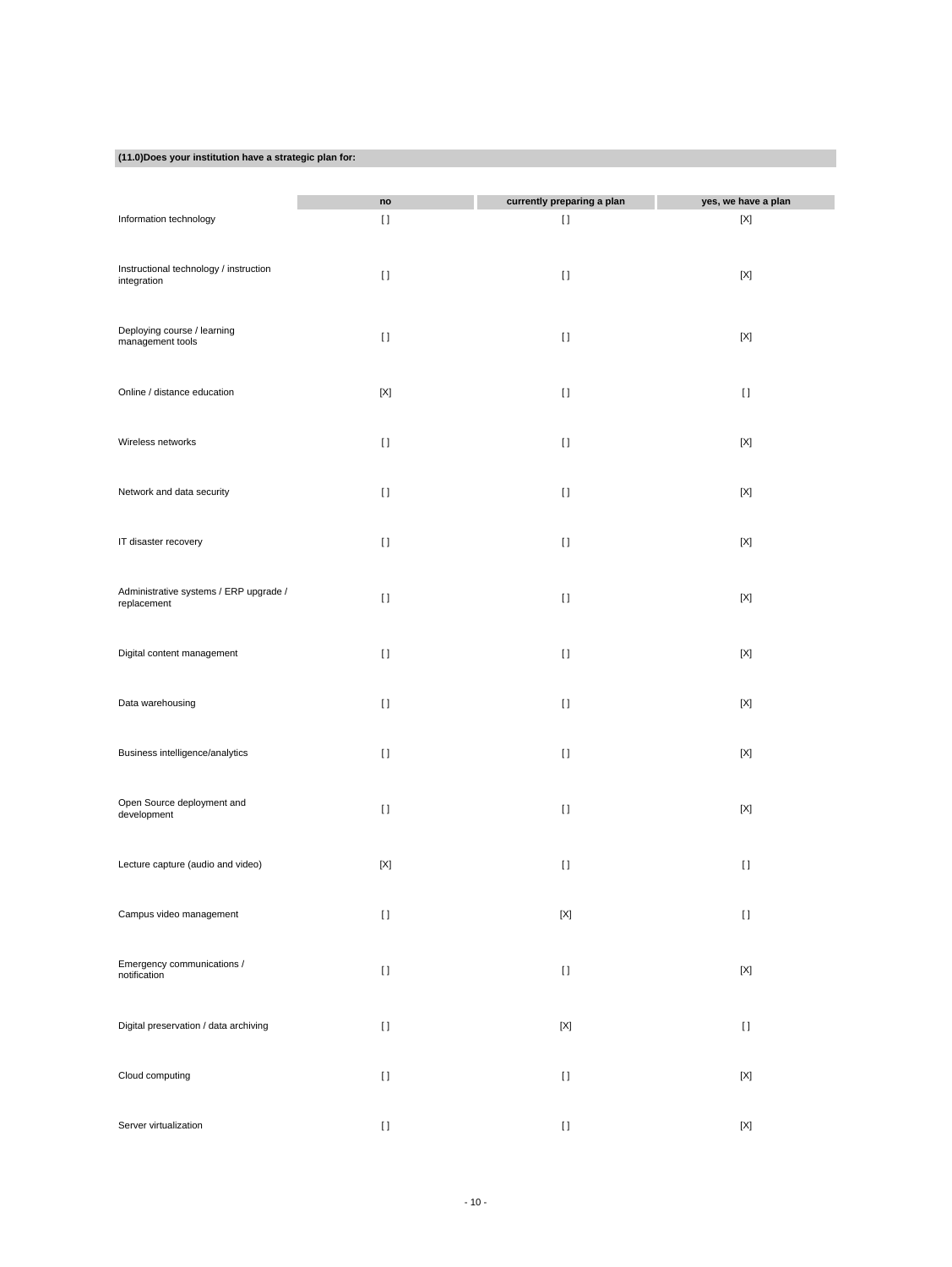| Disability accessibility / compliance for<br>web resources | $\Box$ | $\mathbf{I}$ | [X]    |
|------------------------------------------------------------|--------|--------------|--------|
| Email and document archiving to<br>address eDiscovery      | $\Box$ | $\Box$       | [X]    |
| Identity and access management                             | $\Box$ | $\Box$       | [X]    |
| Digital textbooks/digital curricular<br>materials          | [X]    | $\Box$       | $\Box$ |
| Social media (Facebook, Twitter, etc.)                     | $\Box$ | $\Box$       | [X]    |
| Mobile computing / mobile resources<br>and services        | $\Box$ | $\Box$       | [X]    |
| competency-based education                                 | [X]    | $\mathbf{I}$ | $\Box$ |

**(12.0)When did your institution develop/last update the campus plan for the IT issues listed below?**

### **Overall campus IT plan**

[ ] past 12 months

[X] 13-24 months ago

[] more than 24 months ago

# **IT security**

[ ] past 12 months

[X] 13-24 months ago

[ ] more than 24 months ago

# **IT disaster recovery**

[ ] past 12 months [X] 13-24 months ago [ ] more than 24 months ago

### **Cloud computing**

[X] past 12 months

[ ] 13-24 months ago

[ ] more than 24 months ago

# **Mobile computing**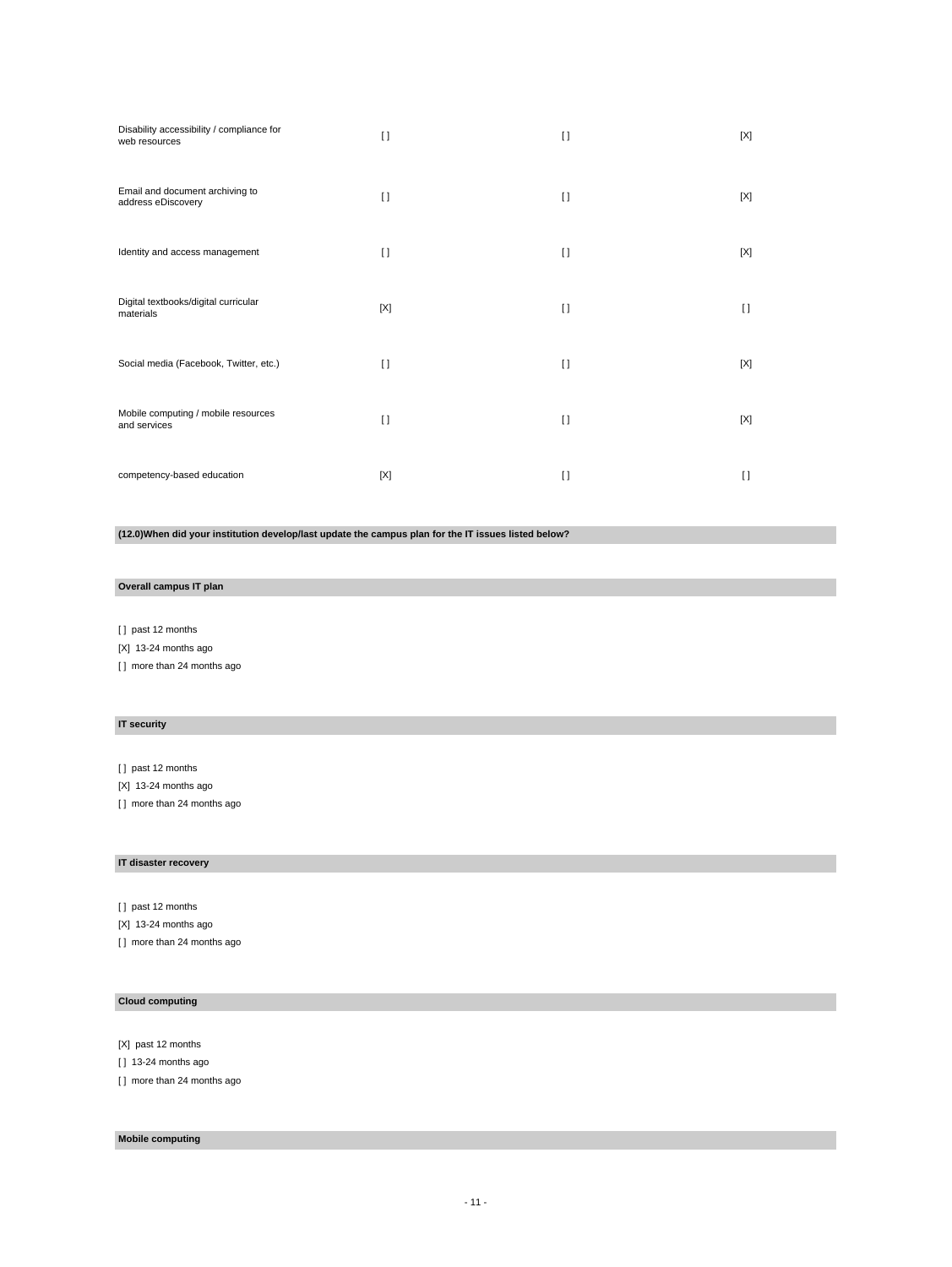[ ] past 12 months

[X] 13-24 months ago

[ ] more than 24 months ago

# **Identity and access management**

[X] past 12 months

[ ] 13-24 months ago

[ ] more than 24 months ago

### **Disability accessibility / compliance**

[X] past 12 months

[ ] 13-24 months ago

[] more than 24 months ago

# (13.0)As you look at the future of computing on your campus, please indicate how important the following computing / information technology issues will be<br>in the overall campus computing environment over the next 2-3 years

|                                                                                                                      | $\mathbf{1}$ | $\overline{2}$ | $\mathbf{3}$ | 4                        | $5\phantom{.0}$ | 6       | $\overline{7}$ |
|----------------------------------------------------------------------------------------------------------------------|--------------|----------------|--------------|--------------------------|-----------------|---------|----------------|
| Assessing the<br>benefits of existing<br>investments<br>in computing<br>and technology<br>resources                  | $[ \ ]$      | $[ \; ]$       | $[ \; ]$     | $[1]$                    | $[ \; ]$        | $[ \ ]$ | $[{\sf X}]$    |
| Providing<br>incentives and<br>rewards for<br>faculty to support<br>technology<br>integration into the<br>curriculum | $[ \ ]$      | $[ \ ]$        | $[ \ ]$      | $\Box$                   | $[ \ ]$         | $[ \ ]$ | $[{\sf X}]$    |
| Negotiating<br>site licensing<br>agreements with<br>textbook publishers                                              | $[ \ ]$      | $[ \ ]$        | $[ \ ]$      | $\Box$                   | $[ \ ]$         | $[ \ ]$ | $[{\sf X}]$    |
| Negotiating<br>site licensing<br>agreements<br>with academic<br>publishers                                           | $[ \ ]$      | $[ \ ]$        | $[ \; ]$     | $\mathop{\rm\textsf{1}}$ | $[ \ ]$         | $[ \ ]$ | $[{\sf X}]$    |
| Sharing digital<br>resources with<br>other campuses/<br>institutions                                                 | $[ \ ]$      | $\lceil$       | $[ \; ]$     | $[ \ ]$                  | $[ \ ]$         | $[ \ ]$ | [X]            |
| Developing/<br>updating campus<br>policies for Web-<br>based intellectual<br>property                                | $[ \ ]$      | $\lceil$       | $[ \; ]$     | $\lceil$                 | $[ \ ]$         | $[ \ ]$ | $[{\sf X}]$    |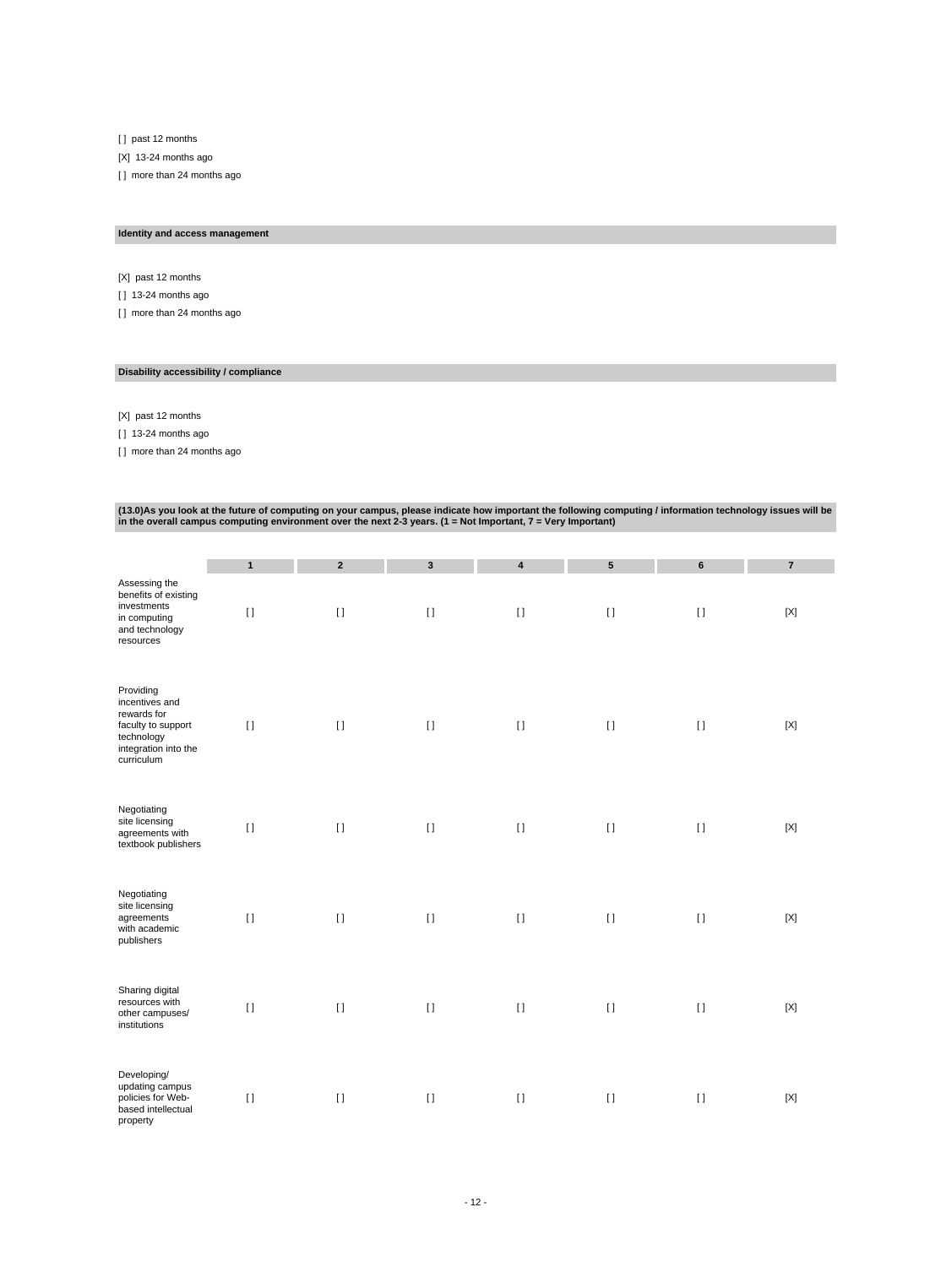| Helping our IT<br>personnel stay<br>current with new<br>technologies           | $\lceil$ | $\lceil$ | $[ \ ]$ | $[ \ ]$  | $[ \ ]$ | $[ \ ]$  | [X]    |
|--------------------------------------------------------------------------------|----------|----------|---------|----------|---------|----------|--------|
| Moving more of<br>our user support<br>services to the<br>Web                   | $[ \ ]$  | $\Box$   | $[ \ ]$ | $\lceil$ | $[ \ ]$ | $\lceil$ | [X]    |
| Surveying students<br>and faculty about<br>IT issues and<br>services           | $[ \ ]$  | $\lceil$ | $[ \ ]$ | $\Box$   | $[ \ ]$ | [X]      | $\Box$ |
| Assessing<br>the return on<br>investment for<br>IT spending/<br>resources      | $\Box$   | $\lceil$ | $[ \ ]$ | $[ \ ]$  | $[ \ ]$ | $[ \ ]$  | [X]    |
| Researching<br>the total cost<br>of ownership<br>(TCO) for our IT<br>purchases | $[ \ ]$  | $\lceil$ | $[ \ ]$ | $\Box$   | $\prod$ | $[ \ ]$  | [X]    |

(13.5)As you look at the future of computing on your campus, please indicate how important the following computing / information technology issues will be<br>in the overall campus computing environment over the next 2-3 years

|                                                                                                 | $\mathbf{1}$ | $\overline{2}$ | $\mathbf{3}$ | $\overline{\mathbf{4}}$ | ${\bf 5}$ | 6           | $\overline{7}$ |
|-------------------------------------------------------------------------------------------------|--------------|----------------|--------------|-------------------------|-----------|-------------|----------------|
| Migrating<br>administrative ERP<br>services to the<br>Cloud                                     | $\lceil$     | $\lceil$       | $[ \ ]$      | $[ \ ]$                 | $[ \ ]$   | $[{\sf X}]$ | $[ \ ]$        |
| Using Open<br>Source tools and<br>applications                                                  | $[ \ ]$      | $\lceil$       | $[ \; ]$     | $[ \; ]$                | $[ \ ]$   | $[{\sf X}]$ | $[ \ ]$        |
| Promoting the use<br>of Open Education<br>Resource (OER)<br>course materials                    | $[ \ ]$      | $\lceil$       | $[ \; ]$     | $[{\sf X}]$             | $[ \ ]$   | $[ \; ]$    | $[ \; ]$       |
| Managing/<br>distributing digital<br>learning resources                                         | $\mathbf{I}$ | $\lceil$       | $[ \ ]$      | $[ \; ]$                | $[ \ ]$   | $\lceil$    | $[{\sf X}]$    |
| Controlling/<br>restricting file<br>sharing of<br>commercial content<br>(music, media,<br>etc.) | $[ \ ]$      | $[ \ ]$        | $[{\sf X}]$  | $[ \ ]$                 | $[ \ ]$   | $\lceil$    | $[ \ ]$        |
| Data warehousing                                                                                | $[ \ ]$      | $\lceil$       | $\lceil$     | $[ \ ]$                 | $[ \ ]$   | $\lceil$    | $[{\sf X}]$    |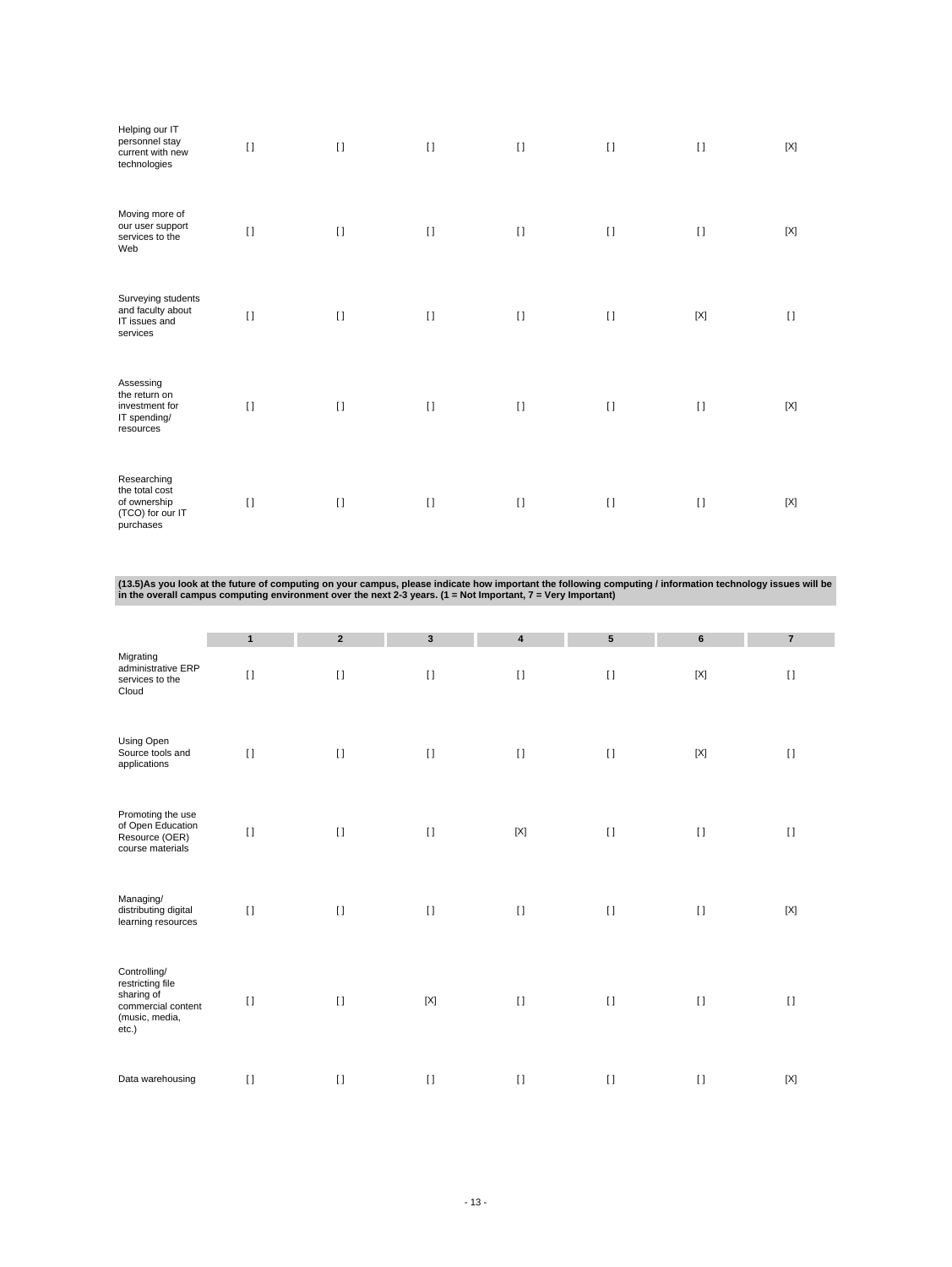| Storage<br>management                                                                                    | $[ \ ]$     | $[ \ ]$     | $[ \ ]$  | $[ \; ]$ | $[ \ ]$     | $[ \; ]$    | $[{\sf X}]$               |
|----------------------------------------------------------------------------------------------------------|-------------|-------------|----------|----------|-------------|-------------|---------------------------|
| <b>IT Business</b><br>Continuity                                                                         | $[ \; ]$    | $[ \; ]$    | $[ \; ]$ | $[ \; ]$ | $[ \; ]$    | $[ \; ]$    | $[{\sf X}]$               |
| Identity<br>Management                                                                                   | $[ \ ]$     | $[ \; ]$    | $[ \; ]$ | $[ \; ]$ | $[ \; ]$    | $[ \; ]$    | $[{\sf X}]$               |
| <b>Business</b><br>analytics /<br>intelligence                                                           | $[ \ ]$     | $[ \ ]$     | $[ \ ]$  | $[ \ ]$  | $[ \ ]$     | $[ \; ]$    | $\left[ \text{X} \right]$ |
| Hosted<br>applications/<br>Software as a<br>Service (SaaS)                                               | $[ \ ]$     | $[ \; ]$    | $[ \ ]$  | $[ \ ]$  | $[ \ ]$     | $[{\sf X}]$ | $[ \ ]$                   |
| Managing campus<br>video resources<br>(lectures,<br>presentations, etc.)                                 | $[ \; ]$    | $[ \; ]$    | $[ \; ]$ | $[ \; ]$ | $[ \ ]$     | $[{\sf X}]$ | $[ \ ]$                   |
| Implementing<br>Federated Identity<br>Management                                                         | $[ \ ]$     | $\lceil$    | $[ \ ]$  | $[ \ ]$  | $[ \ ]$     | $[ \ ]$     | $[{\sf X}]$               |
| Operating with<br>a single student<br>user profile for<br>all institutional<br>applications              | $[ \ ]$     | $[{\sf X}]$ | $[ \ ]$  | $[ \ ]$  | $[ \ ]$     | $[ \ ]$     | $[ \ ]$                   |
| Implementing new<br>technology tools<br>in our continuing<br>ed and workforce<br>development<br>programs | $[{\sf X}]$ | $[ \ ]$     | $[ \ ]$  | $[ \ ]$  | $[ \ ]$     | $[ \ ]$     | $[ \ ]$                   |
| Using social media<br>to support student<br>success initiatives                                          | $[ \ ]$     | $[ \ ]$     | $[ \ ]$  | $[ \ ]$  | $[{\sf X}]$ | $[ \ ]$     | $[ \ ]$                   |
| Using predictive<br>analytics to support<br>student success<br>initiatives                               | $[ \ ]$     | $[ \ ]$     | $[ \ ]$  | $[ \ ]$  | $[ \ ]$     | $[{\sf X}]$ | $[ \ ]$                   |

(14.1)As you think about the future of computing and information technology at your institution, please indicate how important you see the following items<br>in the overall campus computing/information technology environment

| Hardware (1 = Not Important, $7$ = Very Important) |  |  |  |  |  |  |     |  |  |
|----------------------------------------------------|--|--|--|--|--|--|-----|--|--|
|                                                    |  |  |  |  |  |  |     |  |  |
|                                                    |  |  |  |  |  |  |     |  |  |
| Laptop/netbook<br>computers                        |  |  |  |  |  |  | [X] |  |  |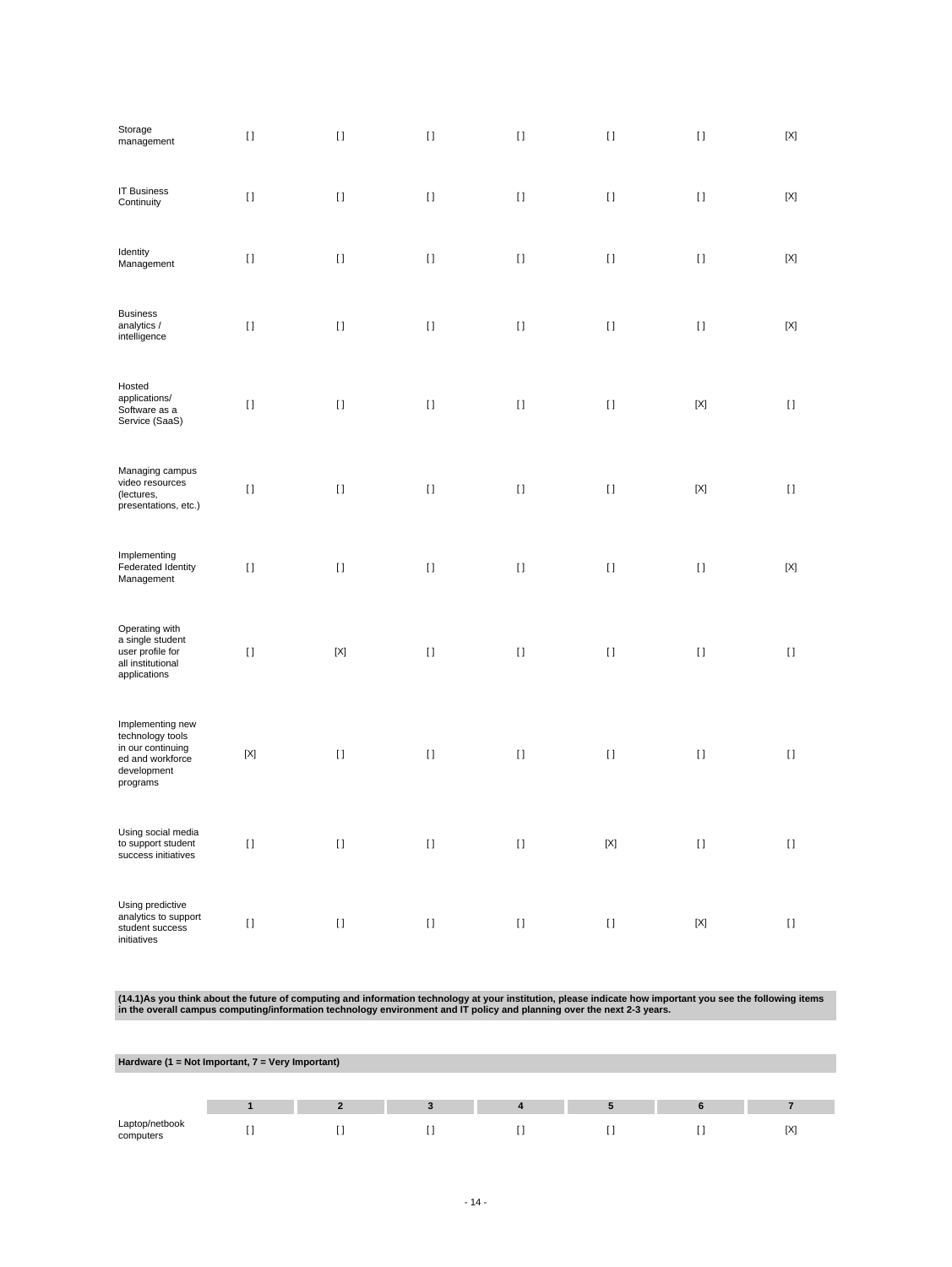| Smart phones     | $\Box$                                 | I.     | $\Box$ | $\Box$ | $\Box$ | I1     | [X] |
|------------------|----------------------------------------|--------|--------|--------|--------|--------|-----|
| Tablet devices   | $\Box$                                 | $\Box$ | $\Box$ | $\Box$ | $\Box$ | $\Box$ | [X] |
| Wearable devices | $\begin{array}{c} \square \end{array}$ | H.     | $\Box$ | $\Box$ | $\Box$ | II.    | [X] |

(14.2)As you think about the future of computing and information technology at your institution, please indicate how important you see the following items<br>in the overall campus computing/information technology environment

| Instructional Applications and Resources (1 = Not Important, 7 = Very Important) |              |             |             |                         |             |             |                |  |  |
|----------------------------------------------------------------------------------|--------------|-------------|-------------|-------------------------|-------------|-------------|----------------|--|--|
|                                                                                  |              |             |             |                         |             |             |                |  |  |
|                                                                                  | $\mathbf{1}$ | $\mathbf 2$ | $\mathbf 3$ | $\overline{\mathbf{4}}$ | ${\bf 5}$   | $\bf 6$     | $\overline{7}$ |  |  |
| Developing<br>instructional<br>software                                          | $[ \ ]$      | $[{\sf X}]$ | $[ \; ]$    | $[ \; ]$                | $[ \; ]$    | $[ \; ]$    | $[ \; ]$       |  |  |
| Web-based<br>tutorials                                                           | $[ \ ]$      | $[ \; ]$    | $[ \; ]$    | $[ \; ]$                | $[{\sf X}]$ | $[ \; ]$    | $[ \; ]$       |  |  |
| e-Books (e-<br>textbooks)                                                        | $[ \ ]$      | $[ \; ]$    | $[ \ ]$     | $\lceil$                | $[{\sf X}]$ | $[ \ ]$     | $[ \ ]$        |  |  |
| Open Source/OER<br>textbooks                                                     | $[ \ ]$      | $[ \; ]$    | $[ \ ]$     | $[ \; ]$                | $[{\sf X}]$ | $[ \; ]$    | $\lceil$       |  |  |
| Online course<br>evaluation                                                      | $[ \ ]$      | $[ \ ]$     | $[ \; ]$    | $[ \; ]$                | $[ \; ]$    | $[{\sf X}]$ | $[ \; ]$       |  |  |
| Classroom<br>"clickers" /<br>response systems                                    | $\mathbf{I}$ | $[ \ ]$     | $[ \ ]$     | $[1]$                   | $[{\sf X}]$ | $[ \; ]$    | $\lceil$       |  |  |
| Student ePortfolios                                                              | $[ \; ]$     | $[ \ ]$     | $[ \ ]$     | $[ \ ]$                 | $[{\sf X}]$ | $[ \; ]$    | $\mathbf{I}$   |  |  |
| Audio Lecture<br>Capture                                                         | $[ \ ]$      | $[ \ ]$     | $[ \ ]$     | $[ \; ]$                | $[{\sf X}]$ | $[ \ ]$     | $[ \ ]$        |  |  |
| Video Lecture<br>Capture                                                         | $[ \ ]$      | $[ \; ]$    | $[ \ ]$     | $[ \ ]$                 | $[ \ ]$     | $[{\sf X}]$ | $[ \ ]$        |  |  |

(14.3)As you think about the future of computing and information technology at your institution, please indicate how important you see the following items<br>in the overall campus computing/information technology environment

|                    | User Support Services/Campus Services (1 = Not Important, 7 = Very Important) |  |  |  |  |  |    |  |  |  |
|--------------------|-------------------------------------------------------------------------------|--|--|--|--|--|----|--|--|--|
|                    |                                                                               |  |  |  |  |  |    |  |  |  |
|                    |                                                                               |  |  |  |  |  |    |  |  |  |
| Online IT training |                                                                               |  |  |  |  |  | ſХ |  |  |  |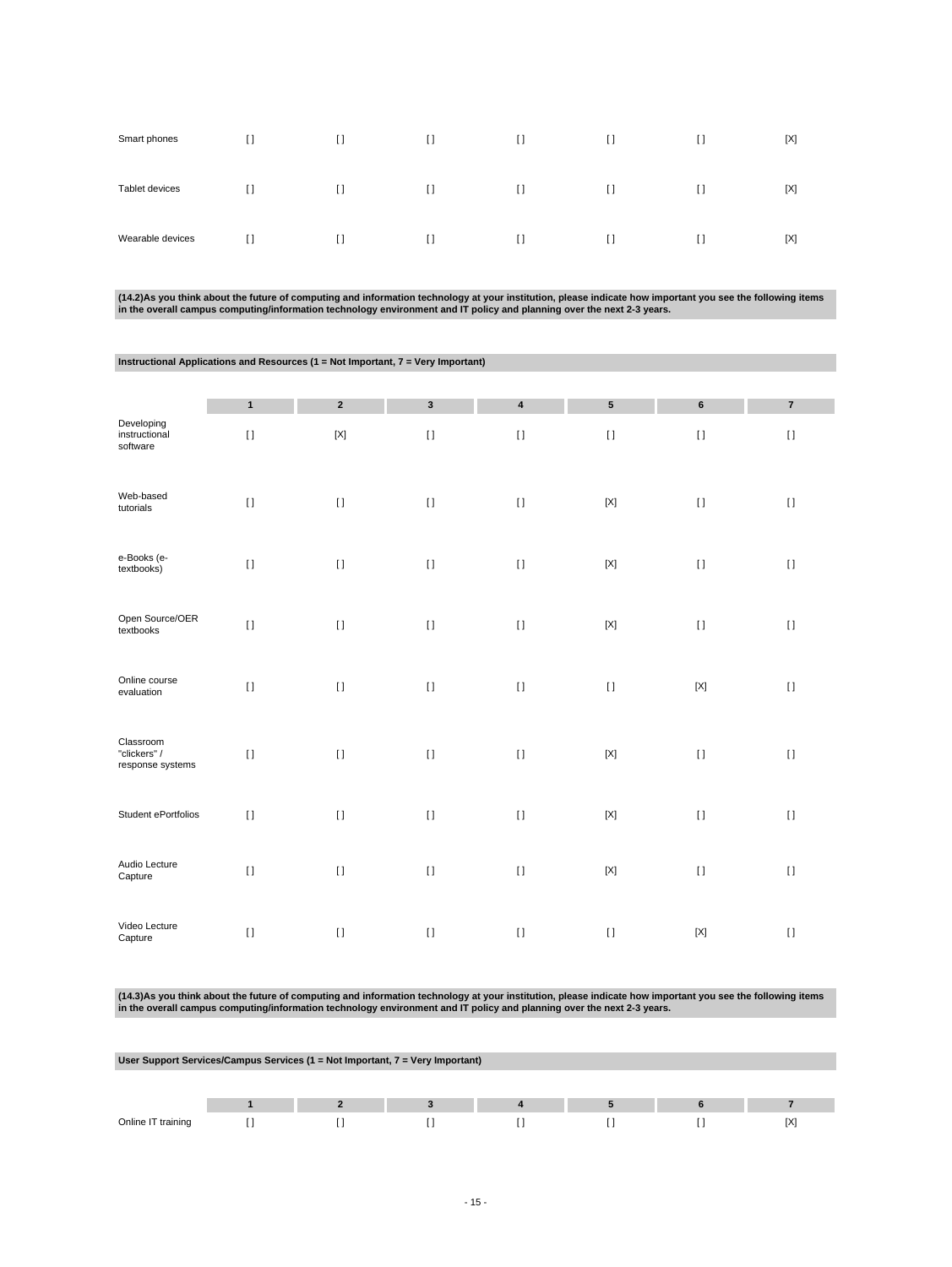| Online technical<br>support                   | I) | $[ \ ]$      | I) | $\Box$ | I)      | I) | [X] |
|-----------------------------------------------|----|--------------|----|--------|---------|----|-----|
| Computer resale<br>program                    | [] | $\mathbf{I}$ | I) | [X]    | $[ \ ]$ | H  |     |
| Alumni services via<br>the campus Web<br>site | H  | H            | I1 | [X]    | $\Box$  | U  |     |

(14.4)As you think about the future of computing and information technology at your institution, please indicate how important you see the following items<br>in the overall campus computing/information technology environment

| Internet/Web Issues & Resources<br>$(1 = Not Important, 7 = Very Important)$ |              |                  |              |              |             |             |                         |
|------------------------------------------------------------------------------|--------------|------------------|--------------|--------------|-------------|-------------|-------------------------|
|                                                                              |              |                  |              |              |             |             |                         |
|                                                                              | $\mathbf{1}$ | $\boldsymbol{2}$ | $\mathbf{3}$ | $\pmb{4}$    | ${\bf 5}$   | $\bf 6$     | $\overline{\mathbf{7}}$ |
| Internet<br>videoconferencing                                                | $[ \ ]$      | $[ \ ]$          | $[ \; ]$     | $[ \ ]$      | $[ \; ]$    | $[ \ ]$     | $[{\sf X}]$             |
| Live streaming                                                               | $[ \ ]$      | $\lceil$         | $[ \ ]$      | $\mathbf{I}$ | $[ \ ]$     | $[ \ ]$     | $[{\sf X}]$             |
| LTI standards for<br>developing apps                                         | $\mathbf{I}$ | $[ \; ]$         | $[ \; ]$     | $[ \; ]$     | $[ \; ]$    | $[{\sf X}]$ | $[ \ ]$                 |
| Content<br>management<br>systems                                             | $[ \; ]$     | $[ \ ]$          | $[ \; ]$     | $[ \; ]$     | $[ \; ]$    | $[ \ ]$     | $[{\sf X}]$             |
| Podcasting                                                                   | $[ \ ]$      | $[ \ ]$          | $[{\sf X}]$  | $[ \; ]$     | $[ \ ]$     | $[ \ ]$     | $[ \; ]$                |
| Web conferencing                                                             | $[ \ ]$      | $[ \; ]$         | $[ \; ]$     | $[1]$        | $[{\sf X}]$ | $[ \; ]$    | $[ \; ]$                |
| Server<br>virtualization                                                     | $[ \ ]$      | $[ \ ]$          | $[ \ ]$      | $\mathbf{I}$ | $[ \ ]$     | $[ \ ]$     | $[{\sf X}]$             |
| Desktop<br>virtualization                                                    | $[ \ ]$      | $[ \ ]$          | $[ \ ]$      | $\lceil$     | $[ \ ]$     | $[ \ ]$     | $[{\sf X}]$             |
| Network<br>virtualization                                                    | $[ \ ]$      | $[ \ ]$          | $[ \ ]$      | $\lceil$     | $[ \ ]$     | $[ \ ]$     | $[{\sf X}]$             |

(14.5)As you think about the future of computing and information technology at your institution, please indicate how important you see the following items<br>in the overall campus computing/information technology environment

| Vendor Services/Outsourcing (1 = Not Important, 7 = Very Important) |  |  |  |  |  |  |  |
|---------------------------------------------------------------------|--|--|--|--|--|--|--|
|                                                                     |  |  |  |  |  |  |  |
|                                                                     |  |  |  |  |  |  |  |
|                                                                     |  |  |  |  |  |  |  |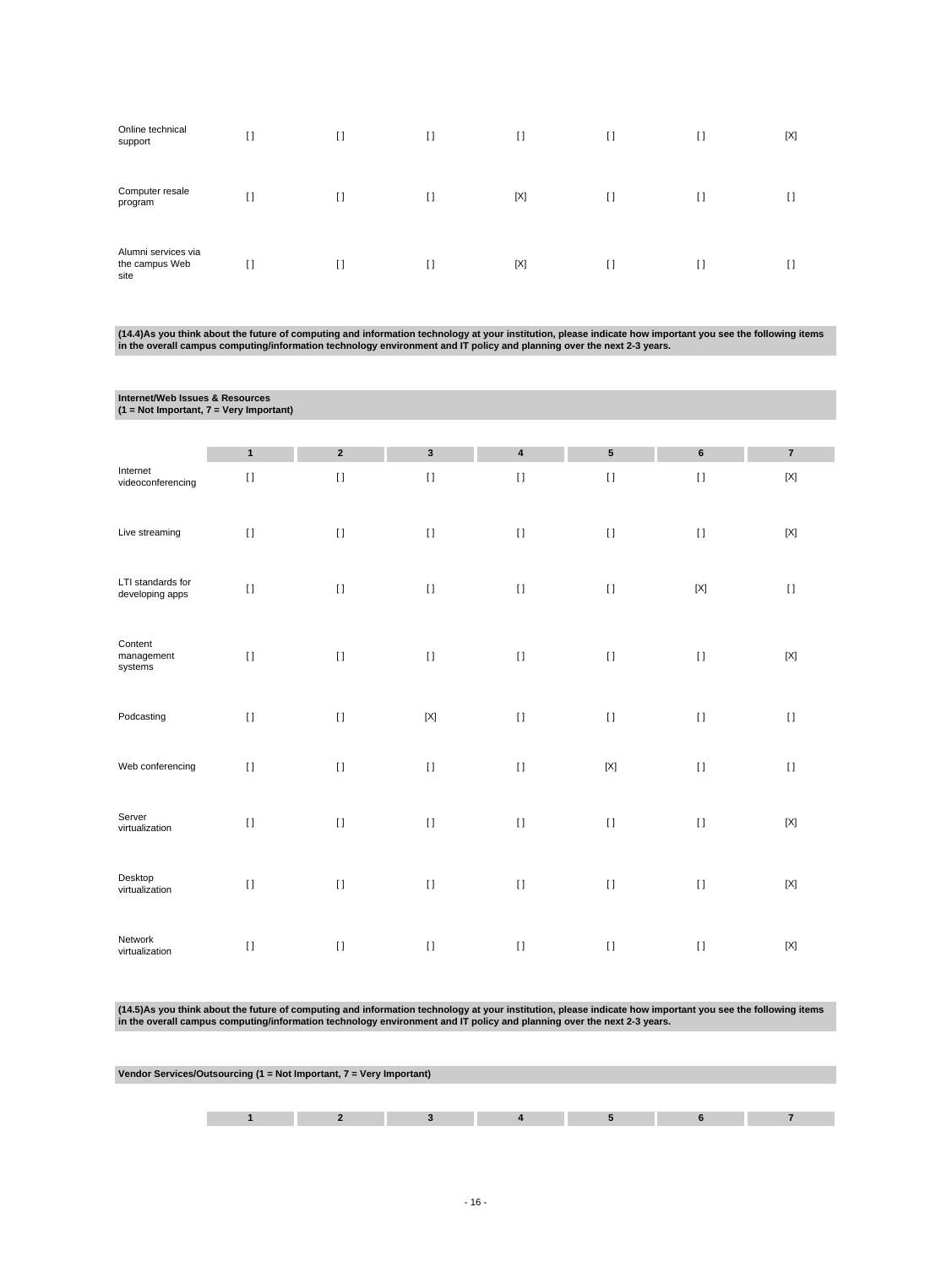| Outsourcing data<br>back-up or data<br>storage         | $[ \; ]$    | $[ \; ]$    | $[ \; ]$ | $[{\sf X}]$  | $[ \; ]$    | $[ \; ]$ | $[ \ ]$            |
|--------------------------------------------------------|-------------|-------------|----------|--------------|-------------|----------|--------------------|
| Outsourcing ERP<br>services                            | $[ \ ]$     | $[ \ ]$     | $[ \; ]$ | $[ \; ]$     | $[ \; ]$    | $[ \; ]$ | $[{\sf X}]$        |
| Outsourcing<br>instructional<br>technology<br>services | $[ \; ]$    | $[{\sf X}]$ | $[ \; ]$ | $[ \; ]$     | $[ \; ]$    | $[ \; ]$ | $[ \ ]$            |
| Outsourcing user<br>support services                   | $[{\sf X}]$ | $[ \; ]$    | $[ \ ]$  | $[ \; ]$     | $[ \ ]$     | $[ \ ]$  | $[ \ ]$            |
| Outsourcing<br>ResNet services                         | $[ \ ]$     | $[{\sf X}]$ | $[ \ ]$  | $[ \ ]$      | $[ \; ]$    | $[ \ ]$  | $[ \ ]$            |
| Outsourcing<br>network services                        | $[ \ ]$     | $[{\sf X}]$ | $[ \ ]$  | $[ \ ]$      | $[ \; ]$    | $[ \; ]$ | $[ \ ]$            |
| Outsourcing<br>eProcurement                            | $[ \; ]$    | $[ \ ]$     | $[ \ ]$  | $[ \, ]$     | $[{\sf X}]$ | $[ \ ]$  | $\left[ \ \right]$ |
| Outsourcing the<br>campus portal                       | $[{\sf X}]$ | $[ \ ]$     | $[ \; ]$ | $[ \; ]$     | $[ \; ]$    | $[ \; ]$ | $[ \ ]$            |
| Outsourcing web<br>hosting                             | $[ \ ]$     | $[ \ ]$     | $[ \ ]$  | $[ \; ]$     | $[ \; ]$    | $[ \; ]$ | $[{\sf X}]$        |
| Outsourcing video<br>management                        | $[ \; ]$    | $[ \ ]$     | $[ \; ]$ | $[ \; ]$     | $[ \; ]$    | $[ \; ]$ | $[{\sf X}]$        |
| Outsourcing course<br>development                      | $[{\sf X}]$ | $[ \ ]$     | $[ \ ]$  | $\rm II$     | $[ \, ]$    | $[ \; ]$ | $[ \ ]$            |
| Outsourcing online<br>course delivery                  | $[{\sf X}]$ | $[ \; ]$    | $[ \ ]$  | $\mathbf{I}$ | $[ \ ]$     | $[ \ ]$  | $[ \ ]$            |

(15.0)Colleges and universities typically provide a wide array of technology-based resources and services for students, faculty, and staff. Please review the<br>Iist below: does your institution currently provide these resour

|                                             | no     | yes    |
|---------------------------------------------|--------|--------|
| public computer labs                        | $\Box$ | [X]    |
|                                             |        |        |
| free (paper) printing services for students | $\Box$ | [X]    |
|                                             |        |        |
|                                             |        |        |
| 3D printing for students                    | [X]    | $\Box$ |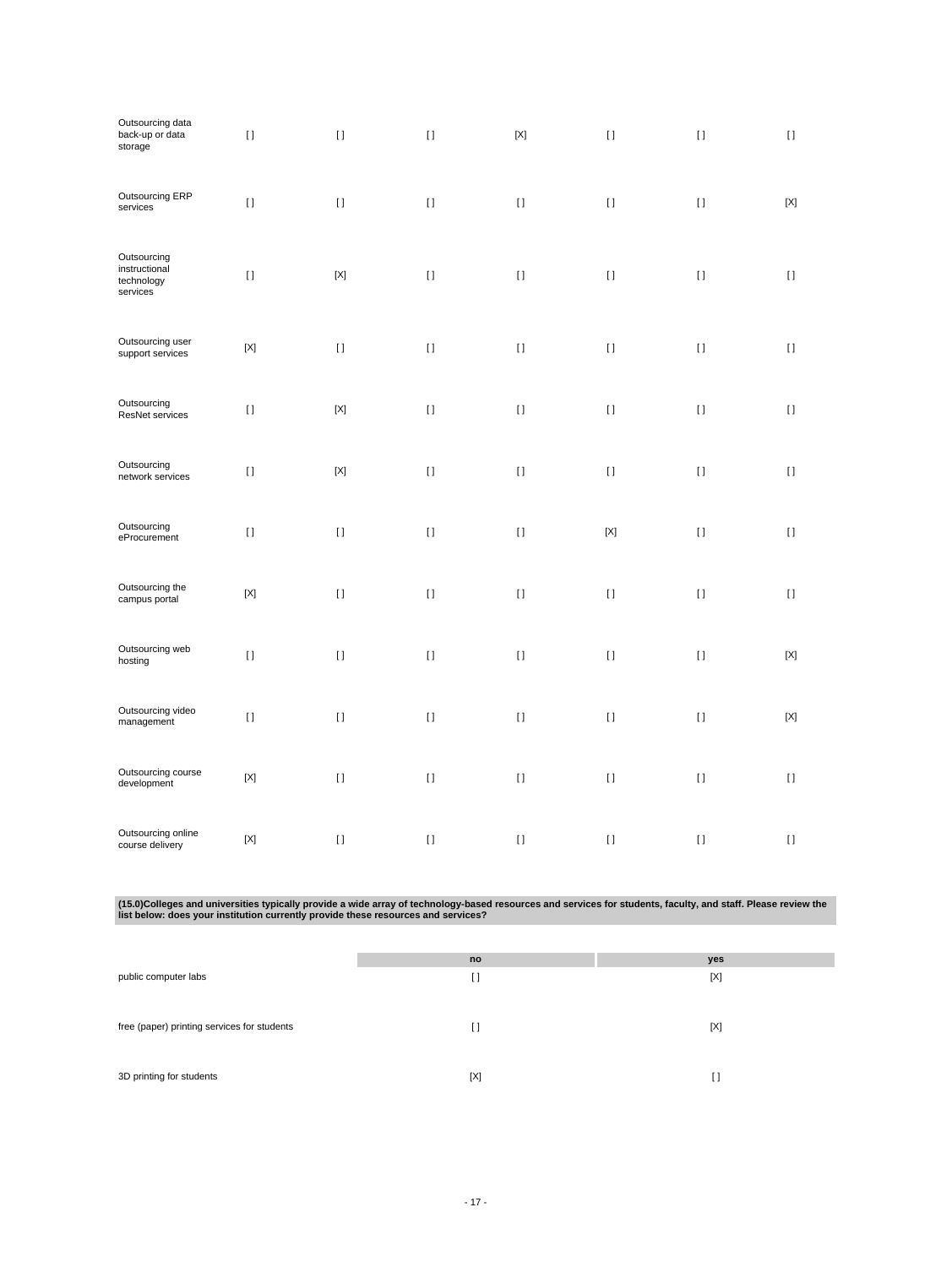| email accounts for students<br>(student@acmecollege.edu) | $\lceil$     | [X]     |
|----------------------------------------------------------|--------------|---------|
| email accounts for faculty, staff & administrators       | $\Box$       | [X]     |
| email services for alumni (accounts or forwarding)       | [X]          | $[ \ ]$ |
| computer resale programs                                 | $\Box$       | [X]     |
| on-site computer repair services for students            | [X]          | $\Box$  |
| ePortfolio services for students                         | [X]          | $[ \ ]$ |
| ePortfolio services for faculty and staff                | [X]          | $\Box$  |
| IT help desk services on evenings and weekends           | $\lceil$     | [X]     |
| audio lecture capture                                    | $\lceil$     | [X]     |
| video lecture capture                                    | $\mathbf{I}$ | [X]     |

(15.5)Colleges and universities typically provide a wide array of technology-based resources and services for students, faculty, and staff. Please review the<br>Iist below: do you feel that your campus *should provide* these

|                                                          | <b>Strongly Disagree</b> | <b>Disagree</b> | Agree       | <b>Strongly Agree</b> |
|----------------------------------------------------------|--------------------------|-----------------|-------------|-----------------------|
| public computer labs                                     | $[ \ ]$                  | $[{\sf X}]$     | $[ \ ]$     | $[ \ ]$               |
| free (paper) printing services for<br>students           | $\Box$                   | [X]             | $\Box$      | $\lceil$              |
| 3D printing for students                                 | $\lceil$                 | $\lceil$        | $[{\sf X}]$ | $\lceil$              |
| email accounts for students<br>(student@acmecollege.edu) | $\lceil$                 | $\Box$          | $[ \ ]$     | [X]                   |
| email accounts for faculty, staff<br>& administrators    | $\lceil$                 | $\lceil$        | $\lceil$    | [X]                   |
| email services for alumni<br>(accounts or forwarding)    | $\Box$                   | $\Box$          | [X]         | $\mathbf{I}$          |
| computer resale programs                                 | $\lceil$                 | $\Box$          | [X]         | $[ \ ]$               |
| on-site computer repair services<br>for students         | $\Box$                   | $\Box$          | [X]         | $\Box$                |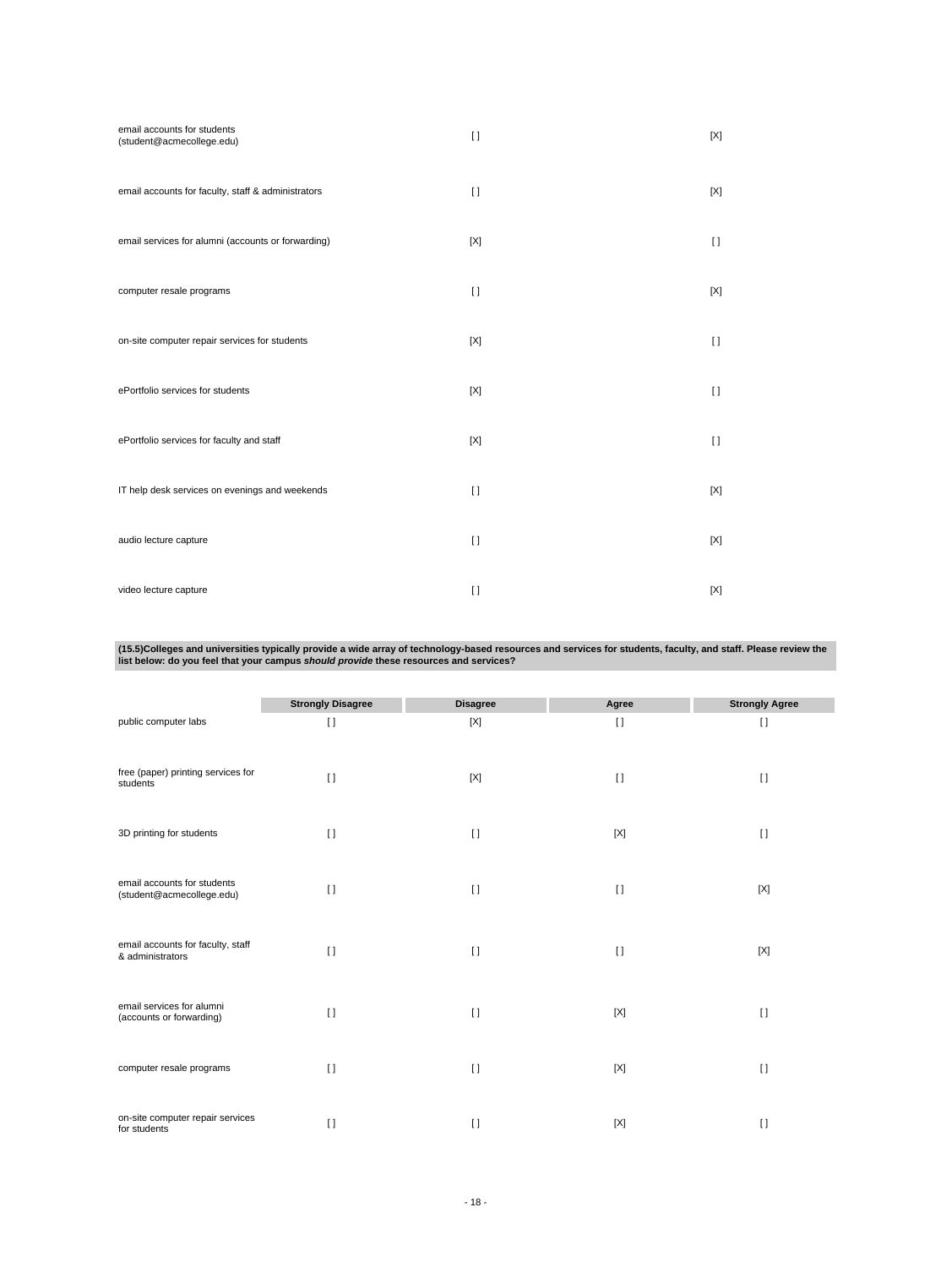| ePortfolio services for students                  | $\Box$  | $\lceil$       | $[ ]$   | [X] |
|---------------------------------------------------|---------|----------------|---------|-----|
| ePortfolio services for faculty<br>and staff      | $\Box$  | $\Box$         | $[ \ ]$ | [X] |
| IT help desk services on<br>evenings and weekends | $[ \ ]$ | $\mathfrak{g}$ | $[ ]$   | [X] |
| audio lecture capture                             | $\Box$  | $\Box$         | $\Box$  | [X] |
| video lecture capture                             | $\Box$  | $\Box$         | $\Box$  | [X] |

# **(16.0)What is your best estimate of the proportion/percentage of classes that use the following info. tech. resources:**

**LMS/course mgmt. tools for online course resources**

[ 47 ] %

**audio lecture capture** [ 0 ] %

**video lecture capture** [ 0 ] %

**"clickers"/classroom response system**

[ 2 ] %

**antiplagiarism software for written assignments**  $[10] \%$ 

**Open Source/OER curricular resources**

[ 0 ] %

**adaptive learning tools in developmental and general educ. courses** [ 0 ] %

**"courseware" in general education classes** [ 0 ] %

**(17.0)Did your budget for central IT services experience a mid-year cut during 2014-15?**

[X] no [] yes

**If yes, what percent (i.e., 5 means a five percent mid-year budget cut)?**

[ 0 ] %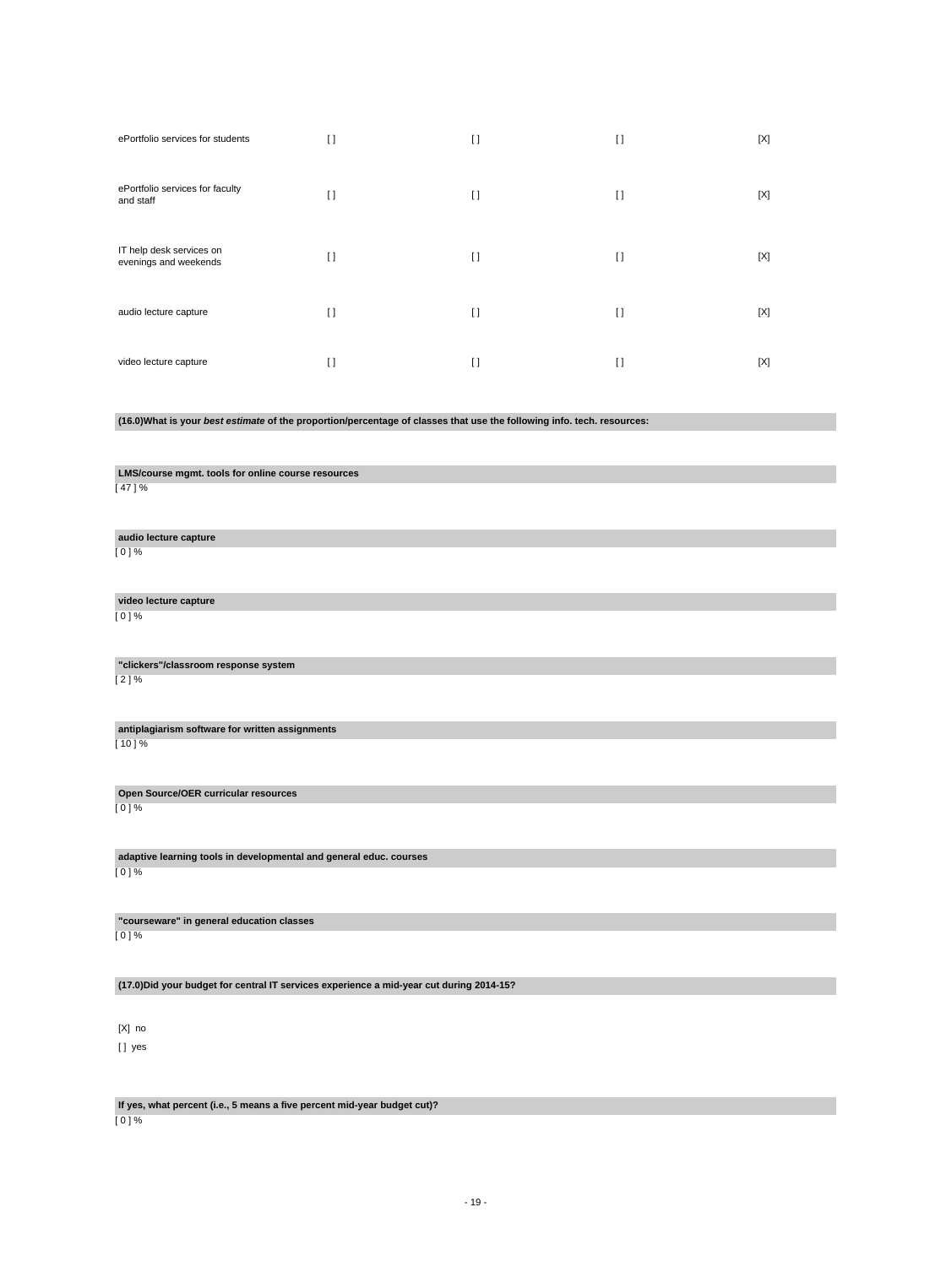### **(18.0)What is the total budget for central IT services for A/Y 2015-16 (whole numbers, no commas)?** \$ [ 2956290 ]

**(19.0)Allocation of the IT/Central IT Services Budget (estimated percentages; numbers may not equal 100% because of the overlap of categories, such as personnel and user support):**

| hardware                |                                                                                                           |                         |              |             |            |
|-------------------------|-----------------------------------------------------------------------------------------------------------|-------------------------|--------------|-------------|------------|
| $[9]$ %                 |                                                                                                           |                         |              |             |            |
|                         |                                                                                                           |                         |              |             |            |
|                         |                                                                                                           |                         |              |             |            |
|                         |                                                                                                           |                         |              |             |            |
| software                |                                                                                                           |                         |              |             |            |
| $[11]$ %                |                                                                                                           |                         |              |             |            |
|                         |                                                                                                           |                         |              |             |            |
|                         |                                                                                                           |                         |              |             |            |
|                         |                                                                                                           |                         |              |             |            |
| personnel               |                                                                                                           |                         |              |             |            |
| [72]%                   |                                                                                                           |                         |              |             |            |
|                         |                                                                                                           |                         |              |             |            |
|                         |                                                                                                           |                         |              |             |            |
| content licenses        |                                                                                                           |                         |              |             |            |
|                         |                                                                                                           |                         |              |             |            |
| $[0]$ %                 |                                                                                                           |                         |              |             |            |
|                         |                                                                                                           |                         |              |             |            |
|                         |                                                                                                           |                         |              |             |            |
| user support            |                                                                                                           |                         |              |             |            |
| $[1]$ %                 |                                                                                                           |                         |              |             |            |
|                         |                                                                                                           |                         |              |             |            |
|                         |                                                                                                           |                         |              |             |            |
|                         |                                                                                                           |                         |              |             |            |
| network service/support |                                                                                                           |                         |              |             |            |
| [7]%                    |                                                                                                           |                         |              |             |            |
|                         |                                                                                                           |                         |              |             |            |
|                         |                                                                                                           |                         |              |             |            |
|                         |                                                                                                           |                         |              |             |            |
|                         | (20.0) Computing/IT expenditures as a percentage of other campus expenditures:                            |                         |              |             |            |
|                         |                                                                                                           |                         |              |             |            |
|                         |                                                                                                           |                         |              |             |            |
|                         |                                                                                                           |                         |              |             |            |
|                         | Central IT services as a percentage of total institutional computing/IT expenditures for 2015-16?         |                         |              |             |            |
| [10]%                   |                                                                                                           |                         |              |             |            |
|                         |                                                                                                           |                         |              |             |            |
|                         |                                                                                                           |                         |              |             |            |
|                         |                                                                                                           |                         |              |             |            |
|                         | total computing/IT expenditures as a percentage of the total institutional budget for 2015-16?            |                         |              |             |            |
| [2]%                    |                                                                                                           |                         |              |             |            |
|                         |                                                                                                           |                         |              |             |            |
|                         |                                                                                                           |                         |              |             |            |
|                         |                                                                                                           |                         |              |             |            |
|                         | (21.0)Current replacement cycle for institutionally-owned desktop & notebook computers (number of years): |                         |              |             |            |
|                         |                                                                                                           |                         |              |             |            |
|                         |                                                                                                           |                         |              |             |            |
|                         | $\mathbf{1}$                                                                                              | $\overline{2}$          | $\mathbf{3}$ | $\pmb{4}$   | $\sqrt{5}$ |
| student labs            | $\lceil$                                                                                                  | $\lceil$                | [X]          | $[ \ ]$     | $\lceil$   |
|                         |                                                                                                           |                         |              |             |            |
|                         |                                                                                                           |                         |              |             |            |
|                         |                                                                                                           |                         |              |             |            |
| faculty offices         | $[ \ ]$                                                                                                   | $[ \; ]$                | $[ \; ]$     | [X]         | $[ \; ]$   |
|                         |                                                                                                           |                         |              |             |            |
|                         |                                                                                                           |                         |              |             |            |
|                         |                                                                                                           |                         |              |             |            |
| administrative offices  | $[ \ ]$                                                                                                   | $[ \ ]$                 | $[ \; ]$     | $[{\sf X}]$ | $[ \ ]$    |
|                         |                                                                                                           |                         |              |             |            |
|                         |                                                                                                           |                         |              |             |            |
|                         |                                                                                                           |                         |              |             |            |
|                         |                                                                                                           |                         |              |             |            |
|                         |                                                                                                           |                         |              |             |            |
|                         | (22.0) Current replacement cycle for institutionally-owned tablets (number of years):                     |                         |              |             |            |
|                         |                                                                                                           |                         |              |             |            |
|                         |                                                                                                           |                         |              |             |            |
|                         | $\mathbf{1}$                                                                                              | $\overline{\mathbf{2}}$ | $\mathbf 3$  | $\pmb{4}$   | 5          |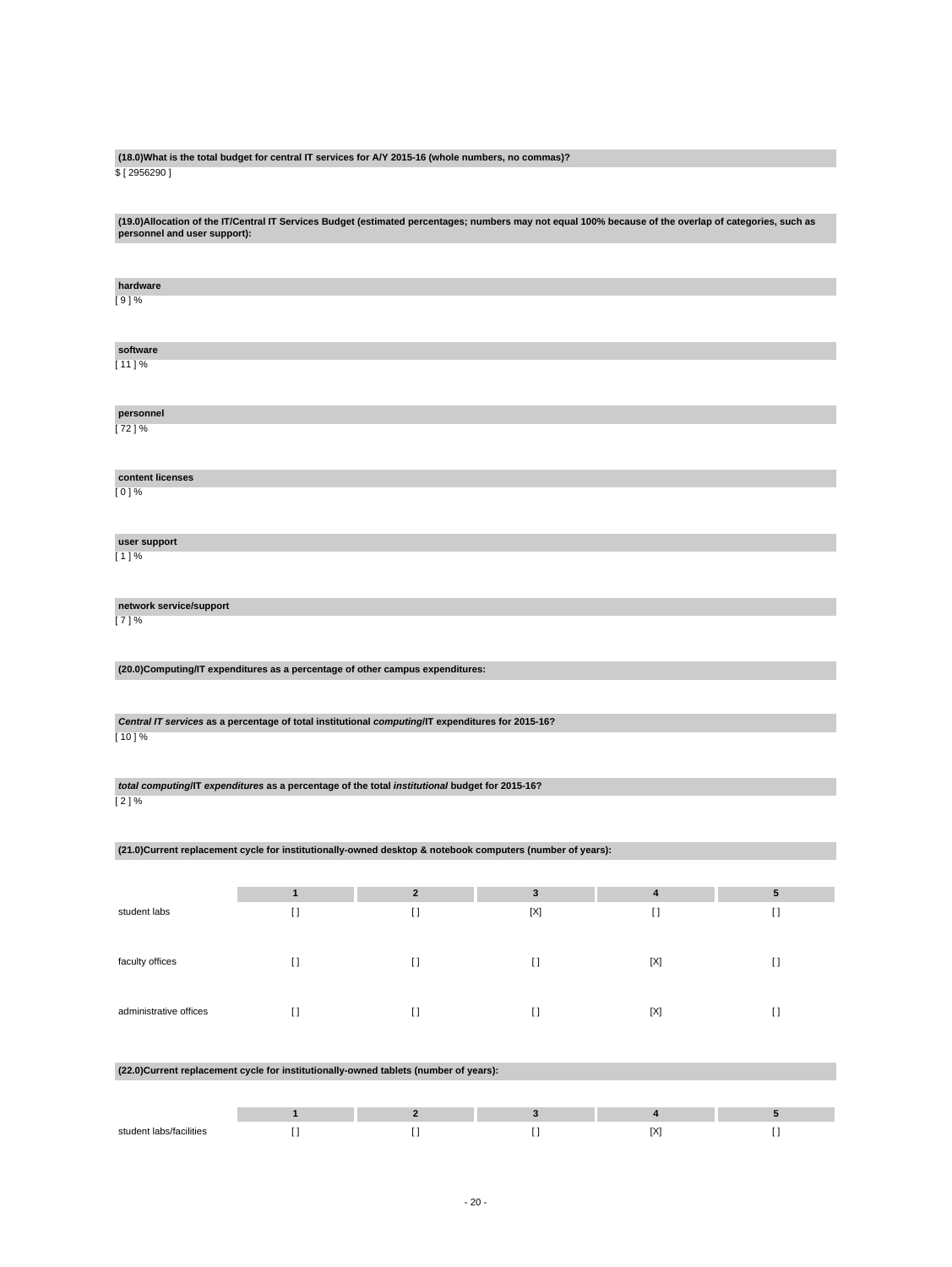| faculty        |  | [X] | r 1<br>. . |
|----------------|--|-----|------------|
| administrators |  | [X] | . .        |

### **(23.0)Does your institution have a financial plan to upgrade/enhance/replace the campus network (including wireless network?)**

[ ] no current plan/policy

[] under discussion/development

[X] currently funded network replacement / upgrade plan

# (24.0)What is your best estimate of your institution's annual expenditures for software licensing and maintenance fees paid to vendors for software and<br>services for the following ERP, administrative, and instructional appl

**Alumni/Advancement/Development**

\$ [ 35625 ]

**Business Intelligence/Big Data analytics**

\$ [ 13200 ]

**CRM** \$ [ 52866 ]

**Finance/Accounting** \$ [ 38998 ]

**ePortfolio services**

\$ [ 3000 ]

**Grants and Research Management** \$ [ ]

**Learning Management System**  $$$  [ ]

**Lecture capture and campus video management**  $$$  [ ]

**Library System Management** \$ [ ]

**Human Resources (Recruitment)** \$ [ 17149 ]

**Human Resources (HR Records and Payroll)** \$ [ 38998 ]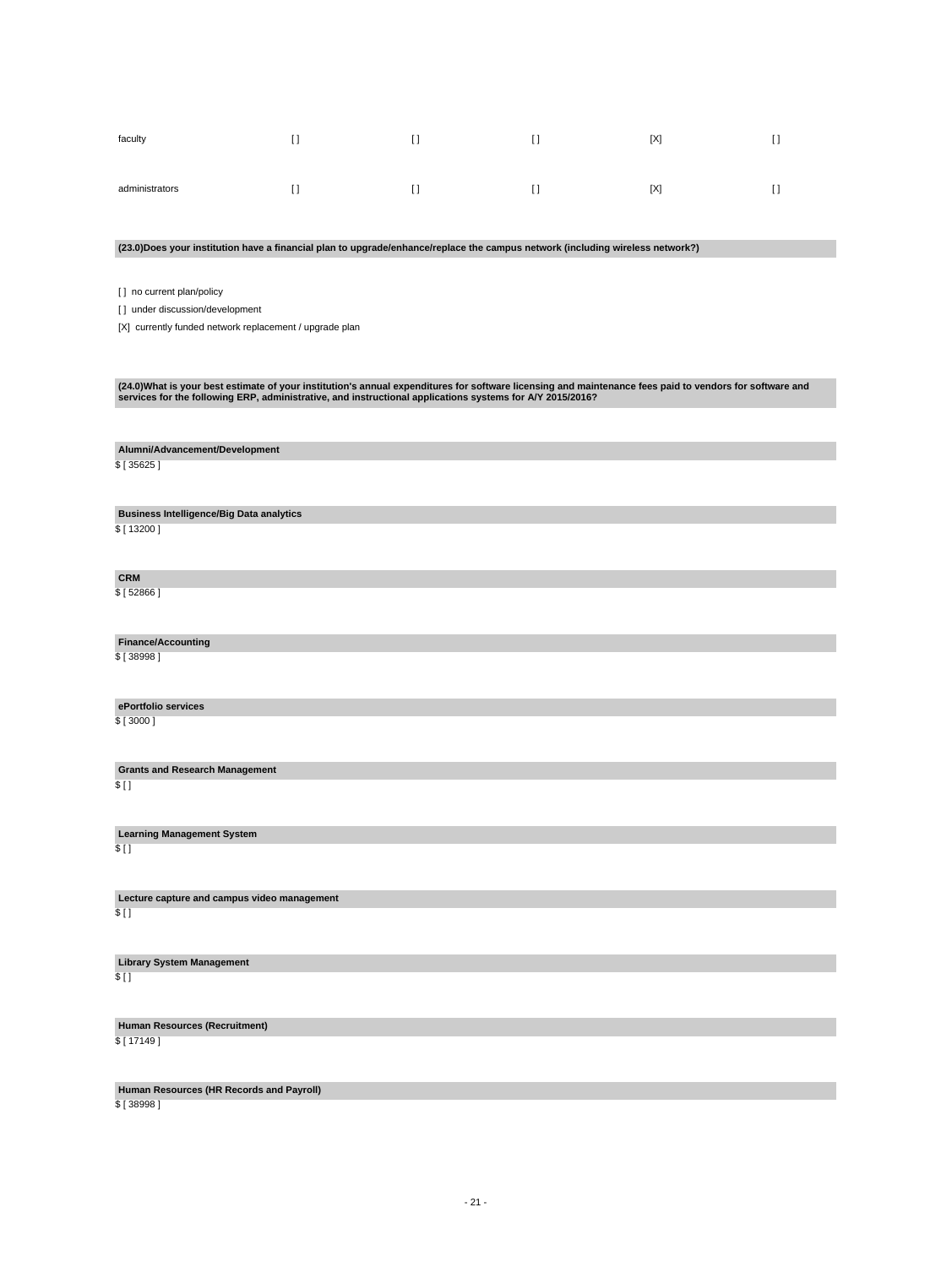# **Student Information System**

\$ [ 57733 ]

# **(25.0)Many campuses find themselves facing shifting enrollments, changing financial resources, growing demand for IT services, and increasing IT expenditures. How is your campus addressing these issues?**

|                                                                              | <b>Doing This Already</b> | Beginning in 2015 - 2016 Year | <b>Reviewing for</b><br>2015 - 2016 Year | <b>Decided Not To Do This</b> |
|------------------------------------------------------------------------------|---------------------------|-------------------------------|------------------------------------------|-------------------------------|
| Charging fees to depts. and<br>service units (e.g., networking,<br>printing) | $[{\sf X}]$               | $[ \ ]$                       | $[ \; ]$                                 | $\lceil$                      |
| Requiring a computer / IT fee<br>for all students                            | $[ \ ]$                   | $[ \ ]$                       | $[ \ ]$                                  | [X]                           |
| Regulating the amount of<br>campus bandwidth students can<br>consume         | $[ \ ]$                   | $[ \ ]$                       | $[ \ ]$                                  | [X]                           |
| Reducing hours in public access<br>facilities                                | $[ \ ]$                   | $[ \ ]$                       | $[ \ ]$                                  | $[{\sf X}]$                   |
| Reducing services (e.g., less<br>consulting, training)                       | $[ \ ]$                   | $[ \ ]$                       | $[ \ ]$                                  | $[{\sf X}]$                   |
| Phasing out public computer<br>labs                                          | $[ \ ]$                   | $[ \ ]$                       | $[{\sf X}]$                              | $[ \ ]$                       |
| Reorganizing operations (e.g.,<br>combining units to coordinate<br>staffing) | $[{\sf X}]$               | $[ \ ]$                       | $[ \ ]$                                  | $\lceil$                      |
| Reducing staff                                                               | $[ \ ]$                   | $\lceil$                      | $[ \ ]$                                  | $[{\sf X}]$                   |
| Using info. technology (IT) to<br>reduce instructional costs                 | $[ \ ]$                   | $[ \ ]$                       | $[ \ ]$                                  | $[{\sf X}]$                   |
| Making greater use of student<br>assistants to address user<br>support needs | $[{\sf X}]$               | $\lceil$                      | $[ \; ]$                                 | $\lceil$                      |
| Outsourcing computing / IT<br>services                                       | $[ \ ]$                   | $[ \ ]$                       | $[ \, ]$                                 | [X]                           |
| Outsourcing student portal<br>services                                       | $[ \ ]$                   | $[ \; ]$                      | $[ \, ]$                                 | $[{\sf X}]$                   |
| Outsourcing user support / help<br>desk services                             | $[ \ ]$                   | $[ \ ]$                       | $[ \ ]$                                  | [X]                           |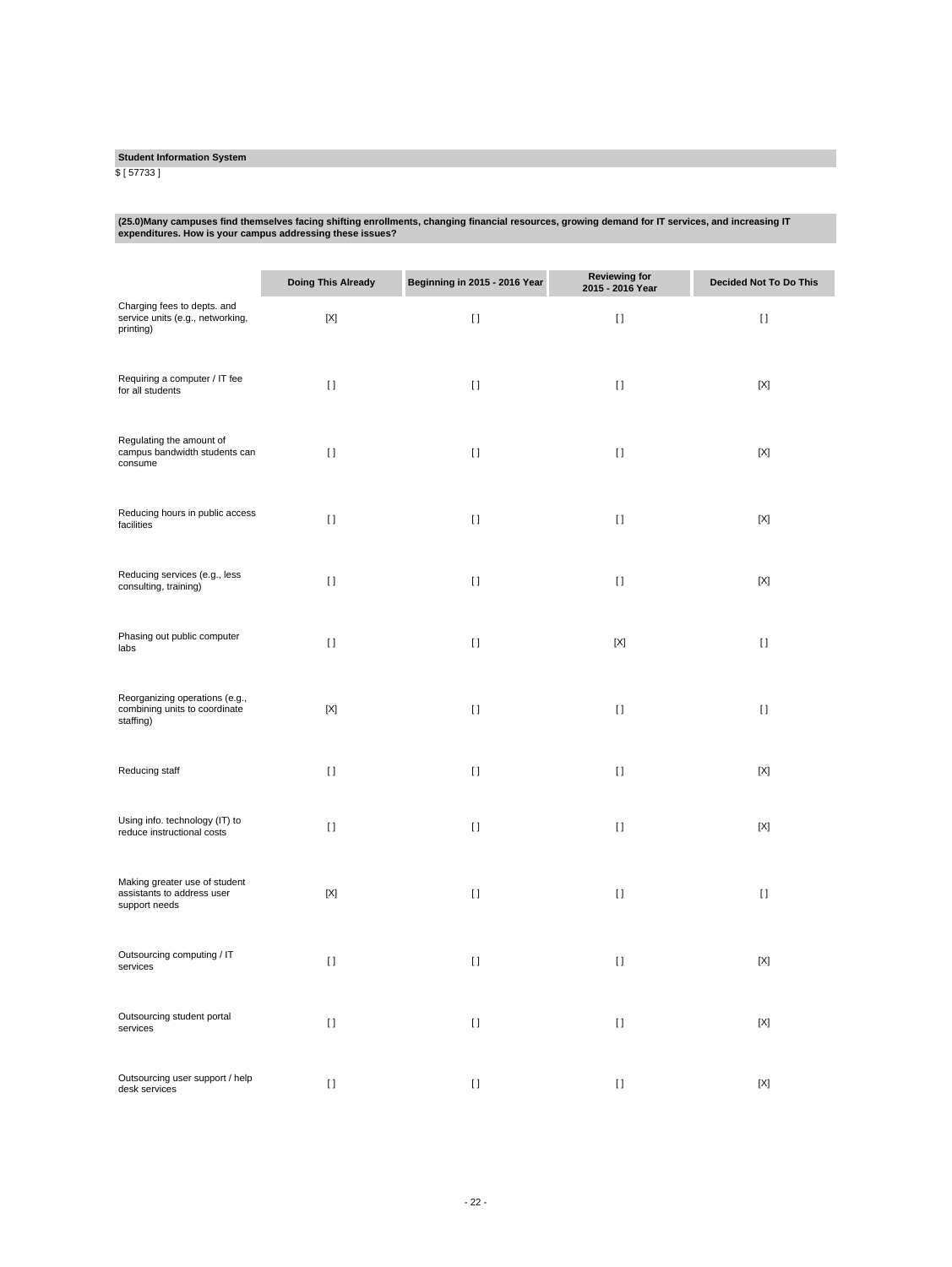| <b>Outsourcing ResNet services</b>                                    | I)     | I)     | $[ \ ]$ | [X] |
|-----------------------------------------------------------------------|--------|--------|---------|-----|
| Delaying / deferring ERP<br>deployment / replacement /<br>upgrades    | $\Box$ | $\Box$ | $\Box$  | [X] |
| Deferring / reducing use of<br>consultants on IT projects             | H      | H      | $\Box$  | [X] |
| Reviewing options for the<br>campus standard Learning<br>Mgmt System  | $\Box$ | $\Box$ | $\Box$  | [X] |
| Migrating to Software as a<br>Service/Cloud-based ERP<br>applications | [X]    | I1     | $\Box$  | I)  |

(26.0)Compared to last year (2014-15), how do you expect this year's budget (2015-16) to change with regard to central computing/IT services overall, and to<br>the institutional purchases of IT products and services?<br>1 = Redu

- 
- 
- 
- 
- 
- 

|                                                                      | $\mathbf{1}$ | $\overline{2}$ | $\mathbf{3}$ | 4           | $5\phantom{.0}$ | 6                                      | $\overline{7}$ |
|----------------------------------------------------------------------|--------------|----------------|--------------|-------------|-----------------|----------------------------------------|----------------|
| Total computing<br>budget for central<br>IT services                 | $[ \ ]$      | $[ \ ]$        | $[ \ ]$      | $[{\sf X}]$ | $[ \; ]$        | $\begin{array}{c} \square \end{array}$ | $[ \ ]$        |
| Computer<br>purchases<br>by academic<br>departments                  | $[ \ ]$      | $[ \ ]$        | $[ \; ]$     | $[{\sf X}]$ | $[ \; ]$        | $[ \ ]$                                | $[ \ ]$        |
| All institutional<br>purchases of<br>desktop / notebook<br>computers | $[ \; ]$     | $[ \ ]$        | $[ \ ]$      | $[{\sf X}]$ | $[ \ ]$         | $[ \ ]$                                | $[ \ ]$        |
| Institutional support<br>for public computer<br>labs                 | $[ \ ]$      | $[ \; ]$       | $[ \ ]$      | $[{\sf X}]$ | $[ \ ]$         | $[ \ ]$                                | $[ \ ]$        |
| Network servers                                                      | $[ \; ]$     | $[ \ ]$        | $[ \ ]$      | $[{\sf X}]$ | $[ \; ]$        | $[ \ ]$                                | $\lceil$       |
| Server software &<br>related products                                | $[ \ ]$      | $[ \ ]$        | $[ \ ]$      | $[{\sf X}]$ | $[ \; ]$        | $[ \ ]$                                | $\lceil$       |
| Wireless networks                                                    | $[ \; ]$     | $[ \ ]$        | $[ \ ]$      | $[{\sf X}]$ | $[ \ ]$         | $[ \ ]$                                | $\lceil$       |
| User training and<br>support                                         | $[ \; ]$     | $[ \ ]$        | $[ \ ]$      | $[{\sf X}]$ | $[ \ ]$         | $[ \ ]$                                | $\lceil$       |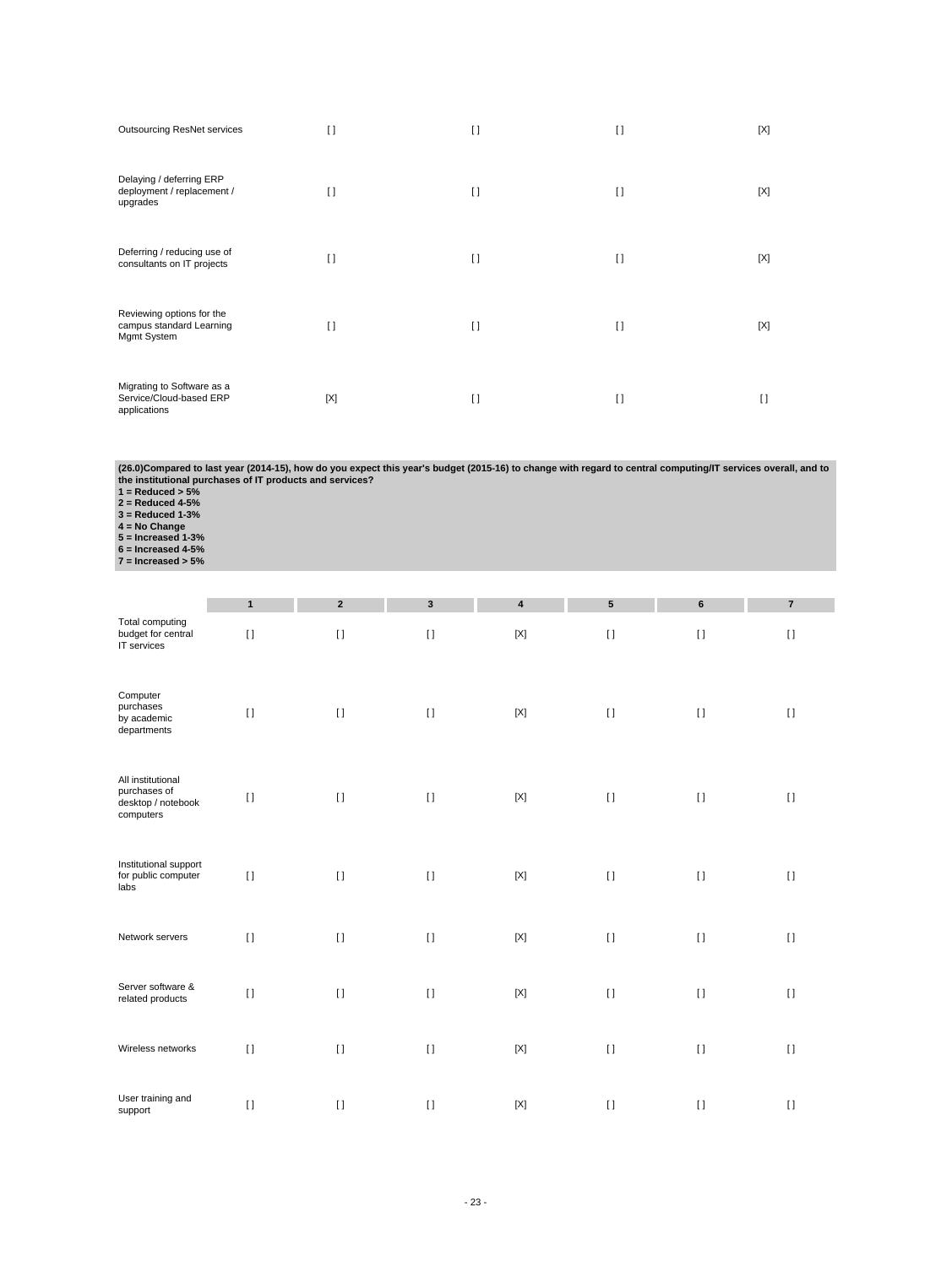| Professional<br>development for IT<br>personnel                               | $[ \ ]$  | $[ \; ]$                               | $[ \: ]$                                                                                                                                                                                                                                           | $[{\sf X}]$               | $[ \; ]$                                                                                                                                                                                                                                           | $[ \; ]$ | $[ \; ]$                               |
|-------------------------------------------------------------------------------|----------|----------------------------------------|----------------------------------------------------------------------------------------------------------------------------------------------------------------------------------------------------------------------------------------------------|---------------------------|----------------------------------------------------------------------------------------------------------------------------------------------------------------------------------------------------------------------------------------------------|----------|----------------------------------------|
| Campus portal<br>services                                                     | $[ \; ]$ | $[ \ ]$                                | $[ \; ]$                                                                                                                                                                                                                                           | $[{\sf X}]$               | $[ \ ]$                                                                                                                                                                                                                                            | $[ \ ]$  | $[ \ ]$                                |
| ERP software and<br>services                                                  | $[ \ ]$  | $[ \; ]$                               | $[ \; ]$                                                                                                                                                                                                                                           | $[{\sf X}]$               | $[ \; ]$                                                                                                                                                                                                                                           | $[ \ ]$  | $[ \ ]$                                |
| Cloud computing<br>resources/services/<br>migration                           | $[ \ ]$  | $[ \; ]$                               | $[ \; ]$                                                                                                                                                                                                                                           | $[{\sf X}]$               | $[ \; ]$                                                                                                                                                                                                                                           | $[ \ ]$  | $\left[ \ \right]$                     |
| Mobile computing<br>resources/services                                        | $[ \ ]$  | $[ \; ]$                               | $[ \ ]$                                                                                                                                                                                                                                            | $[{\sf X}]$               | $[ \; ]$                                                                                                                                                                                                                                           | $[ \ ]$  | $[ \ ]$                                |
| <b>External service</b><br>providers                                          | $[ \; ]$ | $\begin{array}{c} \square \end{array}$ | $[ \; ]$                                                                                                                                                                                                                                           | $[{\sf X}]$               | $[ \ ]$                                                                                                                                                                                                                                            | $[ \; ]$ | $[ \ ]$                                |
| Security issues                                                               | $[ \; ]$ | $\left[ \ \right]$                     | $[] \centering \includegraphics[width=0.47\textwidth]{images/TrDiS-Architecture.png} \caption{The 3D (top) and 4D (bottom) are used for the 3D (bottom) and 3D (bottom) are used for the 3D (bottom) and 3D (bottom).} \label{TrDiS-Architecture}$ | $[{\sf X}]$               | $[ \: ]$                                                                                                                                                                                                                                           | $[ \; ]$ | $[ \; ]$                               |
| Identity<br>management                                                        | $[ \ ]$  | $[ \; ]$                               | $[ \; ]$                                                                                                                                                                                                                                           | $[{\sf X}]$               | $[ \; ]$                                                                                                                                                                                                                                           | $[ \; ]$ | $[ \ ]$                                |
| Consultants for<br>IT projects and<br>services                                | $[ \ ]$  | $[ \; ]$                               | $[ \; ]$                                                                                                                                                                                                                                           | $[{\sf X}]$               | $[ \; ]$                                                                                                                                                                                                                                           | $[ \ ]$  | $\left[ \ \right]$                     |
| Data warehousing                                                              | $[ \; ]$ | $[ \; ]$                               | $[ \: ]$                                                                                                                                                                                                                                           | $[{\sf X}]$               | $[ \; ]$                                                                                                                                                                                                                                           | $[ \ ]$  | $[ \ ]$                                |
| CRM services /<br>software                                                    | $[ \, ]$ | $[ \ ]$                                | $[ \; ]$                                                                                                                                                                                                                                           | $[{\sf X}]$               | $[ \; ]$                                                                                                                                                                                                                                           | $[ \; ]$ | $[ \ ]$                                |
| Supporting Open<br>Source projects/<br>applications                           | $[ \, ]$ | $\left[ \ \right]$                     | $[ \; ]$                                                                                                                                                                                                                                           | $\left[ \text{X} \right]$ | $[ \; ]$                                                                                                                                                                                                                                           | $[ \; ]$ | $[ \ ]$                                |
| <b>Business</b><br>Continuity                                                 | $[ \ ]$  | $[ \ ]$                                | $[ \ ]$                                                                                                                                                                                                                                            | $\left[ \text{X} \right]$ | $[] \centering \includegraphics[width=0.47\textwidth]{images/TrDiS-Architecture.png} \caption{The 3D (top) and 4D (bottom) are used for the 3D (bottom) and 3D (bottom) are used for the 3D (bottom) and 3D (bottom).} \label{TrDiS-Architecture}$ | $[ \: ]$ | $[ \ ]$                                |
| <b>Business</b><br>Analytics /<br><b>Business</b><br>Intelligence<br>products | $[ \ ]$  | $[ \ ]$                                | $[ \ ]$                                                                                                                                                                                                                                            | $[{\sf X}]$               | $[] \centering \includegraphics[width=0.47\textwidth]{images/TrDiS-Architecture.png} \caption{The 3D (top) and 4D (bottom) are used for the 3D (bottom) and 3D (bottom) are used for the 3D (bottom) and 3D (bottom).} \label{TrDiS-Architecture}$ | $[ \: ]$ | $[ \ ]$                                |
| Emergency<br>communication /<br>notification<br>services                      | $[ \ ]$  | $[ \; ]$                               | $[ \ ]$                                                                                                                                                                                                                                            | $[{\sf X}]$               | $[ \: ]$                                                                                                                                                                                                                                           | $[ \; ]$ | $\begin{array}{c} \square \end{array}$ |
| Media<br>management                                                           | $[ \ ]$  | $[ \: ]$                               | $[ \ ]$                                                                                                                                                                                                                                            | $\left[ \text{X} \right]$ | $[ \, ]$                                                                                                                                                                                                                                           | $[ \: ]$ | $[ \; ]$                               |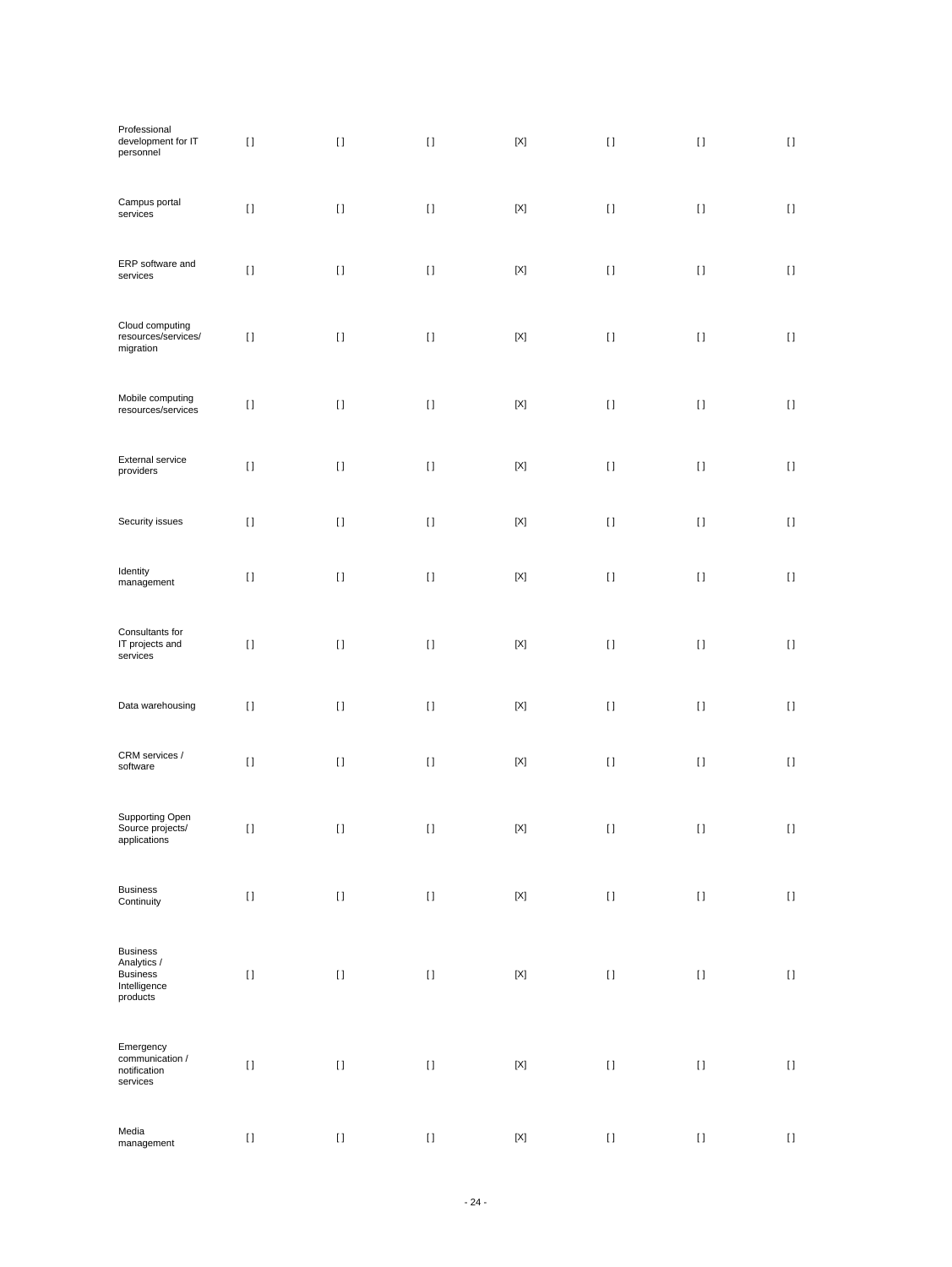(capture, cataloging, archiving, etc.)

# **(27.0)As of September 2015, will your institution have operational campus-wide (emergency) notification system?**

[ ] no (go to Question 30) [X] yes

### **(28.0)As of September 2015, will your institution use a third party provider for notification software or services?**

[] no (go to Question 30) [X] yes

#### **(28.5)Please indicate the name of the company that your campus uses for notification services:**

- [ ] Blackboard Connect
- [] CampusCruiser
- [] E2Campus
- [ ] MIR3
- [] 3n/Everbridge
- [X] Rave Mobile
- [] SchoolMessenger
- [ ] Send Word Now
- [ ] Switfteach Networks
- [ ] Other

### **(29.0)Over the past year (2014-15), did you activate your notification service?**

[] no (go to Question 30) [X] yes

### **(29.5)If yes, for what purposes did you activate the notification system during the past academic year? (please check all that apply)**

- [X] emergency notification
- [] student recruitment (contacting prospective students)
- [] severe weather alerts
- [] student services (academic services for current students)
- [ ] alumni contact/services
- [] other

### **(30.0)Does your institution charge students for printing? (please check only one):**

[X] no

[] annual/term fee for all printing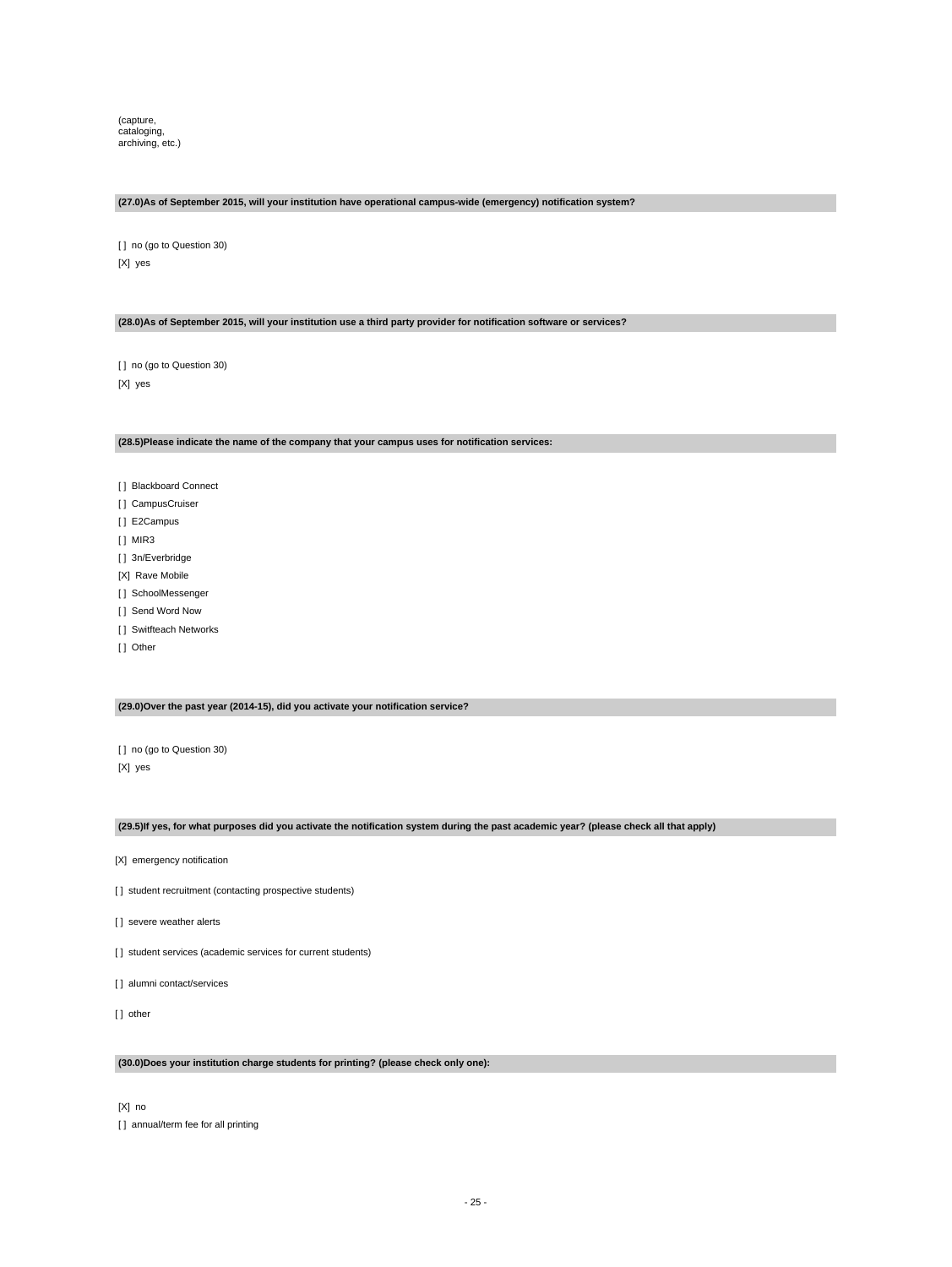[] annual/term fee for a specific number of pages

[ ] pay for use/individual charges

[] other payment plan for printing services

| (31.0)How important are the following issues in discussions about and planning for networking on your campus? (1 = Not Important, 7 = Very Important) |                                    |             |                    |                           |          |                    |             |
|-------------------------------------------------------------------------------------------------------------------------------------------------------|------------------------------------|-------------|--------------------|---------------------------|----------|--------------------|-------------|
|                                                                                                                                                       | $\mathbf{1}$                       | $\mathbf 2$ | $\mathbf{3}$       | $\pmb{4}$                 | 5        | $\bf 6$            | $\bf 7$     |
| Digital image<br>libraries/archives                                                                                                                   | $[ \; ]$                           | $[ \ ]$     | $[ \; ]$           | $[ \; ]$                  | $[ \; ]$ | $[{\sf X}]$        | $[ \; ]$    |
| Video/rich media<br>streaming                                                                                                                         | $[ \ ]$                            | $[ \ ]$     | $[ \ ]$            | $[ \; ]$                  | $[ \ ]$  | $[{\sf X}]$        | $[ \ ]$     |
| Large data sets<br>and 3D modeling/<br>file sharing                                                                                                   | $[ \ ]$                            | $[ \ ]$     | $[ \ ]$            | $[ \ ]$                   | $[ \ ]$  | [X]                | $[ \; ]$    |
| Bandwidth<br>for student<br>entertainment<br>(Netflix, YouTube,<br>gaming, etc.)                                                                      | $[{\sf X}]$                        | $[ \ ]$     | $[ \; ]$           | $[ \; ]$                  | $[ \; ]$ | $[ \ ]$            | $[ \ ]$     |
| Disaster recovery                                                                                                                                     | $[ \ ]$                            | $[ \ ]$     | $[ \ ]$            | $[ \; ]$                  | $[ \; ]$ | $[ \ ]$            | $[{\sf X}]$ |
| Virtual private<br>networks (VPN)                                                                                                                     | $[ \ ]$                            | $[ \ ]$     | $[ \ ]$            | $[ \ ]$                   | $[ \ ]$  | $[ \ ]$            | $[{\sf X}]$ |
| Network security                                                                                                                                      | $[ \ ]$                            | $[ \ ]$     | $[ \ ]$            | $[ \ ]$                   | $[ \ ]$  | $[ \ ]$            | [X]         |
| 100Gb ethernet                                                                                                                                        | $[ \ ]$                            | $[ \ ]$     | $[{\sf X}]$        | $[ \ ]$                   | $[ \ ]$  | $[ \ ]$            | $\lceil$    |
| Cloud computing                                                                                                                                       | $[ \ ]$                            | $[ \ ]$     | $[ \ ]$            | $[ \; ]$                  | $[ \; ]$ | $[ \ ]$            | $[{\sf X}]$ |
| VolP                                                                                                                                                  | $[ \ ]$                            | $[ \ ]$     | $[ \ ]$            | $[ \; ]$                  | $[ \; ]$ | $[ \ ]$            | $[{\sf X}]$ |
| Guest access/<br>services on the<br>campus network                                                                                                    | $[ \; ]$                           | $[ \; ]$    | $[ \ ]$            | $[ \; ]$                  | $[ \; ]$ | $[ \ ]$            | $[{\sf X}]$ |
| Data Encryption                                                                                                                                       | $[ \; ]$                           | $[ \ ]$     | $[ \ ]$            | $\mathop{\rm I}\nolimits$ | $[ \; ]$ | $[ \ ]$            | $[{\sf X}]$ |
| Replacement<br>cycle for network<br>infrastructure                                                                                                    | $\begin{array}{c} \Pi \end{array}$ | $[ \; ]$    | $\left[ \ \right]$ | $[ \; ]$                  | $[ \; ]$ | $\left[ \ \right]$ | $[{\sf X}]$ |
| Identity<br>management                                                                                                                                | $\begin{array}{c} \Pi \end{array}$ | $[ \; ]$    | $[ \; ]$           | $[ \; ]$                  | $[ \, ]$ | $\left[ \ \right]$ | $[{\sf X}]$ |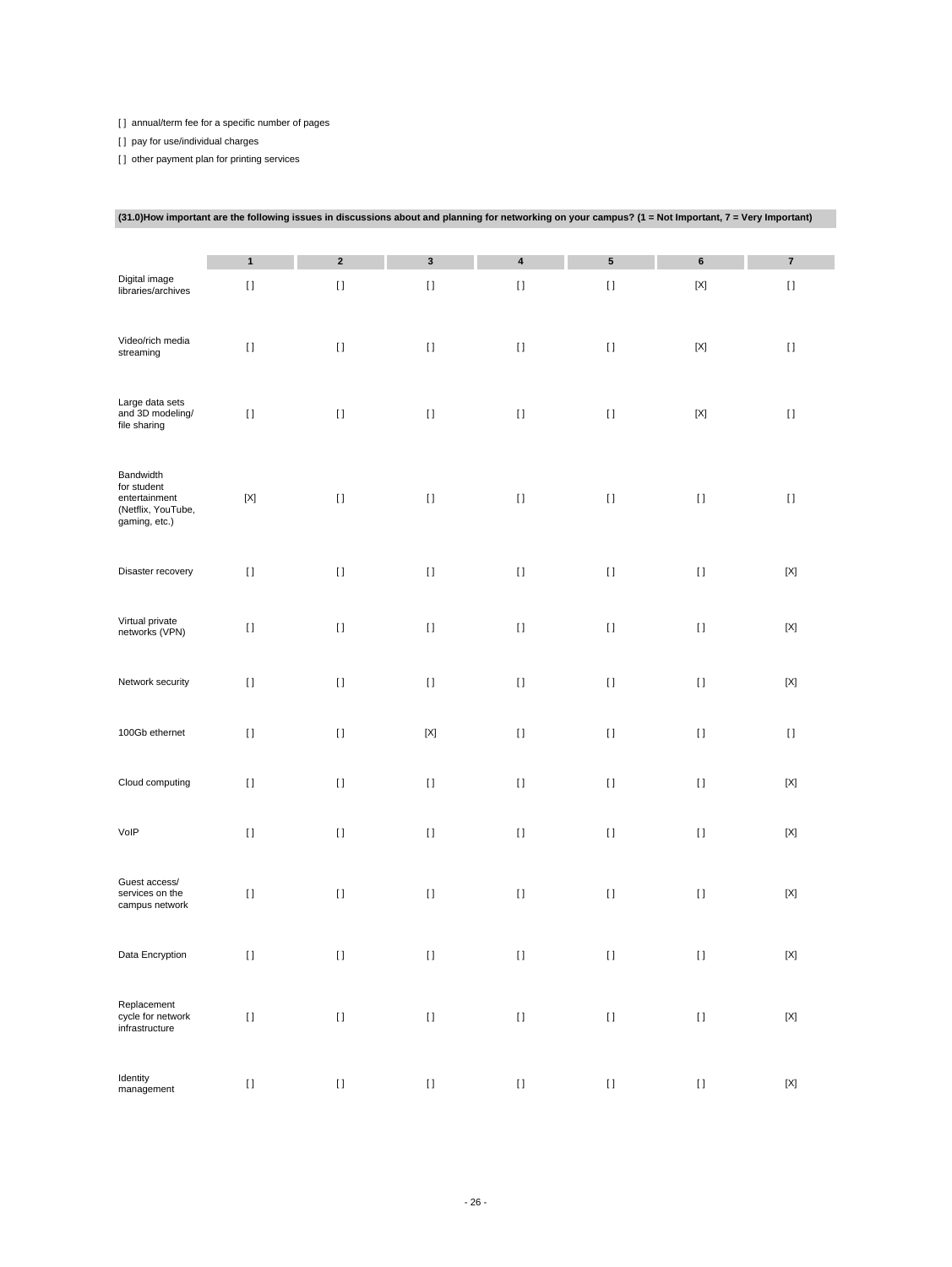| Bandwidth for<br>Software as a<br>Service/SaaS<br>applications                      | $\mathbf{I}$ | $\lceil$ | $[ \ ]$  | $\lceil$                  | $[ \ ]$  | $[ \ ]$     | [X]                                    |
|-------------------------------------------------------------------------------------|--------------|----------|----------|---------------------------|----------|-------------|----------------------------------------|
| Internet2                                                                           | $[{\sf X}]$  | $[ \ ]$  | $[ \ ]$  | $[ \; ]$                  | $[ \; ]$ | $[ \ ]$     | $[ \ ]$                                |
| Net+ services from<br>Internet2                                                     | $[{\sf X}]$  | $[ \ ]$  | $[ \ ]$  | $[ \ ]$                   | $[ \ ]$  | $[ \ ]$     | $[ \ ]$                                |
| Statenets/Statenet<br>services                                                      | $[ \; ]$     | $[ \ ]$  | $[ \ ]$  | $[ \ ]$                   | $[ \ ]$  | $[{\sf X}]$ | $[ \ ]$                                |
| <b>IT Disaster</b><br>Communications<br>Capacity                                    | $[ \ ]$      | $[ \ ]$  | $[ \ ]$  | $\bar{\Pi}$               | $[ \; ]$ | $[{\sf X}]$ | $\begin{array}{c} \square \end{array}$ |
| <b>BYOD</b> (Bring<br>your own device)<br>support                                   | $[ \ ]$      | $[ \ ]$  | $[ \ ]$  | $[ \ ]$                   | $[ \ ]$  | $[ \ ]$     | [X]                                    |
| Collaborative<br>agreements with<br>other institutions<br>and community<br>agencies | $[ \ ]$      | $[ \ ]$  | $[ \ ]$  | $\mathop{\rm I}\nolimits$ | $[ \ ]$  | $[ \ ]$     | $[{\sf X}]$                            |
| Digital privacy                                                                     | $[ \; ]$     | $[ \; ]$ | $[ \; ]$ | $[ \; ]$                  | $[ \ ]$  | $[ \ ]$     | $[{\sf X}]$                            |
| "The Internet of<br>Things"                                                         | $[ \; ]$     | $\lceil$ | $[ \ ]$  | $[ \ ]$                   | $[ \ ]$  | $[{\sf X}]$ | $[ \ ]$                                |

**(32.0)Is your institution reviewing or converting to Cloud Services for the following applications?**

|                                       | <b>No</b> | <b>Under Review</b> | <b>Coverting to / Now using</b> |
|---------------------------------------|-----------|---------------------|---------------------------------|
| Calendaring                           | $\lceil$  | $\lceil$            | [X]                             |
|                                       |           |                     |                                 |
| Administrative computing/ERP services | $\lceil$  | $\lceil$            | [X]                             |
|                                       |           |                     |                                 |
| <b>CRM</b> services                   | $\lceil$  | $\lceil$            | [X]                             |
|                                       |           |                     |                                 |
| Learning management/LMS services      | $[ \ ]$   | $[{\sf X}]$         | $[ \ ]$                         |
|                                       |           |                     |                                 |
| Research and HPC activities           | $\lceil$  | [X]                 | $[ \ ]$                         |
|                                       |           |                     |                                 |
|                                       |           |                     |                                 |
| Storage/Archiving/Business continuity | $\lceil$  | $[{\sf X}]$         | $[ \ ]$                         |
|                                       |           |                     |                                 |
| Document management                   | $\lceil$  | [X]                 | $\Box$                          |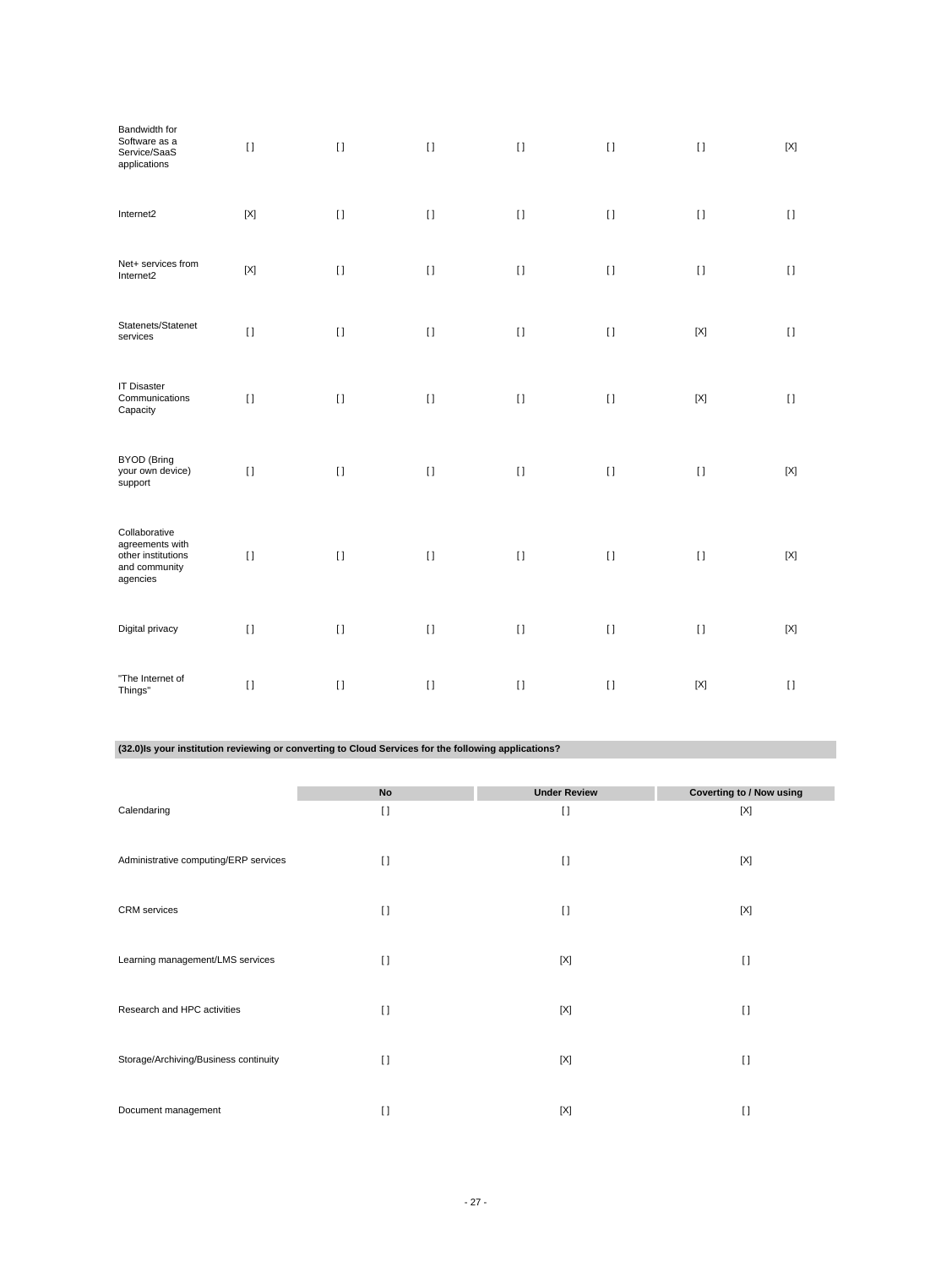### **(33.0)Is your institution reviewing or converting to an outsourced / hosted email solution?**

|          | No | <b>Under Review</b> | Coverting to / Now using |
|----------|----|---------------------|--------------------------|
| Students | [] |                     | [X]                      |
| Faculty  | 11 |                     | [X]                      |

### **Provider**

[X] Google

[ ] Microsoft

[ ] Zimbra

# **(33.5)Is your institution reviewing or converting to an outsourced / hosted "office" application?**

[ ] no

[] under review

[X] converting to / now using

### **Product**

[X] Google Apps/Docs for Education

[] Microsoft Live @ EDU/Office 365 for Education

(34.0)Looking ahead, what's the likelihood that your institution will migrate (or has already migrated to) to one or more Cloud/Software as a Service (SaaS)<br>or Open Source ERP applications in five years, by fall 2020 (1 =

| Software as a Service (SaaS) Apps                 |              |                |              |              |                 |                |                |
|---------------------------------------------------|--------------|----------------|--------------|--------------|-----------------|----------------|----------------|
|                                                   | $\mathbf{1}$ | $\overline{2}$ | $\mathbf{3}$ | 4            | $5\phantom{.0}$ | $6\phantom{1}$ | $\overline{7}$ |
| Collaboration<br>Platforms/<br>Applications       | $\lceil$     | $\lceil$       | $[ \ ]$      | $[ \ ]$      | $[ \ ]$         | $[ \ ]$        | $[{\sf X}]$    |
| Content<br>Mangement<br>System                    | $\lceil$     | $\lceil$       | $[ \ ]$      | $[ \ ]$      | $[ \ ]$         | $\lceil$       | [X]            |
| Continuing<br>Education<br>Management<br>Platform | $[{\sf X}]$  | $[ \ ]$        | $[ \ ]$      | $[ \ ]$      | $[ \ ]$         | $\lceil$       | $\lceil$       |
| Learning<br>Management<br>System                  | $[ ]$        | $[ \ ]$        | $\lceil$     | $\mathbf{I}$ | $[{\sf X}]$     | $\lceil$       | $[ \ ]$        |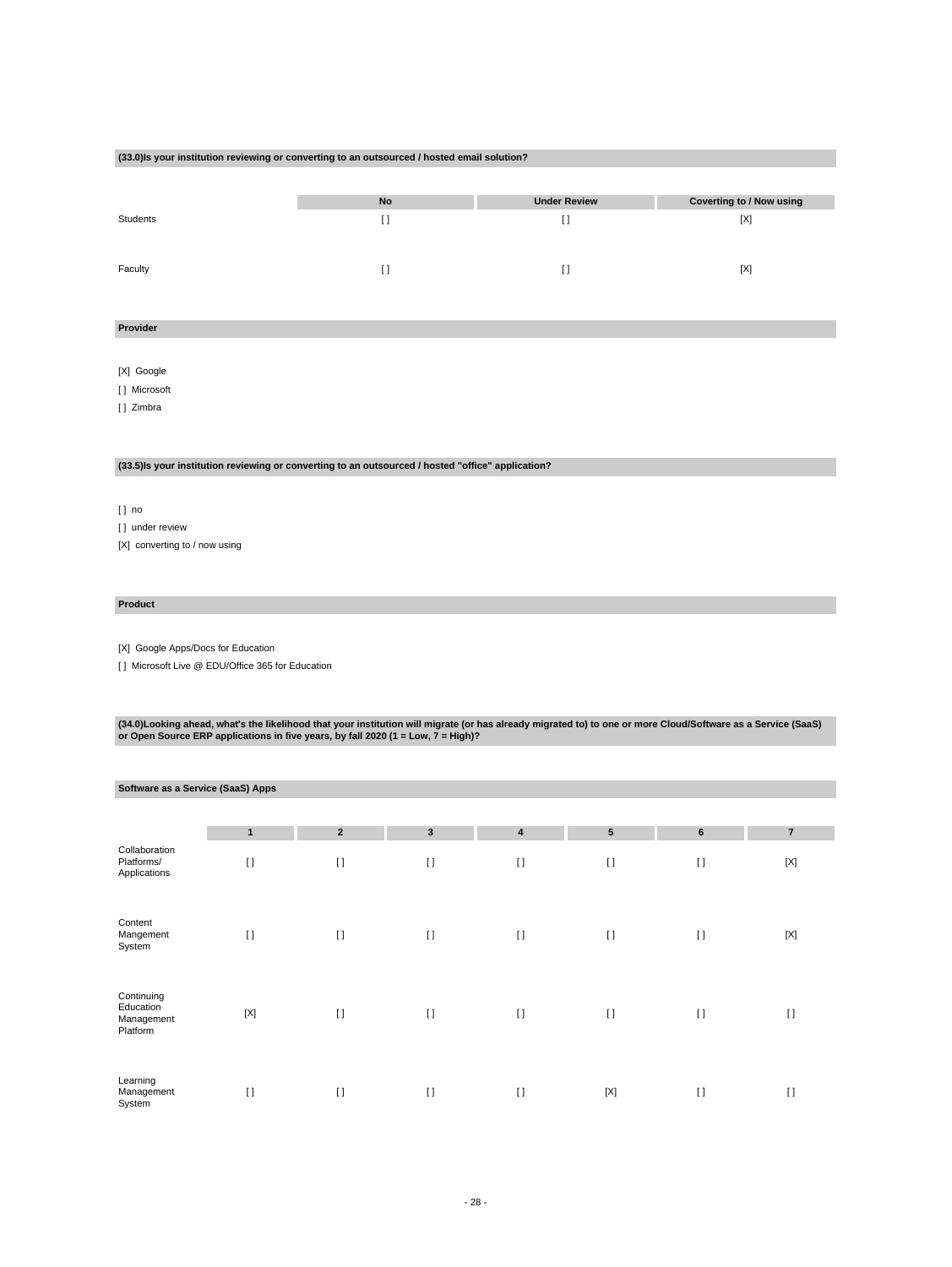| <b>CRM Services</b>                                     | $[ \, ]$                                                                                                                                                                                              | $[ \ ]$     | $[ \ ]$             | $[ \; ]$                    | $[ \, ]$                                                                                                                                                                                              | $[ \ ]$  | $[{\sf X}]$        |
|---------------------------------------------------------|-------------------------------------------------------------------------------------------------------------------------------------------------------------------------------------------------------|-------------|---------------------|-----------------------------|-------------------------------------------------------------------------------------------------------------------------------------------------------------------------------------------------------|----------|--------------------|
| Alumni/<br>Development<br>System                        | $[ \; ]$                                                                                                                                                                                              | $[ \ ]$     | $[{\sf X}]$         | $[ \ ]$                     | $[ \ ]$                                                                                                                                                                                               | $[ \; ]$ | $[ \ ]$            |
| <b>Financial System</b>                                 | $[ \ ]$                                                                                                                                                                                               | $[ \ ]$     | $[{\sf X}]$         | $[ \; ]$                    | $[ \; ]$                                                                                                                                                                                              | $[ \ ]$  | $[ \; ]$           |
| ePortfolio System                                       | $[ \; ]$                                                                                                                                                                                              | $[ \; ]$    | $[ \ ]$             | $[ \; ]$                    | $[ \, ]$                                                                                                                                                                                              | $[ \ ]$  | $[{\sf X}]$        |
| <b>Business</b><br>Intelligence / Big<br>Data Analytics | $[ \; ]$                                                                                                                                                                                              | $[ \ ]$     | $[ \ ]$             | $[ \; ]$                    | $[ \ ]$                                                                                                                                                                                               | $[ \; ]$ | $[{\sf X}]$        |
| HR System                                               | $[ \; ]$                                                                                                                                                                                              | $[ \ ]$     | $[ \; ]$            | $[ \; ]$                    | $[ \; ]$                                                                                                                                                                                              | $[ \; ]$ | $[{\sf X}]$        |
| Lecture Capture                                         | $[ \; ]$                                                                                                                                                                                              | $[{\sf X}]$ | $[ \ ]$             | $\mathop{\rm I}\nolimits$   | $[ \, ]$                                                                                                                                                                                              | $[ \ ]$  | $[ \ ]$            |
| Video management                                        | $[ \ ]$                                                                                                                                                                                               | $[{\sf X}]$ | $[ \ ]$             | $[ \; ]$                    | $[ \ ]$                                                                                                                                                                                               | $[ \ ]$  | $[ \ ]$            |
| Student<br>Information System                           | $[ \; ]$                                                                                                                                                                                              | $[ \ ]$     | $[{\sf X}]$         | $[ \; ]$                    | $[ \; ]$                                                                                                                                                                                              | $[ \ ]$  | $[ \ ]$            |
| Research/Grants<br>Management<br>System                 | $[ \; ]$                                                                                                                                                                                              | $[{\sf X}]$ | $[ \ ]$             | $\mathop{\rm \Pi}\nolimits$ | $[ \; ]$                                                                                                                                                                                              | $[ \ ]$  | $[ \; ]$           |
| Open Source ERP Apps                                    |                                                                                                                                                                                                       |             |                     |                             |                                                                                                                                                                                                       |          |                    |
|                                                         | $\mathbf{1}$                                                                                                                                                                                          | $\mathbf 2$ | $\mathbf{3}$        | 4                           | ${\bf 5}$                                                                                                                                                                                             | 6        | $\bf 7$            |
| Collaboration<br>Platforms/<br>Applications             | $[ \; ]$                                                                                                                                                                                              | $[{\sf X}]$ | $[ \; ]$            | $\mathop{\rm I}\nolimits$   | $[ \ ]$                                                                                                                                                                                               | $[ \ ]$  | $\left[ \ \right]$ |
| Content<br>Mangement<br>System                          | $[ \; ]$                                                                                                                                                                                              | $[ \; ]$    | $\left[ \ \right]$  | $\mathop{\rm \Pi}\nolimits$ | $[ \, ]$                                                                                                                                                                                              | $[ \; ]$ | $[{\sf X}]$        |
| Continuing<br>Education<br>Management<br>Platform       | $[{\sf X}]$                                                                                                                                                                                           | $[ \ ]$     | $\left[ \, \right]$ | $\mathop{\rm \Pi}\nolimits$ | $[ \; ]$                                                                                                                                                                                              | $[ \; ]$ | $\left[ \ \right]$ |
| Learning<br>Management<br>System                        | $[] \centering \includegraphics[width=0.47\textwidth]{images/TrDiS-Architecture.png} \caption{The 3D (top) and 4D (bottom) are used for the 3D (bottom) and 3D (bottom).} \label{TrDiS-Architecture}$ | $[ \ ]$     | $[ \ ]$             | $\rm I$ l                   | $[] \centering \includegraphics[width=0.47\textwidth]{images/TrDiS-Architecture.png} \caption{The 3D (top) and 4D (bottom) are used for the 3D (bottom) and 3D (bottom).} \label{TrDiS-Architecture}$ | $[ \; ]$ | $[{\sf X}]$        |
| <b>CRM Services</b>                                     | $\left[ \text{X} \right]$                                                                                                                                                                             | $[ \; ]$    | $[ \ ]$             | $[ \, ]$                    | $[ \; ]$                                                                                                                                                                                              | $[ \; ]$ | $[ \; ]$           |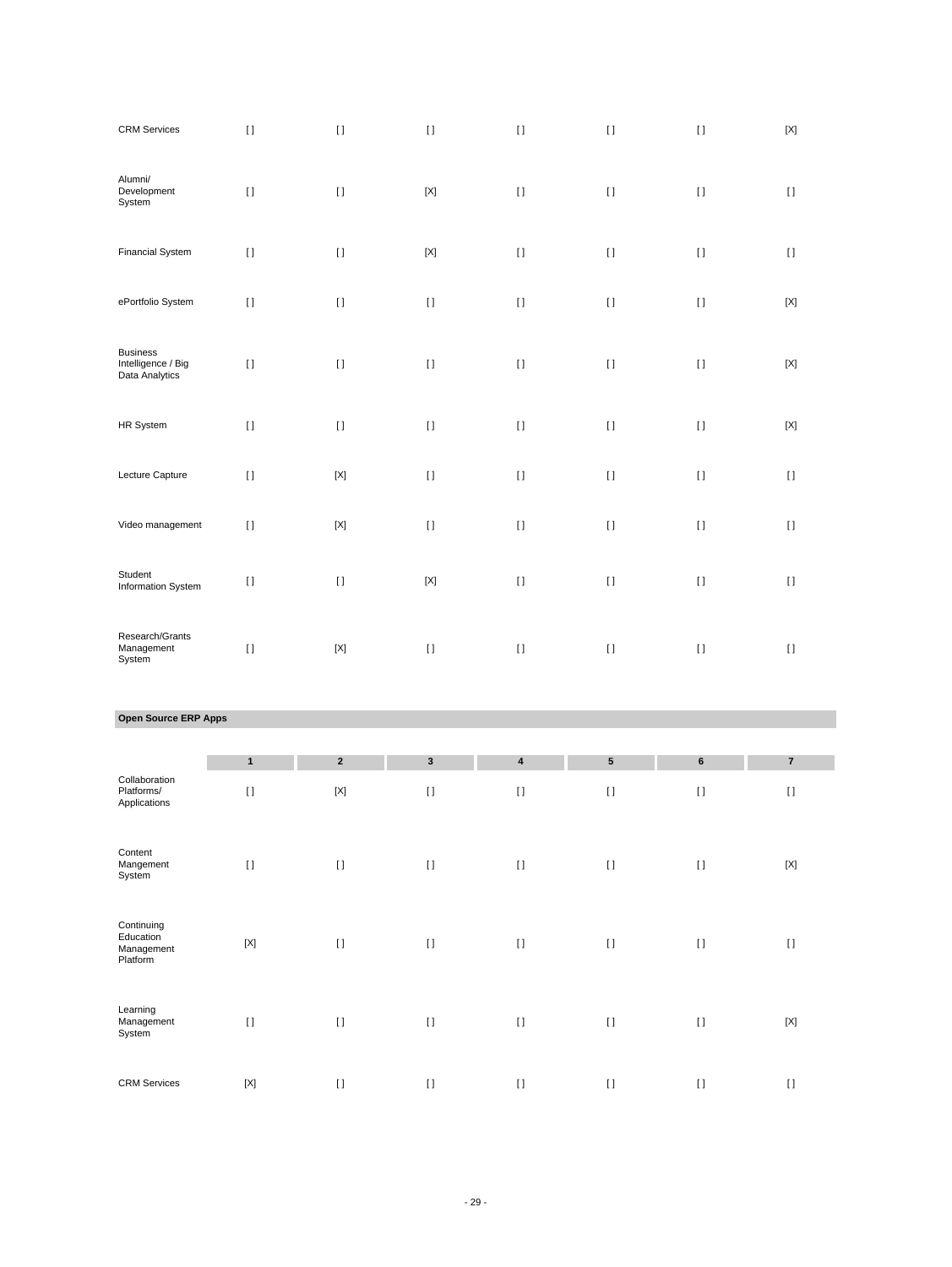| Alumni/<br>Development<br>System                                                                  | $[{\sf X}]$               | $[ \ ]$     | $\left[ \ \right]$                 | $[ \; ]$ | $[ \ ]$ | $[ \; ]$           | $[ \ ]$  |
|---------------------------------------------------------------------------------------------------|---------------------------|-------------|------------------------------------|----------|---------|--------------------|----------|
| <b>Financial System</b>                                                                           | $[{\sf X}]$               | $[ \; ]$    | $[ \; ]$                           | $[ \; ]$ | $[ \ ]$ | $[ \; ]$           | $[ \; ]$ |
| ePortfolio System                                                                                 | $[ \; ]$                  | $[{\sf X}]$ | $[ \; ]$                           | $[ \; ]$ | $[ \ ]$ | $[ \; ]$           | $[ \; ]$ |
| <b>Business</b><br>Intelligence / Big<br>Data Analytics                                           | $[{\sf X}]$               | $[ \ ]$     | $[ \ ]$                            | $[ \; ]$ | $[ \ ]$ | $[ \ ]$            | $[ \; ]$ |
| HR System                                                                                         | $[{\sf X}]$               | $[ \ ]$     | $[ \; ]$                           | $[ \; ]$ | $[ \ ]$ | $[ \; ]$           | $[ \; ]$ |
| Lecture Capture                                                                                   | $[ \; ]$                  | $[{\sf X}]$ | $[ \; ]$                           | $[ \ ]$  | $[ \ ]$ | $[ \; ]$           | $[ \ ]$  |
| Video management                                                                                  | $[ \; ]$                  | $[{\sf X}]$ | $[ \: ]$                           | $[ \ ]$  | $[ \ ]$ | $[ \; ]$           | $[ \; ]$ |
| Student<br>Information System                                                                     | $[{\sf X}]$               | $[ \; ]$    | $[ \; ]$                           | $[ \ ]$  | $[ \ ]$ | $[ \; ]$           | $[ \; ]$ |
| Research/Grants<br>Management<br>System                                                           | $\left[ \text{X} \right]$ | $[ \ ]$     | $[ \: ]$                           | $[ \ ]$  | $[ \ ]$ | $[ \; ]$           | $[ \; ]$ |
|                                                                                                   |                           |             |                                    |          |         |                    |          |
| (35.0) Has your institution reorganized information services units within the past two years?     |                           |             |                                    |          |         |                    |          |
|                                                                                                   |                           |             |                                    |          |         |                    |          |
| <b>Central IT Services</b>                                                                        |                           |             | $\mathop{\mathsf{no}}$<br>$[ \; ]$ |          |         | yes<br>$[{\sf X}]$ |          |
| Libraries                                                                                         |                           |             | $[ \ ]$                            |          |         | $[{\sf X}]$        |          |
| Telecommunications                                                                                |                           |             | $[ \; ]$                           |          |         | $[{\sf X}]$        |          |
| (36.0)Do you anticipate a reorganization of information services units within the next two years? |                           |             |                                    |          |         |                    |          |
|                                                                                                   |                           |             | $\mathop{\mathsf{no}}$             |          |         |                    |          |
| <b>Central IT Services</b>                                                                        |                           |             | $[ \; ]$                           |          |         | yes<br>$[{\sf X}]$ |          |
| Libraries                                                                                         |                           |             | $[ \ ]$                            |          |         | $[{\sf X}]$        |          |
| Telecommunications                                                                                |                           |             | $[ \ ]$                            |          |         | $[{\sf X}]$        |          |

**(37.0)Does your institution have a chief information officer/chief technology officer (CIO/CTO)?**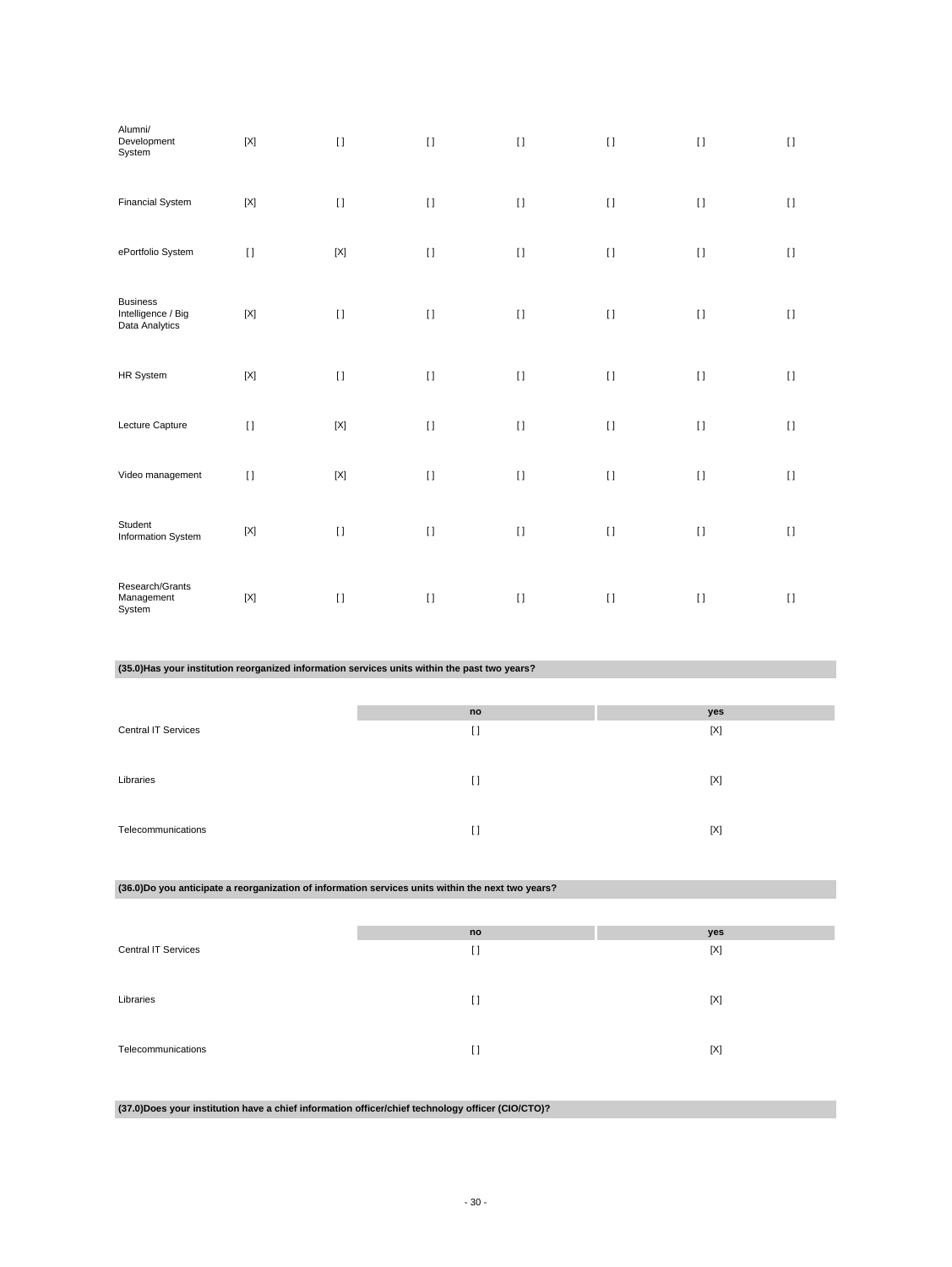[ ] no (go to #39) [] no, but currently under discussion (go to #39) [X] yes (go to #38)

### **(38.0)What academic and operational units report (or will report) to the CIO/CTO?**

[X] academic computing

- [X] administrative computing
- [X] libraries
- [X] institutional research / analytics
- [X] media center / services
- [X] telecommunications
- [ ] distance / online education programs

**(39.0)Is the CIO (or senior institutional computing/IT officer) a member of the president's cabinet/exec. committee?**

[ ] no [X] yes

**(40.0)Does your campus have a chief/senior learning or instructional officer?**

[X] no [] yes

**Does your campus have a chief/senior security officer?**

[X] no [] yes

**Does your campus have a chief/senior data officer?**

[X] no [ ] yes

**Does your campus have a chief/senior office for online education?**

[X] no [] yes

**Does your campus have a chief/senior officer for innovation?**

[X] no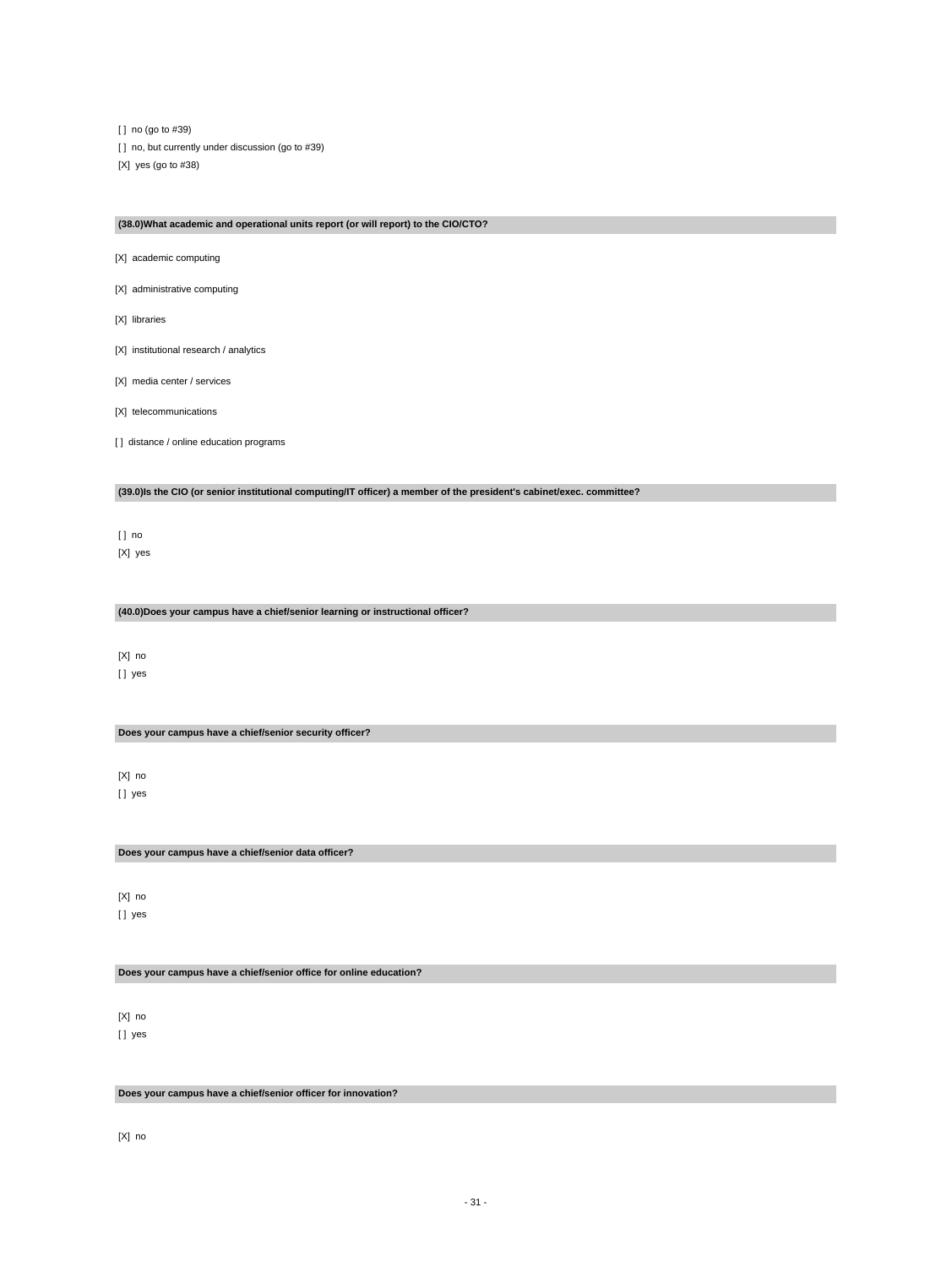# [ ] yes

### **(41.0)Does your institution have a board/trustee committee on computing/information technology?**

[ ] no

[ ] under discussion

[ ] to begin in A/Y 2015-16

[X] yes, current board committee on computing/IT issues

# **(42.0)Which unit provides tech. support for most departmental computer labs:**

[ ] individual department

[] central IT service unit

[X] both

#### **(43.0)Which statement below best describes the way your campus manages the institutional presence and messaging on Facebook, Twitter, and other social media:**

[X] Individual departments operate with great autonomy, as we do not have a set of institutional guidelines or policies for social media and we do not monitor the activities of individual departments and units (admissions, athletics, academic units, etc.)

[ ] A central office (president, provost, CIO, communications, etc.) monitors the activities of individual departments and units but we do not have broad institutional policies or guidelines for social media.

[] A central office (president, provost, CIO, communications, etc.) is responsible for setting the overall policies for and monitoring activities for individual departments and units.

### **(44.0)As you think about security issues at your institution, what security incidents did your campus experience in the past year (2014-15)?**

### **Security incident in the past 12 months?**

[X] Theft of a computer, phone, tablet, or thumb drive or other device containing confidential data files

- [] Hack/attack on the campus network
- [] Hack/attack on student/personnel/alumni data files
- [] Hack/attack on administrative/financial files
- [ ] Hack/attack on research data files
- [ ] Other attack on institutional data files
- [ ] Identity management issues
- [ ] Major computer virus infestation
- [ ] Major spyware infestation
- [] Student security "incident" related to social networking sites (e.g., Facebook, Twitter, YikYak)
- [ ] Exposure/loss of sensitive data in a distributed environment (i.e., dept server not managed by central IT unit)
- [ ] Intentional employee transgressions affecting IT security
- [ ] Data security, reliability, or integrity issues involving Cloud services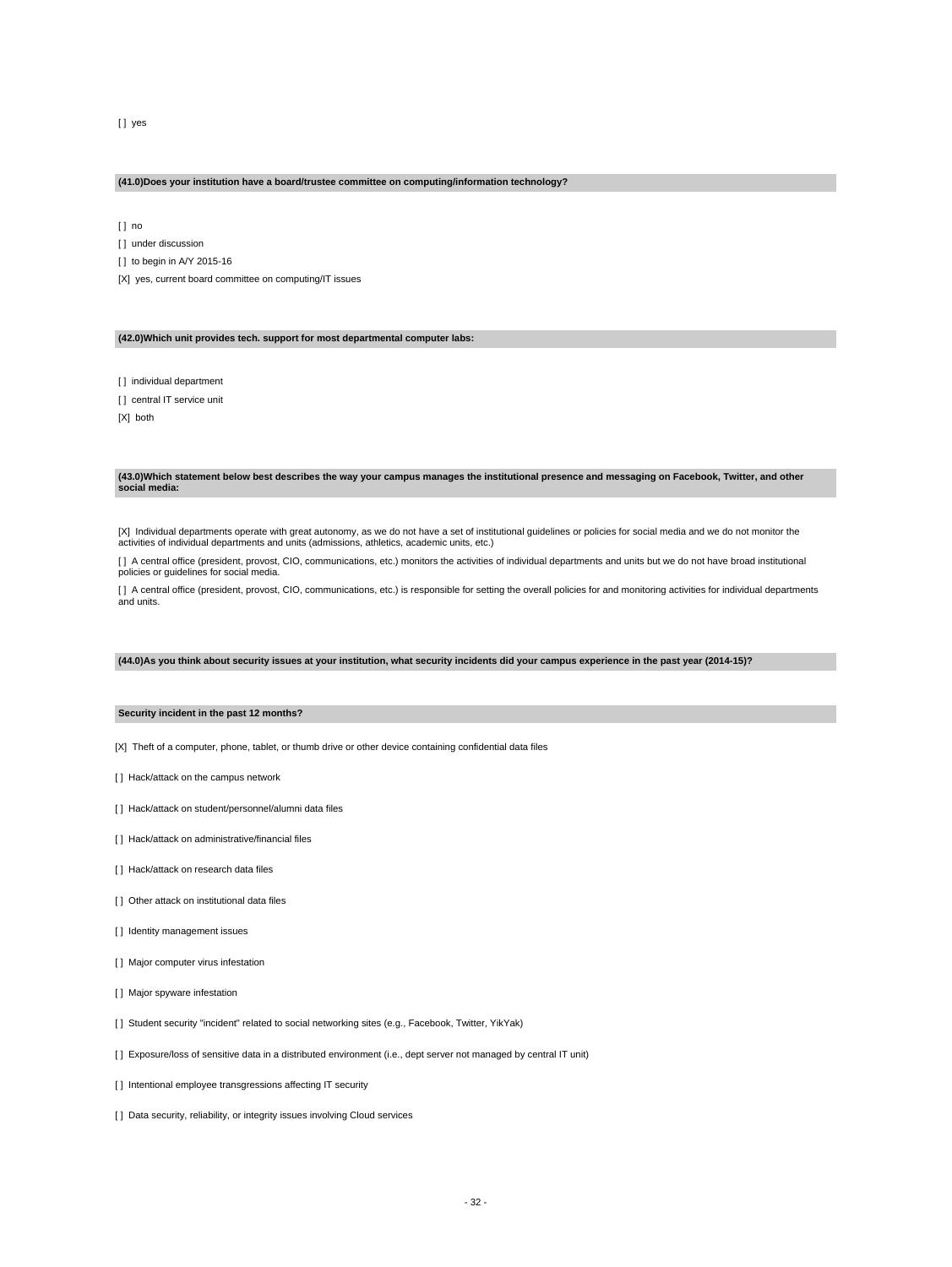| (44.5) How concerned are you about security issues for your institution for the coming year?                            |                                        |             |             |                                                                                                                                                                                                                                                    |             |                    |                         |  |
|-------------------------------------------------------------------------------------------------------------------------|----------------------------------------|-------------|-------------|----------------------------------------------------------------------------------------------------------------------------------------------------------------------------------------------------------------------------------------------------|-------------|--------------------|-------------------------|--|
|                                                                                                                         |                                        |             |             |                                                                                                                                                                                                                                                    |             |                    |                         |  |
| Security Concern for 2015-16 (1=Low, 7=High)                                                                            |                                        |             |             |                                                                                                                                                                                                                                                    |             |                    |                         |  |
|                                                                                                                         | $\mathbf{1}$                           | $\mathbf 2$ | $\mathbf 3$ | 4                                                                                                                                                                                                                                                  | ${\bf 5}$   | 6                  | $\overline{\mathbf{7}}$ |  |
| Theft of a<br>computer, phone,<br>tablet, or thumb<br>drive or other<br>device containing<br>confidential data<br>files | $[ \ ]$                                | $[ \; ]$    | $[ \; ]$    | $[ \; ]$                                                                                                                                                                                                                                           | $[ \; ]$    | $[ \; ]$           | $[{\sf X}]$             |  |
| Hack/attack on the<br>campus network                                                                                    | $[ \ ]$                                | $[ \ ]$     | $[ \ ]$     | $[ \ ]$                                                                                                                                                                                                                                            | $[ \ ]$     | $[ \ ]$            | [X]                     |  |
| Hack/attack on<br>student/personnel/<br>alumni data files                                                               | $[ \ ]$                                | $[ \ ]$     | $[ \ ]$     | $[ \ ]$                                                                                                                                                                                                                                            | $[ \ ]$     | $[ \ ]$            | [X]                     |  |
| Hack/attack on<br>administrative/<br>financial files                                                                    | $[ \ ]$                                | $[ \ ]$     | $[ \ ]$     | $[ \; ]$                                                                                                                                                                                                                                           | $[ \ ]$     | $[ \ ]$            | [X]                     |  |
| Hack/attack on<br>research data files                                                                                   | $[ \; ]$                               | $[ \; ]$    | $[ \ ]$     | $[ \; ]$                                                                                                                                                                                                                                           | $[ \ ]$     | $[ \ ]$            | [X]                     |  |
| Other attack on<br>institutional data<br>files                                                                          | $\begin{array}{c} \square \end{array}$ | $[ \ ]$     | $[ \ ]$     | $[ \; ]$                                                                                                                                                                                                                                           | $[ \ ]$     | $[ \ ]$            | [X]                     |  |
| Identity<br>management<br>issues                                                                                        | $[ \ ]$                                | $[ \ ]$     | $[ \ ]$     | $[ \ ]$                                                                                                                                                                                                                                            | $[ \ ]$     | $[ \ ]$            | [X]                     |  |
| Major computer<br>virus infestation                                                                                     | $[ \ ]$                                | $[ \ ]$     | $[ \ ]$     | $[ \ ]$                                                                                                                                                                                                                                            | $[{\sf X}]$ | $[ \ ]$            | $[ \ ]$                 |  |
| Major spyware<br>infestation                                                                                            | $[ \ ]$                                | $[ \ ]$     | $[ \ ]$     | $[] \centering \includegraphics[width=0.47\textwidth]{images/TrDiS-Architecture.png} \caption{The 3D (top) and 4D (bottom) are used for the 3D (bottom) and 3D (bottom) are used for the 3D (bottom) and 3D (bottom).} \label{TrDiS-Architecture}$ | $[ \ ]$     | $[ \; ]$           | $[{\sf X}]$             |  |
| Student security<br>"incident" related to<br>social networking<br>sites (e.g.,<br>Facebook, Twitter,<br>YikYak)         | $[ \, ]$                               | $[{\sf X}]$ | $[ \ ]$     | $[] \centering \includegraphics[width=0.47\textwidth]{images/TrDiS-Architecture.png} \caption{The 3D (top) and 4D (bottom) are used for the 3D (bottom) and 3D (bottom) are used for the 3D (bottom) and 3D (bottom).} \label{TrDiS-Architecture}$ | $[ \, ]$    | $[ \; ]$           | $[ \ ]$                 |  |
| Exposure/loss<br>of sensitive data<br>in a distributed<br>environment<br>(i.e., dept server                             | $[ \: ]$                               | $[ \: ]$    | $[ \: ]$    | $[ \; ]$                                                                                                                                                                                                                                           | $[{\sf X}]$ | $\left[ \ \right]$ | $[ \ ]$                 |  |

**(44.5)How concerned are you about security issues for your institution for the coming year?**

(i.e., dept server not managed by central IT unit)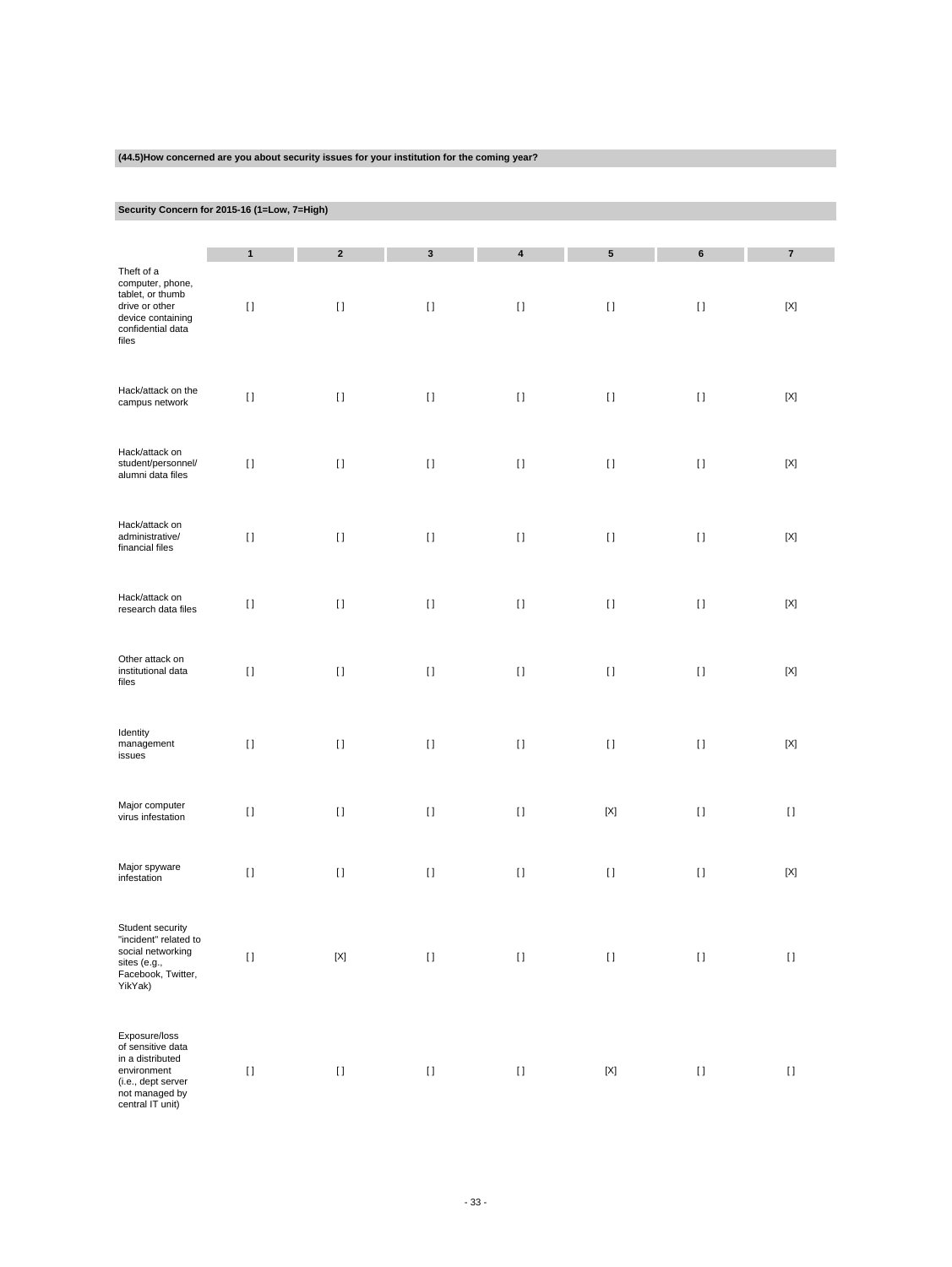| Intentional<br>employee<br>transgressions<br>affecting IT security                                                            | $[ \ ]$                                                                        | $[ \ ]$  | $\lceil$ | $\lceil$ | $[{\sf X}]$ | $[ \ ]$  | $[ \ ]$     |  |  |  |
|-------------------------------------------------------------------------------------------------------------------------------|--------------------------------------------------------------------------------|----------|----------|----------|-------------|----------|-------------|--|--|--|
| Data security,<br>reliability, or<br>integrity issues<br>involving Cloud<br>services                                          | $[ \ ]$                                                                        | $[ \; ]$ | $\lceil$ | $\lceil$ | $[ \; ]$    | $\lceil$ | $[{\sf X}]$ |  |  |  |
|                                                                                                                               |                                                                                |          |          |          |             |          |             |  |  |  |
| [ 1667 ]                                                                                                                      | (45.0) What was the total headcount enrollment on your campus as of May, 2015? |          |          |          |             |          |             |  |  |  |
| (46.0) What is your best estimate of the proportion of individuals in your campus community who have or own computers:        |                                                                                |          |          |          |             |          |             |  |  |  |
|                                                                                                                               |                                                                                |          |          |          |             |          |             |  |  |  |
| students who own desktop computers                                                                                            |                                                                                |          |          |          |             |          |             |  |  |  |
| [9]%                                                                                                                          |                                                                                |          |          |          |             |          |             |  |  |  |
| students who own notebook computers                                                                                           |                                                                                |          |          |          |             |          |             |  |  |  |
| $198$ $\frac{1}{6}$                                                                                                           |                                                                                |          |          |          |             |          |             |  |  |  |
| students who own smartphones                                                                                                  |                                                                                |          |          |          |             |          |             |  |  |  |
| [72]%                                                                                                                         |                                                                                |          |          |          |             |          |             |  |  |  |
|                                                                                                                               |                                                                                |          |          |          |             |          |             |  |  |  |
| students who own tablets<br>[18]%                                                                                             |                                                                                |          |          |          |             |          |             |  |  |  |
|                                                                                                                               |                                                                                |          |          |          |             |          |             |  |  |  |
| faculty who own desktop computers                                                                                             |                                                                                |          |          |          |             |          |             |  |  |  |
| $[53]$ %                                                                                                                      |                                                                                |          |          |          |             |          |             |  |  |  |
|                                                                                                                               |                                                                                |          |          |          |             |          |             |  |  |  |
| faculty who own notebook computers<br>$[80]$ %                                                                                |                                                                                |          |          |          |             |          |             |  |  |  |
|                                                                                                                               |                                                                                |          |          |          |             |          |             |  |  |  |
| faculty who own smartphones                                                                                                   |                                                                                |          |          |          |             |          |             |  |  |  |
| [ 44 ] %                                                                                                                      |                                                                                |          |          |          |             |          |             |  |  |  |
| faculty who own tablets                                                                                                       |                                                                                |          |          |          |             |          |             |  |  |  |
| [ 46 ] %                                                                                                                      |                                                                                |          |          |          |             |          |             |  |  |  |
|                                                                                                                               |                                                                                |          |          |          |             |          |             |  |  |  |
| (47.0) What proportion of the classrooms on your campus are multimedia or AV enabled (audio/video capture, etc.)?<br>$[98]$ % |                                                                                |          |          |          |             |          |             |  |  |  |
|                                                                                                                               |                                                                                |          |          |          |             |          |             |  |  |  |
| (48.0) Total number (FTE) of IT help desk/technical support personnel (incl. departmental staff)?                             |                                                                                |          |          |          |             |          |             |  |  |  |
| $[10]$ FTE                                                                                                                    |                                                                                |          |          |          |             |          |             |  |  |  |
| (49.0)Percentage of faculty who have an individual/personal Web page (for the person, not for a class):                       |                                                                                |          |          |          |             |          |             |  |  |  |
| [2]%                                                                                                                          |                                                                                |          |          |          |             |          |             |  |  |  |

**(50.0)What percentage of your faculty have taught an online course (80 pct of content online) over the past two years?**